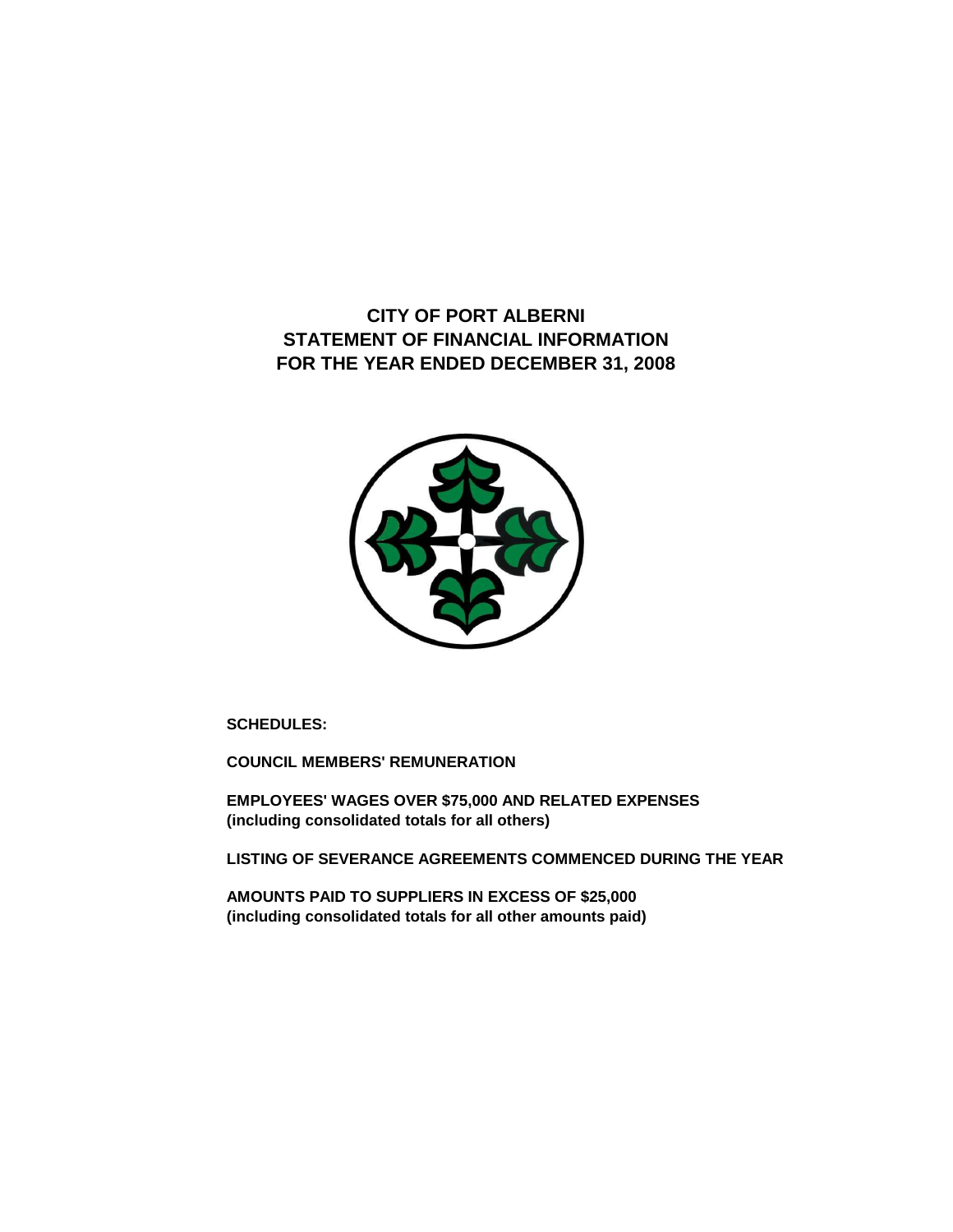## **SCHEDULE SHOWING THE REMUNERATION AND EXPENSES PAID TO OR ON BEHALF OF EACH EMPLOYEE**

| Name                                             | <b>Position</b>         |    | <b>Remuneration</b> |     | <b>Expenses</b> |
|--------------------------------------------------|-------------------------|----|---------------------|-----|-----------------|
| CHOPRA, HIRA                                     | <b>Elected Official</b> | S  | 12,017.16           |     | 1,220.83        |
| DOUGLAS, JOHN                                    | <b>Elected Official</b> | S  | 470.09              |     | 225.00          |
| MCLEMAN, JACK                                    | <b>Elected Official</b> | \$ | 12,017.16           |     | 3,900.77        |
| MCRAE, KEN                                       | <b>Elected Official</b> | S  | 29,890.36           |     | 8,151.87        |
| MEALEY, CHARLES                                  | <b>Elected Official</b> | \$ | 11,549.40           |     | 1,756.12        |
| <b>PATTERSON, ARMAND</b>                         | <b>Elected Official</b> | \$ | 12,017.16           |     | 2,147.27        |
| SOLDA, CINDY                                     | <b>Elected Official</b> | S  | 12,665.16           |     | 3,149.99        |
| <b>WHITEMAN, KENNETH</b>                         | <b>Elected Official</b> | \$ | 12,017.16           | - Տ | 2,392.39        |
| Total: elected officials, employees appointed    |                         |    |                     |     |                 |
| by Cabinet and members of the Board of Directors | (A)                     |    | 102,643.65          |     | 22,944.24       |

**1. Elected Officials, Employees appointed by Cabinet and Members of the Board of Directors**

## **2. Other employees (excluding those listed in Part 1 above)**

| <b>Name</b>                                    |                                       |    | Remuneration  |                         | <b>Expenses</b> |
|------------------------------------------------|---------------------------------------|----|---------------|-------------------------|-----------------|
| <b>ASPINALL, PETER</b>                         | Firefighter                           | \$ | 90,735.50     | $\overline{\$}$         | 1,500.00        |
| <b>BURROWS, SCOTT</b>                          | Firefighter                           | \$ | 78,293.35     | $\overline{\mathbf{e}}$ | 1,580.48        |
| CHEVELDAVE, WAYNE                              | <b>Mechanical Superintendent</b>      | \$ | 84,766.03     | \$                      | 2,885.10        |
| CICON, GUY                                     | <b>City Engineer</b>                  | \$ | 98,764.79     | $\overline{\$}$         | 1,237.95        |
| COLYN, JACOB                                   | Horticulture & Parks Supervisor       | \$ | 76,969.46     | \$                      | 1,237.05        |
| <b>DEAKIN, PATRICK</b>                         | Manager of Economic Development       | \$ | 80,083.53     | $\overline{\$}$         | 7,564.80        |
| DOETZEL, RONALD                                | <b>Manager of Recreation Services</b> | \$ | 78,291.26     | \$                      | 36.19           |
| <b>DYSON, RUSSELL</b>                          | <b>City Clerk</b>                     | \$ | 99,556.05     | \$                      | 345.69          |
| FRASER, RANDALL                                | <b>Streets Superintendent</b>         | \$ | 84,667.81     | \$                      |                 |
| <b>GOORTS, BRENDA</b>                          | Deputy Director of Finance            | \$ | 77,179.12     | $\overline{\$}$         | 913.35          |
| HOPKINS, ANN                                   | <b>Director of Finance</b>            | \$ | 100,326.29    | $\overline{\$}$         | 1,332.76        |
| KENNY, R. SCOTT                                | Director of Parks & Recreation        | \$ | 104,037.29    | $\overline{\$}$         | 3,429.87        |
|                                                | Manager of Human Resources /          |    |               |                         |                 |
| KINGSTON, THERESA                              | <b>Community Development</b>          | \$ | 94,027.30     | \$                      | 4,696.11        |
| MCGIFFORD, LAWRENCE                            | <b>Fire Chief</b>                     | \$ | 95,979.71     | $\overline{\mathbf{S}}$ | 180.46          |
| MCINTOSH, JEAN                                 | <b>Museum Director</b>                | \$ | 77,806.77     | $\overline{\$}$         | 3,205.78        |
| MCVIE, DUNCAN                                  | Firefighter                           | \$ | 90,757.00     | \$                      |                 |
| MEUNIER, NORMAN                                | Utilities Superintendent              | \$ | 84,608.85     | $\overline{\$}$         | 894.12          |
| NADIG, HERBERT                                 | Firefighter                           | \$ | 86,129.10     | \$                      | 2,358.20        |
| NORDEN, LESLIE                                 | Firefighter                           | \$ | 89,193.01     | $\overline{\$}$         | 1,500.00        |
| PLEY, TIMOTHY                                  | <b>Fire Chief</b>                     | \$ | 90,377.90     | $\overline{\$}$         | 2,143.79        |
| SMITH, SCOTT                                   | <b>City Planner</b>                   | \$ | 87,625.55     | \$                      | 1,793.34        |
| <b>VANDERMOLEN, PETER</b>                      | Firefighter                           | \$ | 89,012.17     | \$                      |                 |
| WATSON, KENNETH                                | <b>City Manager</b>                   | \$ | 117,199.12    | \$                      | 5,646.89        |
| Consolidated total of other employees with     |                                       |    |               |                         |                 |
| remunueration and expenses of \$75,000 or less |                                       | \$ | 8,518,253.12  | \$                      | 42,905.63       |
| <b>Total: Other Employees</b>                  | (B)                                   | \$ | 10,574,640.08 | \$                      | 87,387.56       |

 $\_$  ,  $\_$  ,  $\_$  ,  $\_$  ,  $\_$  ,  $\_$  ,  $\_$  ,  $\_$  ,  $\_$  ,  $\_$  ,  $\_$  ,  $\_$  ,  $\_$  ,  $\_$  ,  $\_$  ,  $\_$  ,  $\_$  ,  $\_$  ,  $\_$  ,  $\_$  ,  $\_$  ,  $\_$  ,  $\_$  ,  $\_$  ,  $\_$  ,  $\_$  ,  $\_$  ,  $\_$  ,  $\_$  ,  $\_$  ,  $\_$  ,  $\_$  ,  $\_$  ,  $\_$  ,  $\_$  ,  $\_$  ,  $\_$  ,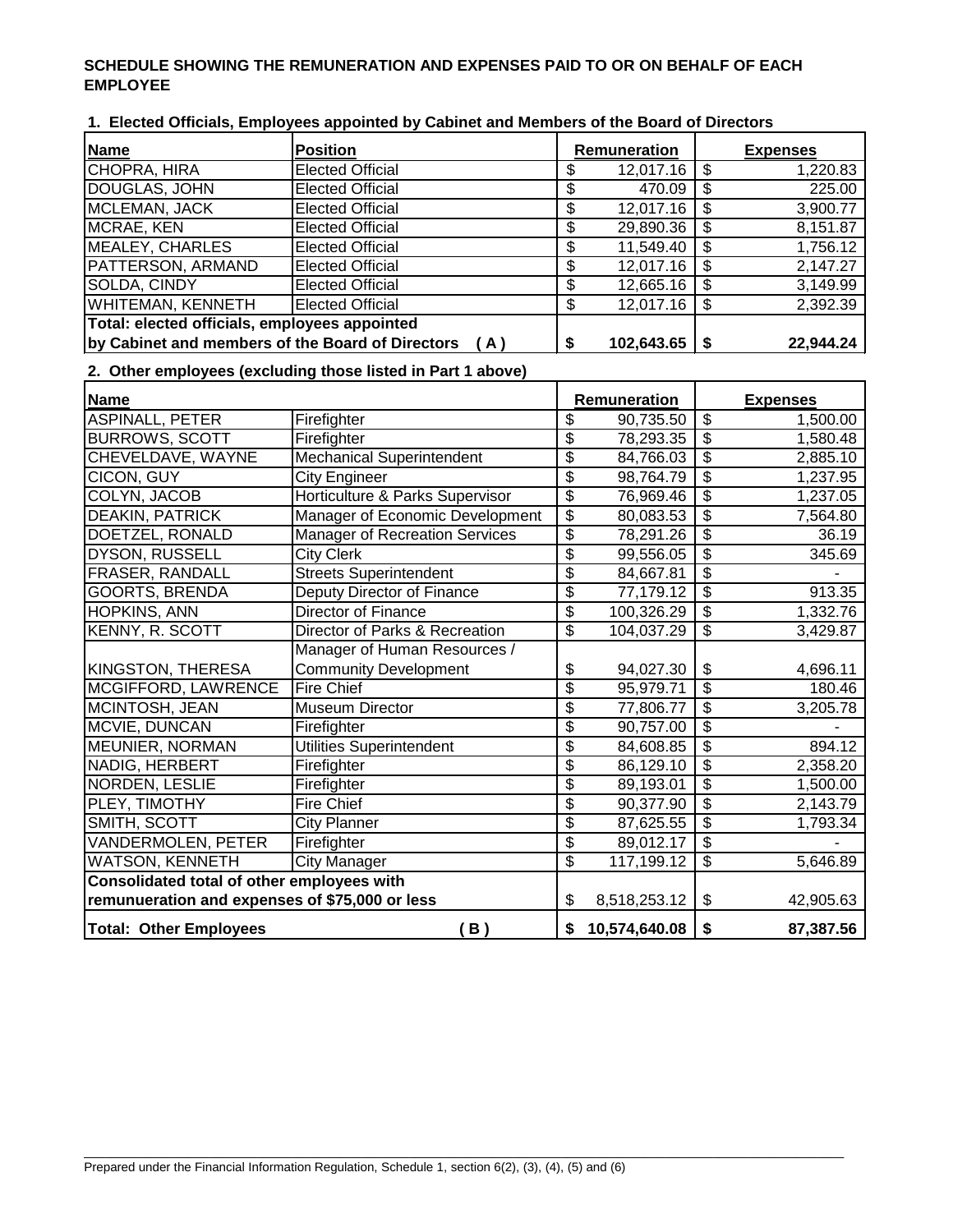## **SCHEDULE SHOWING THE REMUNERATION AND EXPENSES PAID TO OR ON BEHALF OF EACH EMPLOYEE**

# **3. Reconciliation**

| Total remuneration - elected officials, employees appointed |        |                  |
|-------------------------------------------------------------|--------|------------------|
| by cabinet and members of the Board of Directors            | ( A )  | \$<br>102,643.65 |
| Total remuneration - other employees                        | B)     | 10,574,640.08    |
| Subtotal                                                    |        | 10,677,283.73    |
| Reconciling Items                                           |        |                  |
| Total per Statement of Revenue and Expenditure              |        | 13,868,896.00    |
| <b>Variance</b>                                             | Note 1 | (3, 191, 612.27) |
| <b>NOTE 1</b>                                               |        |                  |

A formal reconciliation of the figures cannot be presented due to the funtional reporting of expenditures.

The variance is due in large part to the following reasons:

- the payroll is based on a 26 pay period reporting whereas the financial statement is based on an accrual method of reporting;
- the financial statement reports benefits as a percentage of salaries and wages whereas remuneration is the amount paid directly to the employee as defined in the Financial Information Regulation, Schedule 1, subsection 6(1).

 $\_$  ,  $\_$  ,  $\_$  ,  $\_$  ,  $\_$  ,  $\_$  ,  $\_$  ,  $\_$  ,  $\_$  ,  $\_$  ,  $\_$  ,  $\_$  ,  $\_$  ,  $\_$  ,  $\_$  ,  $\_$  ,  $\_$  ,  $\_$  ,  $\_$  ,  $\_$  ,  $\_$  ,  $\_$  ,  $\_$  ,  $\_$  ,  $\_$  ,  $\_$  ,  $\_$  ,  $\_$  ,  $\_$  ,  $\_$  ,  $\_$  ,  $\_$  ,  $\_$  ,  $\_$  ,  $\_$  ,  $\_$  ,  $\_$  ,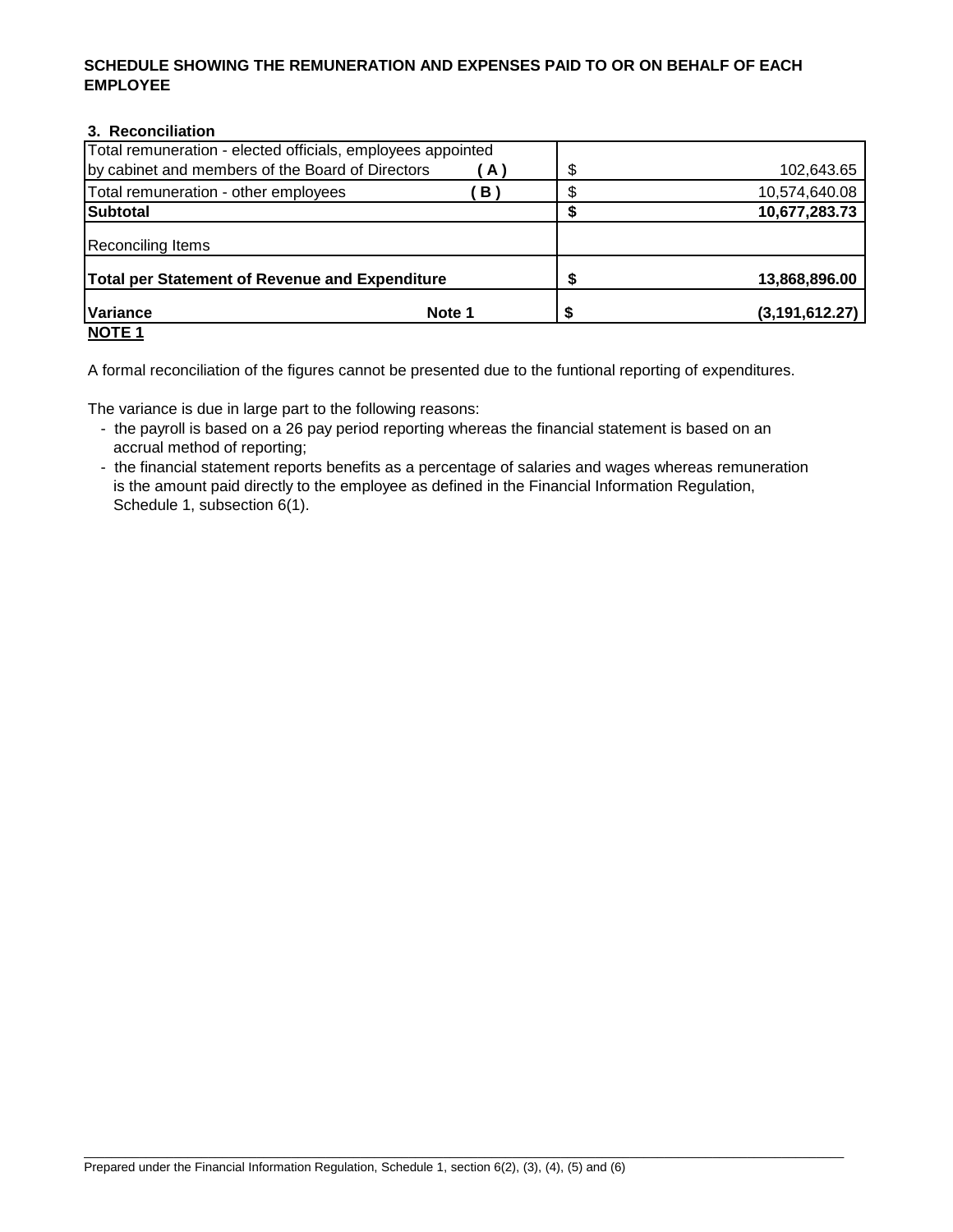# **CITY OF PORT ALBERNI**

## **STATEMENT OF SEVERANCE AGREEMENTS**

There were no severance agreements under which payment commenced between the City of Port Alberni and its non-unionized employees during fiscal year 2008.

\_\_\_\_\_\_\_\_\_\_\_\_\_\_\_\_\_\_\_\_\_\_\_\_\_\_\_\_\_\_\_\_\_\_\_\_\_\_\_\_\_\_\_\_\_\_\_\_\_\_\_\_\_\_\_\_\_\_\_\_\_\_\_\_\_\_\_\_\_\_\_\_\_\_\_\_\_\_\_\_\_\_\_\_\_\_\_\_\_\_\_\_\_\_\_\_\_\_\_\_\_\_\_\_\_\_\_\_\_\_\_\_\_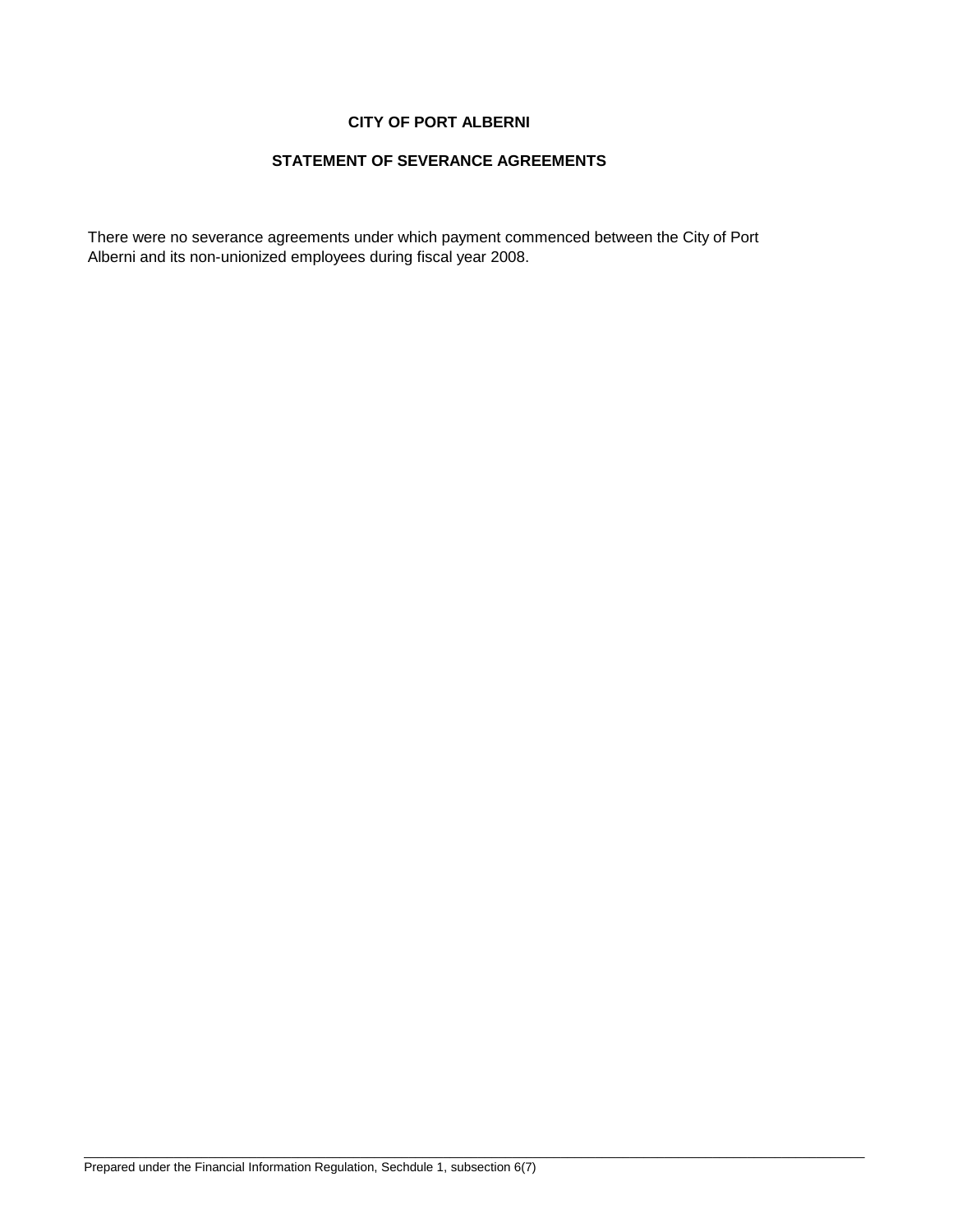|                                           | <b>Aggregate Amount Paid To</b> |
|-------------------------------------------|---------------------------------|
| <b>Supplier Name</b>                      | <b>Supplier</b>                 |
| <b>ACE FLAGGING</b>                       | \$92,495.35                     |
| <b>ACKLANDS - GRAINGER INC</b>            | \$52,285.64                     |
| ACRES AND POLLOCK B C LAND SURVEYORS      | \$29,006.23                     |
| AINES & TYLER ELECTRIC CO LTD             | \$38,374.19                     |
| ALBERNI CHRYSLER LTD.                     | \$62,785.93                     |
| ALBERNI CLAYOQUOT REGIONAL HOSPITAL DIST. | \$940,302.20                    |
| ALBERNI COMMUNICATIONS & ELECTRONICS      | \$31,275.95                     |
| ALBERNI PAVING & CONTRACTING LTD          | \$27,935.50                     |
| ALBERNI VALLEY BINGO ASSOCIATION          | \$45,100.00                     |
| <b>ANDREW SHERET LIMITED</b>              | \$155,230.50                    |
| <b>AURORA ROOFING LTD</b>                 | \$148,934.98                    |
| <b>B C ASSESSMENT AUTHORITY</b>           | \$179,822.88                    |
| <b>B C HYDRO &amp; POWER AUTHORITY</b>    | \$735,092.67                    |
| <b>B C TRANSIT</b>                        | \$647,912.00                    |
| <b>BAILEY ELECTRIC CO LTD</b>             | \$400,334.85                    |
| <b>BEAVER CREEK HOME CENTRE</b>           | \$27,677.08                     |
| <b>BERK'S INTERTRUCK LTD</b>              | \$34,634.67                     |
| <b>BOWERMAN EXCAVATING LTD.</b>           | \$30,224.57                     |
| <b>BOWMARK CONCRETE LTD.</b>              | \$28,394.09                     |
| <b>BRENNTAG CANADA INC.</b>               | \$29,977.72                     |
| CANADIAN CORPS OF COMMISSIONAIRES         | \$45,403.72                     |
| CANADIAN UNION OF PUBLIC EMPLOYEES        | \$138,652.24                    |
| CANSCOTT MANAGEMENT SERVICES LTD          | \$28,819.09                     |
| <b>COAST HYDROVAC</b>                     | \$67,948.65                     |
| CO-GEN MECHANICAL SERVICES LTD.           | \$52,570.36                     |
| <b>COLYN, WILLEM A</b>                    | \$48,932.78                     |
| <b>CO-OPERATORS, THE</b>                  | $\overline{$194,957.73}$        |
| <b>CORIX WATER PRODUCTS INC.</b>          | \$30,328.15                     |
| <b>CORIX WATER SYSTEMS</b>                | \$43,599.36                     |
| <b>COVER-ALL PACIFIC</b>                  | \$42,219.52                     |
| <b>CUMMINS WESTERN CANADA</b>             | \$66,488.10                     |
| <b>D R CLOUGH CONSULTING</b>              | \$53,442.11                     |
| <b>DB PERKS &amp; ASSOCIATES LTD.</b>     | \$28,168.84                     |
| DEVLIN ELECTRIC SIGN CO. INC.             | \$55,638.61                     |
| <b>DIGITAL POSTAGE ON CALL</b>            | \$33,600.00                     |
| <b>DOLANS CONCRETE LTD</b>                | \$205,014.30                    |
| DUNCAN SABINE COLLYER PARTNERS LLP        | \$25,147.50                     |
| FOUR STAR WATERWORKS LTD                  | \$46,219.04                     |
| <b>FOURNIER EXCAVATING LTD</b>            | \$49,454.79                     |
| <b>FRECHETTE EXCAVATING</b>               |                                 |
| <b>GRAND &amp; TOY</b>                    | \$39,238.64                     |
| <b>GREEN MAX RESOURCES</b>                | \$49,297.29                     |
|                                           | \$41,199.67                     |
| HARBORTOWNE FORD SALES LTD                | \$51,548.45                     |
| <b>HARLAN FAIRBANKS CO</b>                | \$28,160.84                     |
| <b>HAYLOCK BROS PAVING LTD</b>            | \$31,556.19                     |
| <b>IMPERIAL OIL</b>                       | \$339,092.74                    |
| INDUSTRIAL HERITAGE SOCIETY (THE STATION) | \$274,369.08                    |
| <b>ISLAND KEY COMPUTER LTD</b>            | \$25,080.31                     |
| ITENICA SOLUTION GROUP INC.               | \$26,880.00                     |
| <b>ITTW &amp; WW</b>                      | \$126,773.71                    |

\_\_\_\_\_\_\_\_\_\_\_\_\_\_\_\_\_\_\_\_\_\_\_\_\_\_\_\_\_\_\_\_\_\_\_\_\_\_\_\_\_\_\_\_\_\_\_\_\_\_\_\_\_\_\_\_\_\_\_\_\_\_\_\_\_\_\_\_\_\_\_\_\_\_\_\_\_\_\_\_\_\_\_\_\_\_\_\_\_\_\_\_\_\_\_\_\_\_\_\_\_\_\_\_\_\_\_\_\_\_\_\_\_\_\_\_

# **1. Alphabetical list of suppliers who received aggregate payments exceeding \$25,000**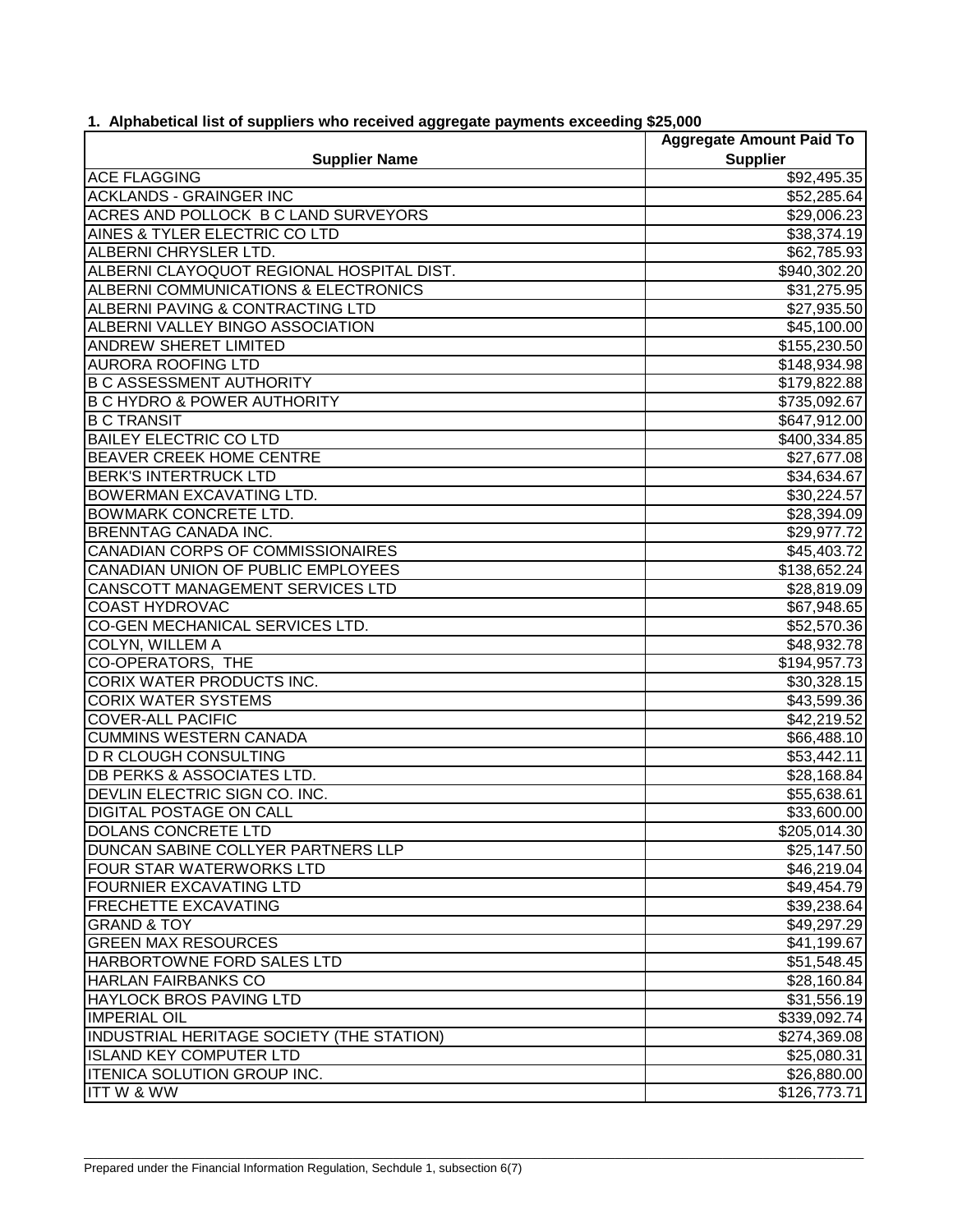| <b>JACK'S TIRE SALES &amp; SERVICES LTD</b>       | \$36,847.33             |
|---------------------------------------------------|-------------------------|
| JARDINE LLOYD THOMPSON CANADA INC                 | \$288,577.00            |
| JOE & SONS CONSTRUCTION LTD                       | \$42,000.00             |
| JOHNSON CONTROLS L.P.                             | \$34,832.80             |
| KING LUMINAIRE COMPANY INC                        | \$54,244.05             |
| KOERS & ASSOCIATES ENGINEERING LTD                | \$252,294.28            |
| KONICA MINOLTA BUSINESS SOLUTIONS (CANADA) LTD    | \$25,495.54             |
| L B WOODCHOPPERS LTD                              | \$27,287.43             |
| <b>LIQUOR DISTRIBUTION BRANCH</b>                 | \$36,415.07             |
| <b>LOMBARD PRE-CAST INC</b>                       | \$25,880.39             |
| MACDERMOTTS INSURANCE AGENCY LTD                  | \$74,212.50             |
| <b>MCLEAN &amp; HIGGINS LTD</b>                   | \$28,232.15             |
| MCTAR DIV OF LAFARGE CANADA INC                   | \$115,175.42            |
| MEDICAL SERVICE PLAN OF BC                        | \$137,460.00            |
| MICROSOFT LICENSING, GP                           | \$35,305.39             |
| MINISTER OF FINANCE (MINISTRY OF ENVIRONMENT)     | \$44,596.56             |
| MINISTER OF FINANCE (SCHOOL TAX)                  | \$6,034,442.19          |
| MUNICIPAL FINANCE AUTHORITY OF BC                 | \$35,311.56             |
| <b>MUSCO LIGHTING BC</b>                          | \$50,960.00             |
| NORTH DOUGLAS FOOD SERVICE DIST.                  | \$47,325.13             |
| PACIFIC BLUE CROSS                                | \$325,522.18            |
| PENINSULA WASTE WATER SERVICES LTD.               | \$36,466.52             |
| PENSION CORPORATION                               | \$1,536,711.85          |
| PORT ALBERNI FIRE FIGHTERS ASSOC                  | \$46,659.50             |
| PORT ALBERNI TIMES GROUP INC.                     | \$61,417.28             |
| <b>RAYNER &amp; BRACHT LTD.</b>                   | \$65,800.43             |
| RAYNER BRACHT CONSTRUCTION INC                    | \$1,115,171.22          |
| <b>RAZOR CONSTRUCTION LTD</b>                     | \$65,800.00             |
| RECEIVER GENERAL FOR CANADA - COMMISSIONER RCMP   | \$3,647,927.61          |
| RECEIVER GENERAL FOR CANADA - REVENUE CANADA &    | \$2,847,109.87          |
| REGIONAL DISTRICT OF ALBERNI CLAYOQUOT            | \$1,392,353.42          |
| REGIONAL DISTRICT OF ALBERNI CLAYOQUOT - LANDFILL | \$473,727.13            |
| ROCKY POINT METALCRAFT LTD                        | \$647,693.75            |
| $SPC$ A                                           | \$114,695.00            |
| <b>SLR CONSULTING (CANADA) LTD</b>                | \$87,872.15             |
| SPIFFY IN A JIFFY JANITORIAL INC                  | \$30,240.00             |
| <b>SUPERIOR PROPANE</b>                           | $\overline{$40,319.08}$ |
| <b>TELUS</b>                                      | \$171,047.28            |
| <b>TERASEN GAS</b>                                | \$316,694.66            |
| UNISOURCE CANADA INC                              | \$27,584.90             |
| VANCOUVER ISLAND REGIONAL LIBRARY                 | \$508,749.00            |
| <b>VIS PAINTING LTD</b>                           | \$39,569.25             |
| <b>WALMART CANADA CORP</b>                        | \$64,419.11             |
| WATSONS PAINT CENTRE (1996) LTD                   | \$25,561.70             |
| <b>WESCO</b>                                      | \$268,241.12            |
| <b>WESCOM COMPUTER SERVICES LTD</b>               | \$35,493.64             |
| <b>WILKINS, RICHARD</b>                           | \$35,961.85             |
| WOLSELEY CANADA INC.                              | \$103,567.22            |
| <b>WOODWARD WALKER</b>                            | \$26,479.13             |
| <b>WORKSAFE BC</b>                                | \$176,044.00            |
| YOUNG, ANDERSON                                   | \$38,515.05             |
| Total aggregate amount paid to suppliers<br>(A)   | \$<br>27,827,908.50     |

\_\_\_\_\_\_\_\_\_\_\_\_\_\_\_\_\_\_\_\_\_\_\_\_\_\_\_\_\_\_\_\_\_\_\_\_\_\_\_\_\_\_\_\_\_\_\_\_\_\_\_\_\_\_\_\_\_\_\_\_\_\_\_\_\_\_\_\_\_\_\_\_\_\_\_\_\_\_\_\_\_\_\_\_\_\_\_\_\_\_\_\_\_\_\_\_\_\_\_\_\_\_\_\_\_\_\_\_\_\_\_\_\_\_\_\_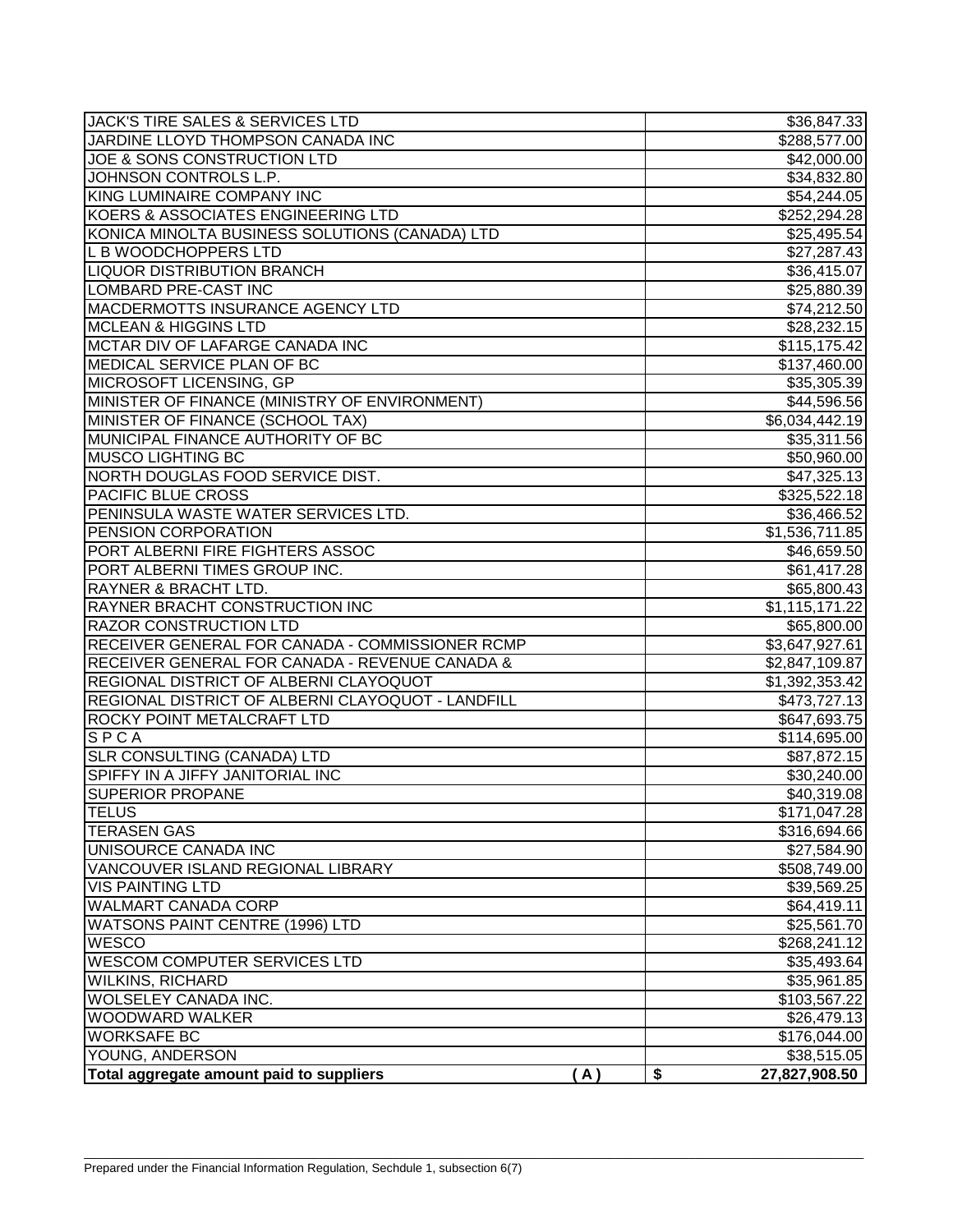## **2. Consolidated total paid to suppliers who received aggregate payments of \$25,000 or less**

|  | <u> та</u><br>. .<br>. .<br>л. |
|--|--------------------------------|
|  |                                |

## **3. Total of payments to suppliers for grants and contributions exceeding \$25,000**

| ALBERNI VALLEY CHAMBER OF COMMERCE                                        |                 | \$                       | 85,811.00     |
|---------------------------------------------------------------------------|-----------------|--------------------------|---------------|
|                                                                           |                 |                          |               |
| Consolidated total of grants exceeding \$25,000.00                        |                 | \$                       | 85,811.00     |
| Consolidated total of contributions exceeding \$25,000.00                 |                 | \$                       |               |
| Consolidated total of all grants and contributions exceeding \$25,000 (C) |                 | \$                       | 85,811.00     |
| 4. Reconcilitation                                                        |                 |                          |               |
| Total of aggregate payments exceeding \$25,000 paid to suppliers          | A)              | \$                       | 27,827,908.50 |
| Consolidated total of payments of \$25,000 or less paid to suppliers      | B)              | \$                       | 3,012,384.16  |
| Consolidated total of all grants and contributions exceeding \$25,000     | $\mathcal{C}$ ) | $\overline{\mathcal{S}}$ | 85,811.00     |
| Reconciling items                                                         |                 |                          |               |
| Total per Statement of Revenue and Expenditure                            |                 |                          | 19,182,041.00 |
| Variance                                                                  | Note 2          |                          | 11,744,062.66 |

## **NOTE 2**

A formal reconciliation cannot be presented due to the functional reporting of expenditures.

The variance is due in large part to the following reasons:

- collections for others;
- payments made to suppliers for payroll purposes eg. Receiver General, Pension Corporation etc.;

\_\_\_\_\_\_\_\_\_\_\_\_\_\_\_\_\_\_\_\_\_\_\_\_\_\_\_\_\_\_\_\_\_\_\_\_\_\_\_\_\_\_\_\_\_\_\_\_\_\_\_\_\_\_\_\_\_\_\_\_\_\_\_\_\_\_\_\_\_\_\_\_\_\_\_\_\_\_\_\_\_\_\_\_\_\_\_\_\_\_\_\_\_\_\_\_\_\_\_\_\_\_\_\_\_\_\_\_\_\_\_\_\_\_\_\_

- GST is included in the payments to suppliers but is not included in the financial statement total.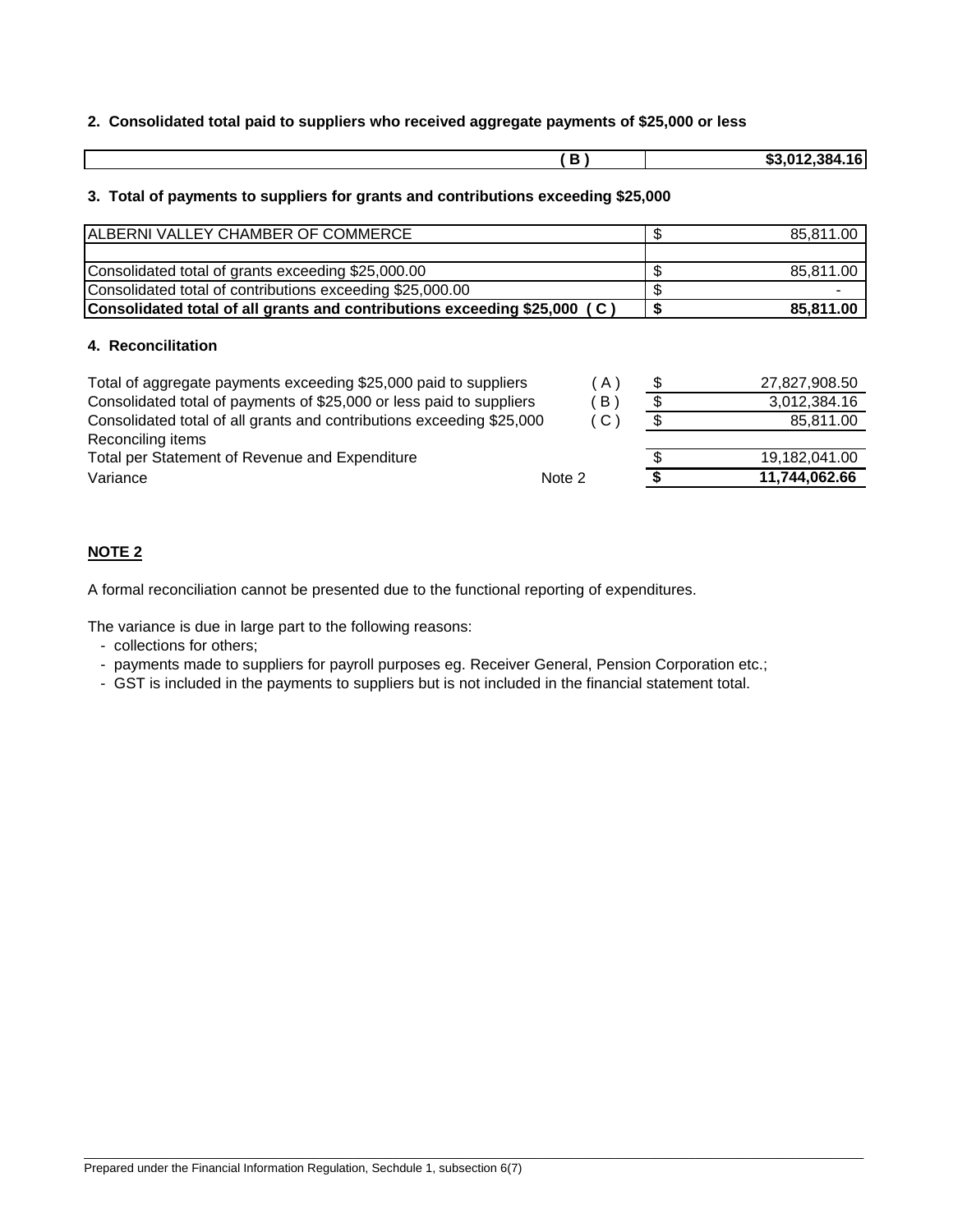## **CITY OF PORT ALBERNI**

# **STATEMENT OF FINANCIAL INFORMATION APPROVAL**

The undersigned, as authorized by the Financial Information Regulation, Schedule 1, subsection 9(2), approves all the statements and schedules included in this Statement of Financial Information , produced under the *Financial Information Act.*

 $CKA$ 

Ann Hopkins ########### June 22, 2009

Director of Finance Council Member on behalf of Council

\_\_\_\_\_\_\_\_\_\_\_\_\_\_\_\_\_\_\_\_\_\_\_\_\_\_\_\_\_\_\_\_\_\_\_\_\_\_\_\_\_\_\_\_\_\_\_\_\_\_\_\_\_\_\_\_\_\_\_\_\_\_\_\_\_\_\_\_\_\_\_\_\_\_\_\_\_\_\_\_\_\_\_\_\_\_\_\_\_\_\_\_\_\_\_\_\_\_\_\_\_\_\_\_\_\_\_\_\_\_\_\_\_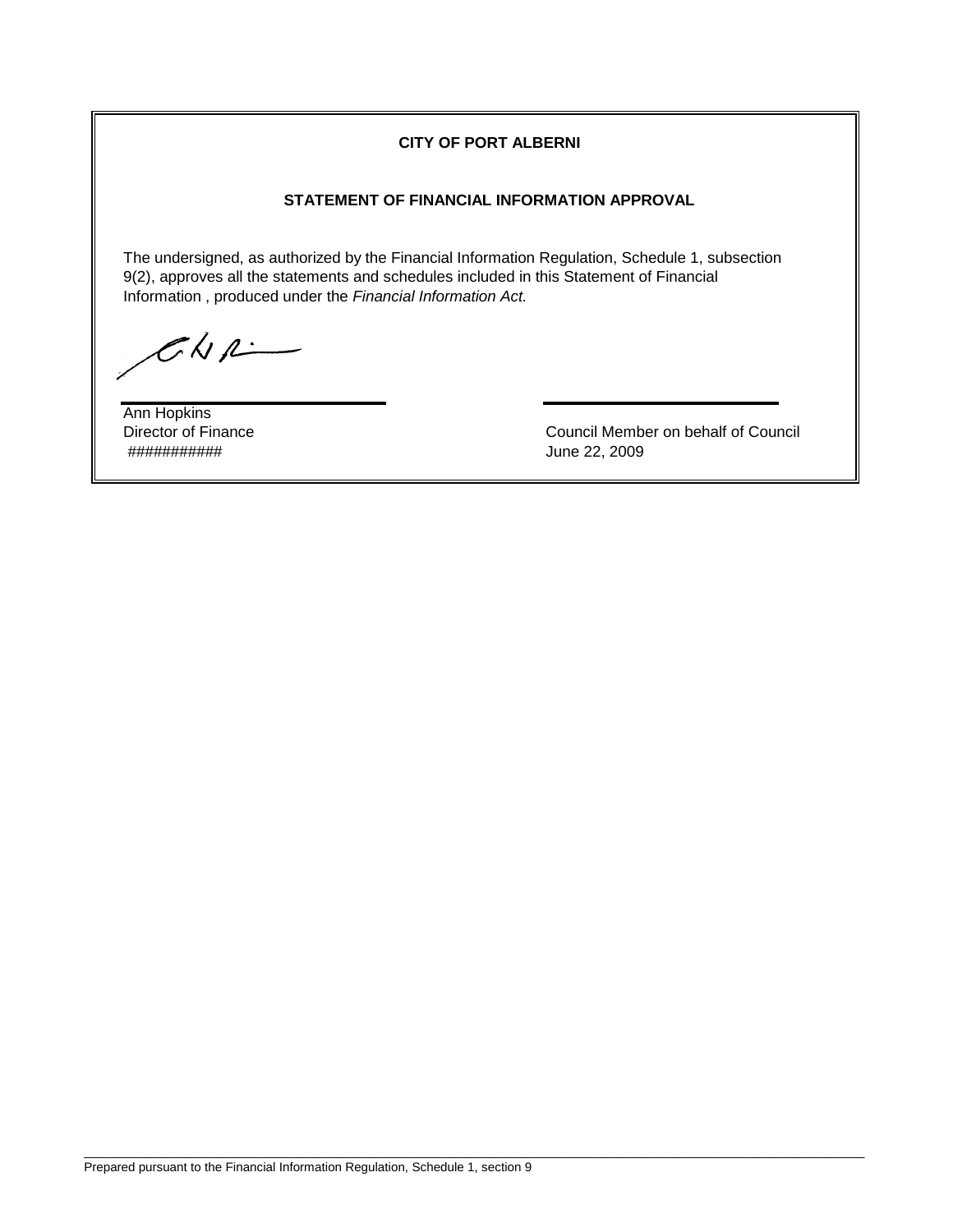| Vendor ID Party name                                          | Payable amount             |
|---------------------------------------------------------------|----------------------------|
| 559 ACE FLAGGING                                              | \$92,495.35                |
| 560 ACKLANDS - GRAINGER INC                                   | \$52,285.64                |
| 660 ACRES AND POLLOCK B C LAND SURVEYORS                      | \$29,006.23                |
| 1300 AINES & TYLER ELECTRIC CO LTD                            | \$38,374.19                |
| 1765 ALBERNI CHRYSLER LTD.                                    | \$62,785.93                |
| 1750 ALBERNI CLAYOQUOT REGIONAL HOSPITAL DIST.                | \$940,302.20               |
| 1800 ALBERNI COMMUNICATIONS & ELECTRONICS                     | \$31,275.95                |
| 2870 ALBERNI PAVING & CONTRACTING LTD                         | \$27,935.50                |
| 202347 ALBERNI VALLEY BINGO ASSOCIATION                       | \$45,100.00                |
| 3150 ALBERNI VALLEY CHAMBER OF COMMERCE                       | \$85,811.00                |
| 52570 ANDREW SHERET LIMITED                                   | \$155,230.50               |
| 6130 AURORA ROOFING LTD                                       | \$148,934.98               |
| 9980 B C ASSESSMENT AUTHORITY                                 | \$179,822.88               |
| 10360 B C HYDRO & POWER AUTHORITY                             | \$735,092.67               |
|                                                               |                            |
| 10950 B C TRANSIT                                             | \$647,912.00               |
| 7000 BAILEY ELECTRIC CO LTD                                   | \$400,334.85               |
| 7860 BEAVER CREEK HOME CENTRE<br>8600 BERK'S INTERTRUCK LTD   | \$27,677.08<br>\$34,634.67 |
| 9475 BOWERMAN EXCAVATING LTD.                                 | \$30,224.57                |
| 9515 BOWMARK CONCRETE LTD.                                    | \$28,394.09                |
| 54350 BRENNTAG CANADA INC.                                    | \$29,977.72                |
| 13790 CANADIAN CORPS OF COMMISSIONAIRES                       | \$45,403.72                |
| 15580 CANADIAN UNION OF PUBLIC EMPLOYEES                      | \$138,652.24               |
| 15695 CANSCOTT MANAGEMENT SERVICES LTD                        | \$28,819.09                |
| 18585 COAST HYDROVAC                                          | \$67,948.65                |
| 18255 CO-GEN MECHANICAL SERVICES LTD.                         | \$52,570.36                |
| 201570 COLYN, WILLEM A                                        | \$48,932.78                |
| 201803 CO-OPERATORS, THE                                      | \$194,957.73               |
| 19785 CORIX WATER PRODUCTS INC.                               | \$30,328.15                |
| 6580 CORIX WATER SYSTEMS                                      | \$43,599.36                |
| 202395 COVER-ALL PACIFIC                                      | \$42,219.52                |
| 202425 CUMMINS WESTERN CANADA                                 | \$66,488.10                |
| 29133 D R CLOUGH CONSULTING                                   | \$53,442.11                |
| 44880 DB PERKS & ASSOCIATES LTD.                              | \$28,168.84                |
| 21550 DEVLIN ELECTRIC SIGN CO. INC.                           | \$55,638.61                |
| 201046 DIGITAL POSTAGE ON CALL                                | \$33,600.00                |
| 22200 DOLANS CONCRETE LTD                                     | \$205,014.30               |
| 47415 DUNCAN SABINE COLLYER PARTNERS LLP                      | \$25,147.50                |
| 24939 FOUR STAR WATERWORKS LTD                                | \$46,219.04                |
| 202010 FOURNIER EXCAVATING LTD                                | \$49,454.79                |
| 91900 FRECHETTE EXCAVATING                                    | \$39,238.64                |
| 25920 GRAND & TOY                                             | \$49,297.29                |
| 202645 GREEN MAX RESOURCES                                    | \$41,199.67                |
| 27350 HARBORTOWNE FORD SALES LTD<br>27370 HARLAN FAIRBANKS CO | \$51,548.45                |
| 27850 HAYLOCK BROS PAVING LTD                                 | \$28,160.84<br>\$31,556.19 |
| 200838 IMPERIAL OIL                                           | \$339,092.74               |
| 30130 INDUSTRIAL HERITAGE SOCIETY (THE STATION)               | \$274,369.08               |
|                                                               |                            |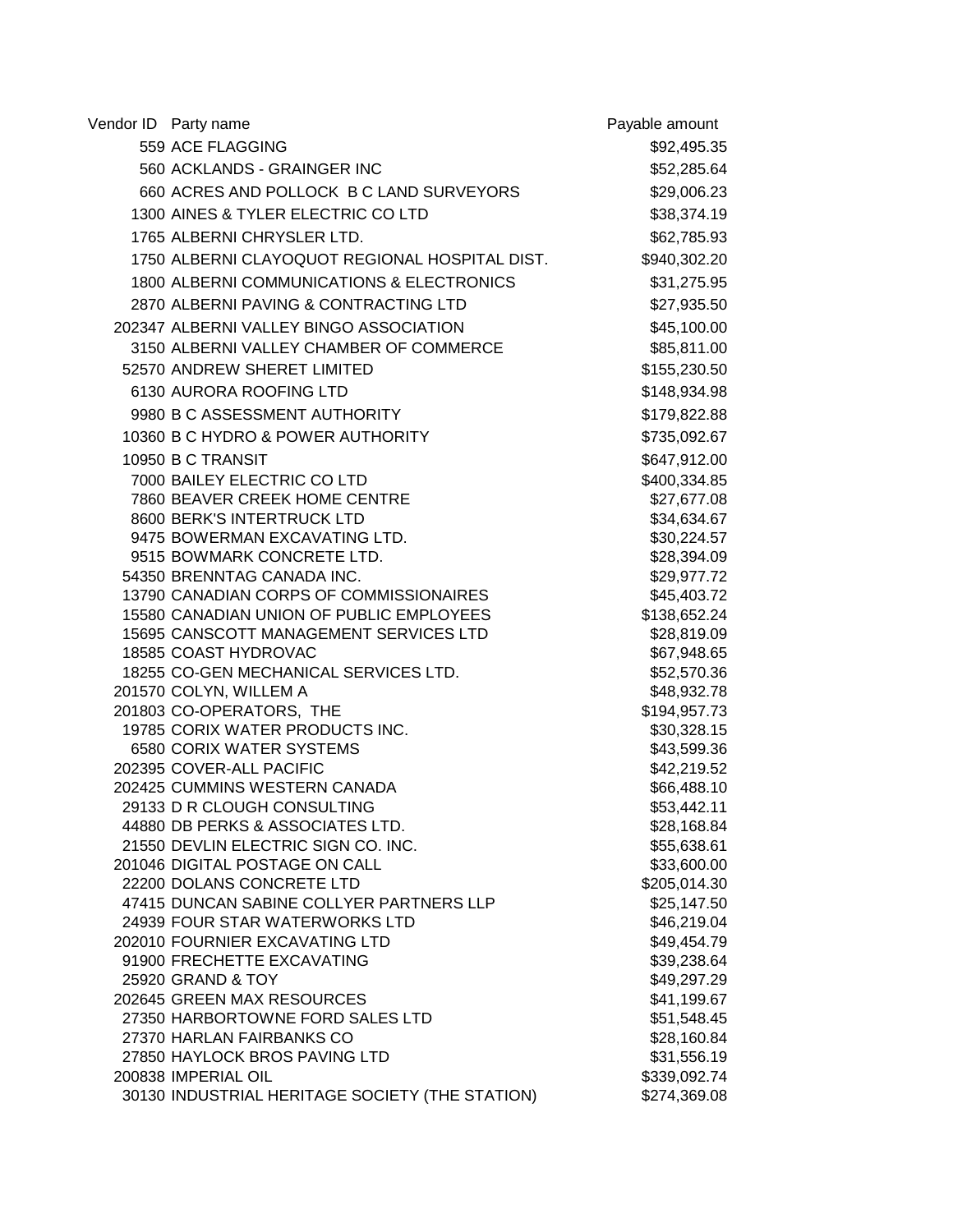| 31675 ISLAND KEY COMPUTER LTD                          | \$25,080.31    |
|--------------------------------------------------------|----------------|
| 202563 ITENICA SOLUTION GROUP INC.                     | \$26,880.00    |
| 24920 ITT W & WW                                       | \$126,773.71   |
| 32270 JACK'S TIRE SALES & SERVICES LTD                 | \$36,847.33    |
| 52550 JARDINE LLOYD THOMPSON CANADA INC                | \$288,577.00   |
| 202295 JOE & SONS CONSTRUCTION LTD                     | \$42,000.00    |
| 32800 JOHNSON CONTROLS L.P.                            | \$34,832.80    |
| 22559 KING LUMINAIRE COMPANY INC                       | \$54,244.05    |
| 34215 KOERS & ASSOCIATES ENGINEERING LTD               | \$252,294.28   |
| 40044 KONICA MINOLTA BUSINESS SOLUTIONS (CANADA) LTD   | \$25,495.54    |
| 34420 L B WOODCHOPPERS LTD                             | \$27,287.43    |
| 35200 LIQUOR DISTRIBUTION BRANCH                       | \$36,415.07    |
| 35260 LOMBARD PRE-CAST INC                             | \$25,880.39    |
| 35595 MACDERMOTTS INSURANCE AGENCY LTD                 | \$74,212.50    |
| 36260 MCLEAN & HIGGINS LTD                             | \$28,232.15    |
| 36878 MCTAR DIV OF LAFARGE CANADA INC                  | \$115,175.42   |
| 38080 MEDICAL SERVICE PLAN OF BC                       | \$137,460.00   |
| 2009998 MICROSOFT LICENSING, GP                        | \$35,305.39    |
| 40035 MINISTER OF FINANCE                              | \$44,596.56    |
| 202646 MUSCO LIGHTING BC                               | \$50,960.00    |
| 42598 NORTH DOUGLAS FOOD SERVICE DIST.                 | \$47,325.13    |
| 12760 PACIFIC BLUE CROSS                               | \$325,522.18   |
| 44754 PENINSULA WASTE WATER SERVICES LTD.              | \$36,466.52    |
| 54810 PENSION CORPORATION                              | \$1,536,711.85 |
| 45800 PORT ALBERNI FIRE FIGHTERS ASSOC                 | \$46,659.50    |
| 200831 PORT ALBERNI TIMES GROUP INC.                   | \$61,417.28    |
| 47949 RAYNER & BRACHT LTD.                             | \$65,800.43    |
| 47950 RAYNER BRACHT CONSTRUCTION INC                   | \$1,115,171.22 |
| 201602 RAZOR CONSTRUCTION LTD                          | \$65,800.00    |
| 48370 RECEIVER GENERAL FOR CANADA - COMMISSIONER RCM   | \$3,647,927.61 |
| 48750 RECEIVER GENERAL FOR CANADA - REVENUE CANADA 8   | \$2,847,109.87 |
| 49140 REGIONAL DISTRICT OF ALBERNI CLAYOQUOT           | \$1,392,353.42 |
| 49150 REGIONAL DISTRICT OF ALBERNI CLAYOQUOT - LANDFIL | \$473,727.13   |
| 202631 ROCKY POINT METALCRAFT LTD                      | \$647,693.75   |
| 53650 SPCA                                             | \$114,695.00   |
| 52097 SLR CONSULTING (CANADA) LTD                      | \$87,872.15    |
| 53999 SPIFFY IN A JIFFY JANITORIAL INC                 | \$30,240.00    |
| 54910 SUPERIOR PROPANE                                 | \$40,319.08    |
| <b>10920 TELUS</b>                                     | \$171,047.28   |
| 16501 TERASEN GAS                                      | \$316,694.66   |
| 57080 UNISOURCE CANADA INC                             | \$27,584.90    |
| 58660 VANCOUVER ISLAND REGIONAL LIBRARY                | \$508,749.00   |
| 59430 VIS PAINTING LTD                                 | \$39,569.25    |
| 201457 WALMART CANADA CORP                             | \$64,419.11    |
| 60060 WATSONS PAINT CENTRE (1996) LTD                  | \$25,561.70    |
| 60457 WESCO                                            | \$268,241.12   |
| 60460 WESCOM COMPUTER SERVICES LTD                     | \$35,493.64    |
| 62021 WILKINS, RICHARD                                 | \$35,961.85    |
| 60900 WOLSELEY CANADA INC.                             | \$103,567.22   |
| 200540 WOODWARD WALKER                                 | \$26,479.13    |
| 63010 WORKSAFE BC                                      | \$176,044.00   |
| 35130 YOUNG, ANDERSON                                  | \$38,515.05    |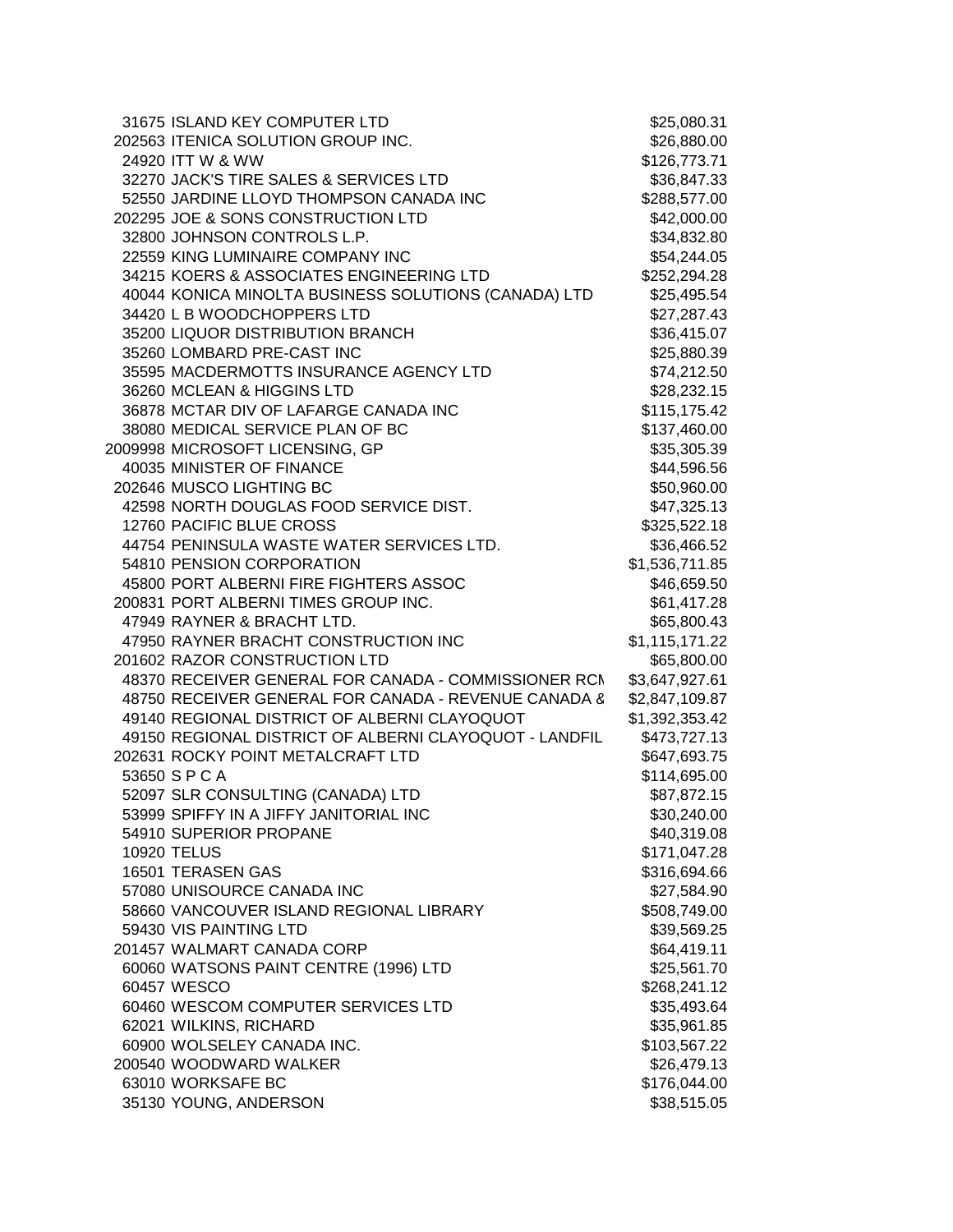|                                                     | \$21,843,965.75 |
|-----------------------------------------------------|-----------------|
|                                                     |                 |
| 202396 2009 WORLD UNDER-17 HOCKEY CHALLENGE SOCIETY | \$89.60         |
| 202160 609188 BC LTD                                | \$17,142.00     |
| 57095 A & A CARPETS LTD.                            | \$16,922.82     |
| 206 A B C PRE KAST                                  | \$1,349.60      |
| 250 A C E COURIER SERVICES                          | \$1,997.98      |
| 290 A C INDUSTRIAL INSTRUMENT SERVICES LIMITED      | \$6,838.27      |
| 300 A D ENGRAVERS '06                               | \$343.56        |
| 309 ADSS                                            | \$3,252.00      |
| 311 A D S S DRY GRAD 2009                           | \$1,750.00      |
| 24937 A J FORSYTH, A DIVISION OF RUSSEL METALS INC  | \$1,550.06      |
| 4800 A S T T B C                                    | \$921.80        |
| 3570 A V OUTDOOR CLUB                               | \$150.00        |
| 202681 A V TREE SERVICES                            | \$2,693.25      |
| 202615 A. R. MOWER SUPPLY LTD                       | \$254.49        |
| 200808 A.V. & B.D. ELECTRIC                         | \$19,890.67     |
| 202699 ABBOTT, STEPHEN                              | \$252.54        |
| 555 ACHINBACK FOUNDRY                               | \$3,780.36      |
| 640 ACME SUPPLIES LTD                               | \$6,549.64      |
| 705 ACTION FUEL INJECTION INC                       | \$2,033.43      |
| 200762 ACTIVE ARBORIST                              | \$168.00        |
| 18021 ACTIVE NETWORK                                | \$12,319.23     |
| 699 ACTI-ZYME PRODUCTS LTD                          | \$13,230.00     |
| 202672 ACURA EMBEDDED SYSTEMS INC.                  | \$16,172.80     |
| 15715 ACUREN                                        | \$2,043.83      |
| 201833 ADDY POWER LTD                               | \$15,435.00     |
| 323 ADT SECURITY SERVICES CANADA INC                | \$1,109.60      |
| 202335 AGM WEAR                                     | \$350.20        |
| 1000 AGO INDUSTRIES INC                             | \$4,072.63      |
| 202492 AIR CANADA                                   | \$2,539.24      |
| 27020 AIR LIQUIDE CANADA INC                        | \$3,051.96      |
| 1335 AIRGAS CANADA INC.                             | \$151.20        |
| 1400 AL BROWN ROOFING                               | \$3,561.60      |
| 202365 AL THE GUTTER GUY                            | \$299.72        |
| 202614 ALASKA MARINE LINES                          | \$1,926.21      |
| 1501 ALBERNI ATHLETICS SOCCER CLUB                  | \$1,250.00      |
| 29104 ALBERNI COLOUR CORNER                         | \$496.30        |
| 202289 ALBERNI COMMUNITY & WOMEN'S SERVICES SOCIETY | \$8,050.00      |
| 1960 ALBERNI DISTRICT CO-OP ASSOC                   | \$15,878.65     |
| 2030 ALBERNI DISTRICT FALL FAIR ASSOC               | \$1,245.00      |
| 202384 ALBERNI DISTRICT TEACHERS UNION              | \$160.00        |
| 2151 ALBERNI ENGINEERING                            | \$20,069.22     |
| 29155 ALBERNI ENVIRONMENTAL COALITION               | \$30.00         |
| 2200 ALBERNI FIRST AID                              | \$1,139.25      |
| 201441 ALBERNI FOREST FEST SOCIETY                  | \$924.00        |
| 2240 ALBERNI FOUNDRY LTD                            | \$24,370.00     |
| 200877 ALBERNI GLASS & MIRROR 2003 LTD              | \$5,011.39      |
| 3210 ALBERNI GOLF CLUB                              | \$171.35        |
| 2540 ALBERNI INDUSTRIAL MARINE SUPPLY LTD.          | \$5,738.06      |
| 2940 ALBERNI SEPTIC TANK SERVICE                    | \$2,030.45      |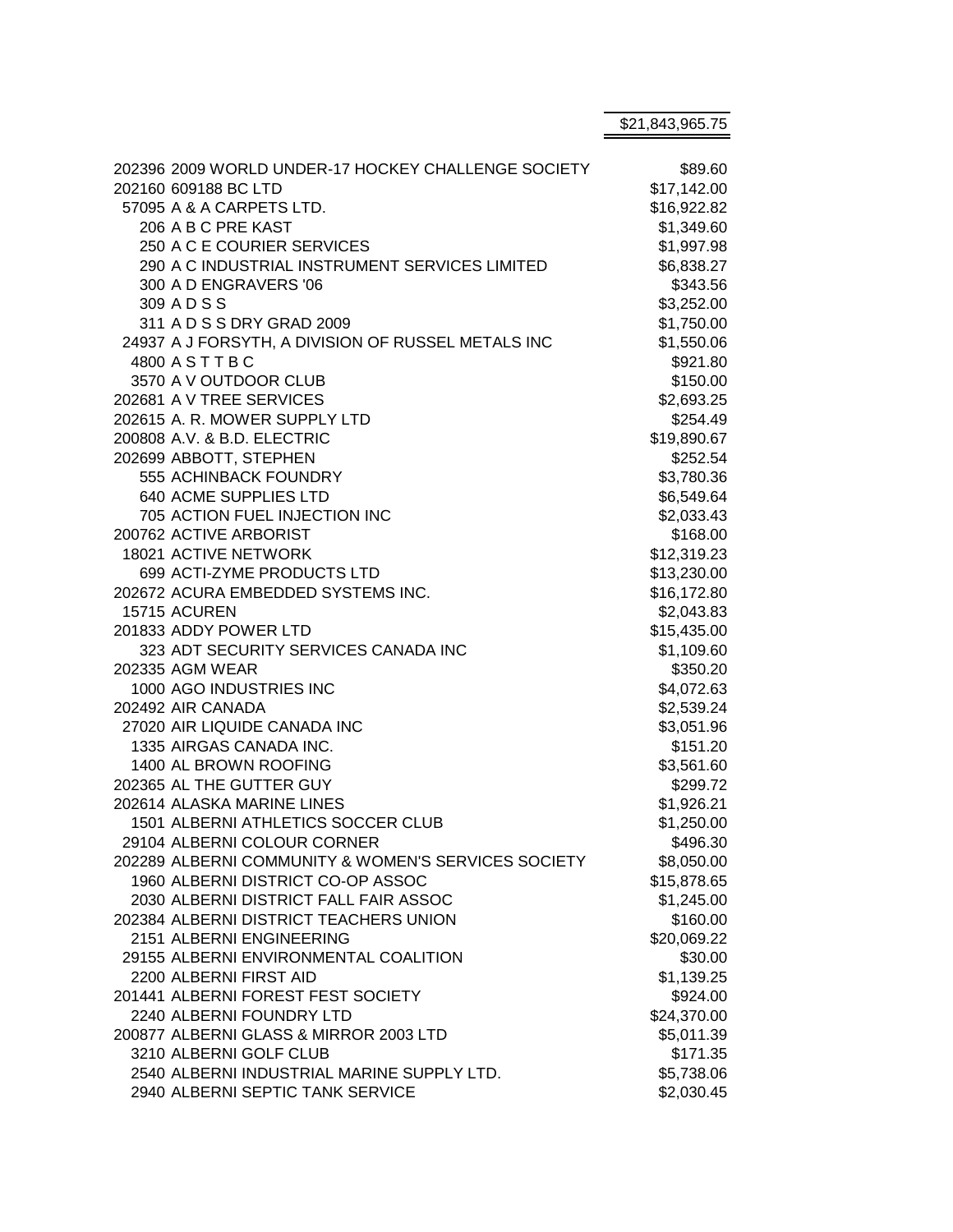| 2950 ALBERNI SHEET METAL                              | \$446.25    |
|-------------------------------------------------------|-------------|
| 202722 ALBERNI TECHNOLOGY SOLUTIONS INC               | \$3,273.76  |
| 3120 ALBERNI TOWING                                   | \$2,794.05  |
| 202238 ALBERNI UPHOLSTERY LTD                         | \$112.00    |
| 202666 ALBERNI VALLEY BEAR SMART COMMITTEE            | \$5,000.00  |
| 1561 ALBERNI VALLEY BULLDOGS                          | \$15,080.92 |
| 200898 ALBERNI VALLEY CITIZEN ADVOCACY SOCIETY        | \$500.00    |
| 202503 ALBERNI VALLEY DRAG RACING ASSN.               | \$600.00    |
| 202434 ALBERNI VALLEY GAMING ASSOCIATION              | \$837.81    |
| 3521 ALBERNI VALLEY MINOR HOCKEY ASSOC                | \$3,625.00  |
| 3665 ALBERNI VALLEY REFRIGERATION                     | \$11,906.09 |
| 3670 ALBERNI VALLEY SENIOR CITIZENS HOME SOCIETY      | \$1,200.00  |
| 3712 ALBERNI VALLEY TRACK CLUB                        | \$228.00    |
| 3721 ALBERNI VALLEY TREE SERVICE - DAVE POTTER *DO NO | \$15,349.62 |
| 200669 ALBERNI WRESTLING CLUB                         | \$2,600.00  |
| 3805 ALL SEASONS PORTABLE BUILDINGS                   | \$2,016.00  |
| 3836 ALLIANCE ATLANTIS MOTION PICTURE                 | \$1,073.20  |
| 202445 ALLIANCE BOBCAT AND EXCAVATING                 | \$13,317.95 |
| 3838 ALLIANCE BUSINESS SOLUTIONS                      | \$319.20    |
| 3847 ALLIED INSTRUMENT SERVICE                        | \$260.95    |
| 202262 ALMOND-VANHUMBECK, ASHLEY                      | \$89.00     |
| 3951 ALOYD FITNESS                                    | \$20,964.43 |
| 202518 AMERICAN PUBLIC WORKS ASSOCIATION              | \$521.50    |
| 4340 AMERICAN WATER WORKS ASSOC                       | \$150.00    |
| 202230 AMES, MICHAEL                                  | \$85.00     |
| 201818 AMOS, PATRICK                                  | \$140.00    |
| 202712 ANDERSEN, KIM                                  | \$392.00    |
| 52571 ANDREW SHERET LIMITED - PARKSVILLE              | \$514.75    |
| 4550 ANGEL ACCESSIBILITY SOLUTIONS                    | \$4,063.00  |
| 4610 ANKERS' ELECTRIC 2006                            | \$4,367.68  |
| 4724 ANNETTE'S FOREST INDUSTRY                        | \$1,026.90  |
| 4730 ANNEX PUB & PRINTING INC-BOOK DIV.               | \$432.02    |
| 4795 AQUA MARINE POWER WASHING                        | \$1,955.42  |
| 202584 ARBANAS, JAMIE                                 | \$78.12     |
| 202634 ARCOA INDUSTRIES                               | \$430.71    |
| 202585 ARNETT, MIKE                                   | \$80.28     |
| 200212 ARNFIELD, SHELLEY                              | \$1,080.00  |
| 202721 AROMA RESTAURANT                               | \$458.90    |
| 29055 ARTHRITIS SOCIETY - BC & YUKON DIVISION         | \$700.00    |
| 5570 ASHBAUGH, LISA                                   | \$1,218.00  |
| 50601 ASPINALL, CATHY                                 | \$125.37    |
| 5700 ASPINALL, PETER                                  | \$600.00    |
| 5720 ASPLUNDH CANADA INC                              | \$21,609.00 |
| 500 ASSOC OF VANCOUVER ISLAND & COASTAL COMMUNITE     | \$2,867.16  |
| 5740 ASSOCIATED ENGINEERING (BC) LTD                  | \$12,350.35 |
| 5818 ASSOCIATION OF PROFESSIONAL ENGINEERS &          | \$659.40    |
| 202648 ATKINSON, RHODA                                | \$42.00     |
| 202598 AUSSEM, MARK                                   | \$195.90    |
| 201038 AUSTIN, SONDRA                                 | \$3,980.00  |
| 450 A-VAC SHOP                                        | \$2,708.46  |
| 9900 B C AIR FILTER LTD                               | \$3,794.18  |
| 9990 B C ASSOCIATION OF CHIEFS OF POLICE              | \$150.00    |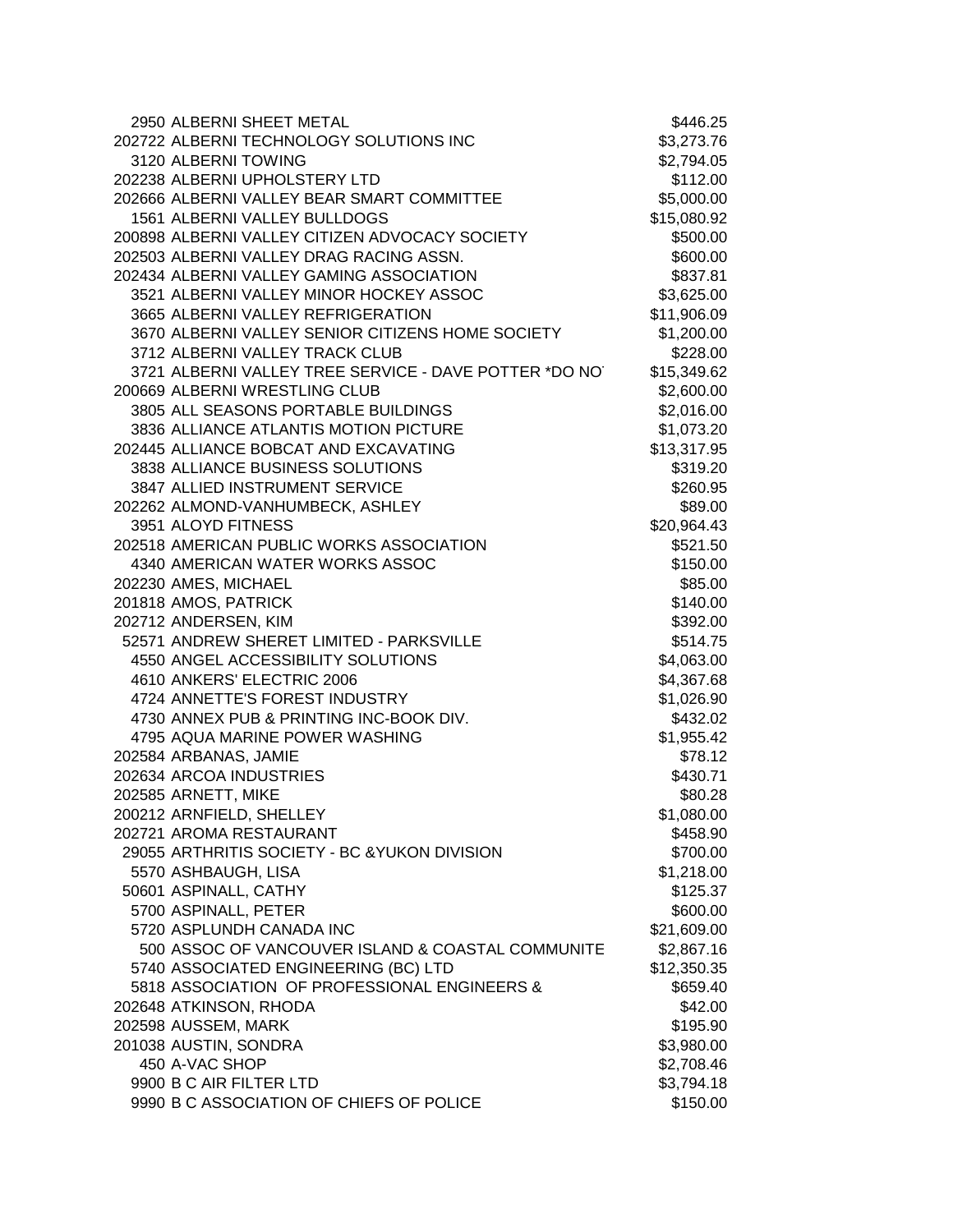|             | 10000 B C BEARING ENGINEERS LIMITED       | \$934.43    |
|-------------|-------------------------------------------|-------------|
|             | 10117 B C COMMUNITY FOREST ASSOCIATION    | \$525.00    |
|             | 202487 B C CORPORATE ONLINE               | \$133.16    |
|             | 10275 B C FIRE TRAINING OFFICERS ASSOC    | \$75.00     |
|             | 10350 B C HUMAN RESOURCES MANAGEMENT ASSN | \$236.25    |
|             | 10365 B C HYDRO - PAYMENT CONTROLS DEPT.  | \$292.95    |
|             | 10500 B C MUSEUMS ASSOCIATION             | \$515.00    |
|             | 10550 B C ONE CALL LTD                    | \$1,606.01  |
|             | 10723 B C SENIORS NETWORK                 | \$432.34    |
|             | 10725 B C STUDIES - UBC                   | \$57.75     |
|             | 10976 B C W W A (BC Water & Waste Assoc.) | \$7,450.75  |
|             | 202609 B G M R CHOPRA ENTERPRISES LTD     | \$706.99    |
|             | 6670 BOABC                                | \$367.50    |
|             | 6801 B PLETTI CONTRACTING, INC.           | \$1,447.66  |
|             | 91735 B. GOORTS CONTRACTING               | \$500.00    |
|             | 6950 BAGLEY, CATHY                        | \$1,529.05  |
|             | 202342 BAKKEN, HANK                       | \$81.91     |
|             | 91547 BALDWIN COOKE COMPANY               | \$154.47    |
|             | 7200 BALL-DS WASTE MANAGEMENT             | \$601.99    |
|             | 7357 BANK OF MONTREAL                     | \$1,120.00  |
|             | 201141 BANK OF MONTREAL                   | \$1.43      |
|             | 7400 BANK OF NOVA SCOTIA                  | \$865.52    |
|             | 202600 BANK OF NOVA SCOTIA                | \$275.54    |
|             | 7560 BARLOW'S AUDIO-VIDEO UNLIMTED        | \$5,269.42  |
|             | 202592 BARON, STEFANO                     | \$217.86    |
|             | 7568 BARR PLASTICS INC.                   | \$1,316.50  |
|             | 7565 BARR, DEB                            | \$13.92     |
|             | 2002026 BATSTAR ADVENTURE TOURS           | \$661.00    |
|             | 201920 BATSTAR CAFE & PICNIC              | \$52.60     |
|             | 7650 BAY, GUNTER                          | \$600.00    |
|             | 202685 BC BUILDING CORP                   | \$801.03    |
|             | 202457 BC FERRIES                         | \$739.95    |
| 202551 BCAA |                                           | \$13.95     |
|             | 202483 BEAR MOUNTAIN RESORT               | \$728.11    |
|             | 7870 BEAVER CREEK IMPROVEMENT DISTRICT    | \$1,196.00  |
|             | 7875 BEAVER CREEK MACHINE SHOP            | \$78.40     |
|             |                                           |             |
|             | 202622 BEAVER CREEK MARKET                | \$190.35    |
|             | 7910 BEAVER ELECTRICAL MACHINERY LTD.     | \$12,967.65 |
|             | 202367 BECKETT, SCOTT                     | \$4,550.00  |
|             | 7980 BECKINGHAM & CO.                     | \$13,855.08 |
|             | 202056 BEJING GRANDE                      | \$83.56     |
|             | 8300 BELTERRA                             | \$325.19    |
|             | 202402 BERKE, KARRY                       | \$52.50     |
|             | 7540 BEST WESTERN BARCLAY HOTEL           | \$1,187.25  |
|             | 8699 BIG M PLASTICS                       | \$3,868.22  |
|             | 202637 BIG PICTURE CONFERENCE             | \$523.95    |
|             | 8960 BJORNSON, BILL                       | \$2,158.80  |
|             | 9052 BLACK & WHITE PARTY RENTALS          | \$6,072.28  |
|             | 9065 BLACK PRESS GROUP                    | \$17,704.58 |
|             | 9067 BLACK'S PHOTO                        | \$1,976.34  |
|             | 200834 BLAIS, ANN                         | \$31.50     |
|             | 202465 BLAKE, DOREEN                      | \$875.00    |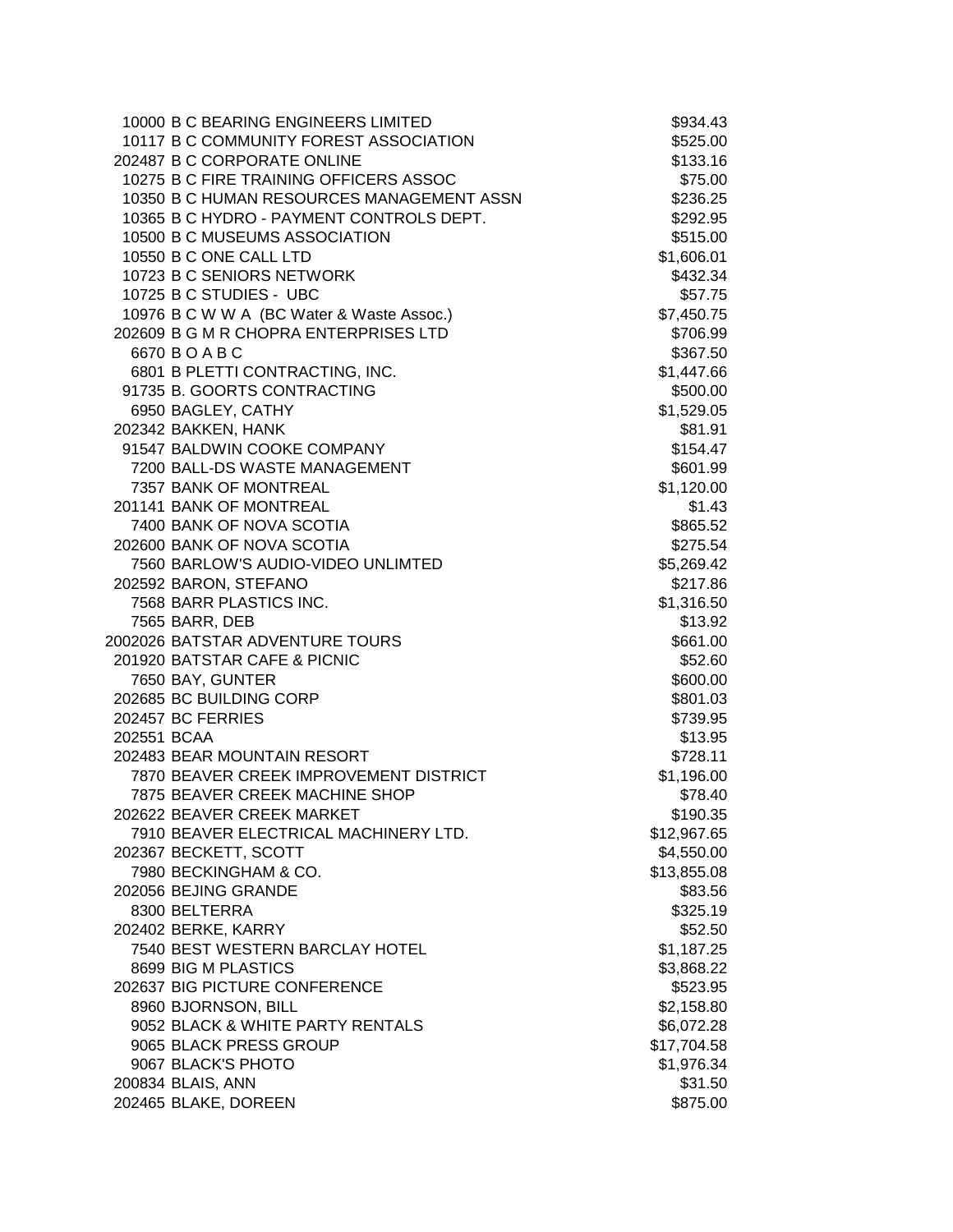| 9280 BLUE DOOR CAFE 1989                          | \$32.00     |
|---------------------------------------------------|-------------|
| 9290 BLUE DRIFT COATINGS                          | \$4,155.20  |
| 201119 BODNAR, RUSSELL                            | \$1,150.00  |
| 202705 BOLDERHEIJ, WILMA                          | \$32.47     |
| 202452 BONAR, KRISTY                              | \$200.00    |
| 202602 BONESKY ART STUDIO                         | \$210.00    |
| 202693 BOOTHROYD, CAROL                           | \$1,680.00  |
| 202694 BOSMA, ANTHONY                             | \$168.25    |
| 9460 BOSMA, MARIA                                 | \$694.40    |
| 202718 BOSTON PIZZA                               | \$22.00     |
| 201121 BOUVER, MICHAEL                            | \$525.01    |
| 202515 BRADLEY, DREW                              | \$394.25    |
| 10997 BRANDT TRACTOR LTD.                         | \$11,140.75 |
| 202344 BRATT, LORNE                               | \$101.58    |
| 9760 BRICK WAREHOUSE, THE                         | \$1,316.57  |
| 201841 BRINK'S CANADA LIMITED                     | \$21,821.10 |
| 9880 BRITCO LEASING LTD.                          | \$5,355.00  |
| 9868 BRITISH COLUMBIA SAFETY AUTHORITY            | \$9,233.00  |
| 202438 BROOK, JAMES                               | \$52.50     |
| 9896 BRUCE COUNTY MUSEUM & ARCHIVES               | \$4,200.00  |
| 11764 BUDGET CAR & TRUCK SALES                    | \$366.71    |
| 11765 BUDGET CAR AND TRUCK RENTAL                 | \$16,462.71 |
| 202590 BUGDEN, BRUCE                              | \$133.77    |
| 11786 BUILDING OFFICIALS ASSOC OF B C             | \$840.00    |
| 17792 BURROWS, SCOTT                              | \$84.50     |
| 202468 BURTON, ANDREW                             | \$209.66    |
| 202386 BUSE, RONALD                               | \$29.00     |
| 201300 BUSINESS IN VANCOUVER                      | \$73.45     |
| 12050 BUTLER SURVEY EQUIPMENT LTD                 | \$1,620.09  |
| 202286 BUTT, MICHELLE                             | \$1,200.00  |
| 200363 BUY LOW FOODS                              | \$1,257.75  |
| 14215 C I B C MORTGAGE SERVICING DEPT             | \$9,075.00  |
| 12586 C M J EQUIPMENT                             | \$1,772.40  |
| 9530 C. BOWNE ENTERPRISES                         | \$8.85      |
| 202684 CAHAN, MARY                                | \$38.85     |
| 28700 CALIFORNIA STATE UNIVERSITY                 | \$482.00    |
| 13170 CANADA LAW BOOK INC                         | \$3,768.32  |
| 201159 CANADA SAFEWAY #39                         | \$509.69    |
| 13385 CANADA WIDE MEDIA LIMITED                   | \$315.00    |
| 13650 CANADIAN ASSOCIATION OF FIRE CHIEFS         | \$201.40    |
| 13651 CANADIAN AUTOMATIC SPRINKLER ASSOC          | \$848.61    |
| 13721 CANADIAN CANCER SOCIETY                     | \$100.00    |
| 202525 CANADIAN CANCER SOCIETY *DO NOT USE*       | \$557.55    |
| 202416 CANADIAN DERMATOLOGY ASSOCIATION           | \$72.45     |
| 13900 CANADIAN FREIGHTWAYS LTD                    | \$534.71    |
| 14290 CANADIAN INSTITUTE OF CHARTERED ACCOUNTANTS | \$72.45     |
| 14380 CANADIAN LINEN AND UNIFORM SERVICE          | \$8,395.26  |
| 14390 CANADIAN LOCKER COMPANY LTD                 | \$168.57    |
| 14630 CANADIAN MUSEUMS ASSOCIATION                | \$1,343.00  |
| 14990 CANADIAN PUBLIC WORKS ASSOC                 | \$268.00    |
| 15052 CANADIAN RED CROSS SOCIETY - CALGARY        | \$5,087.60  |
| 202431 CANADIAN SECURITIES                        | \$105.00    |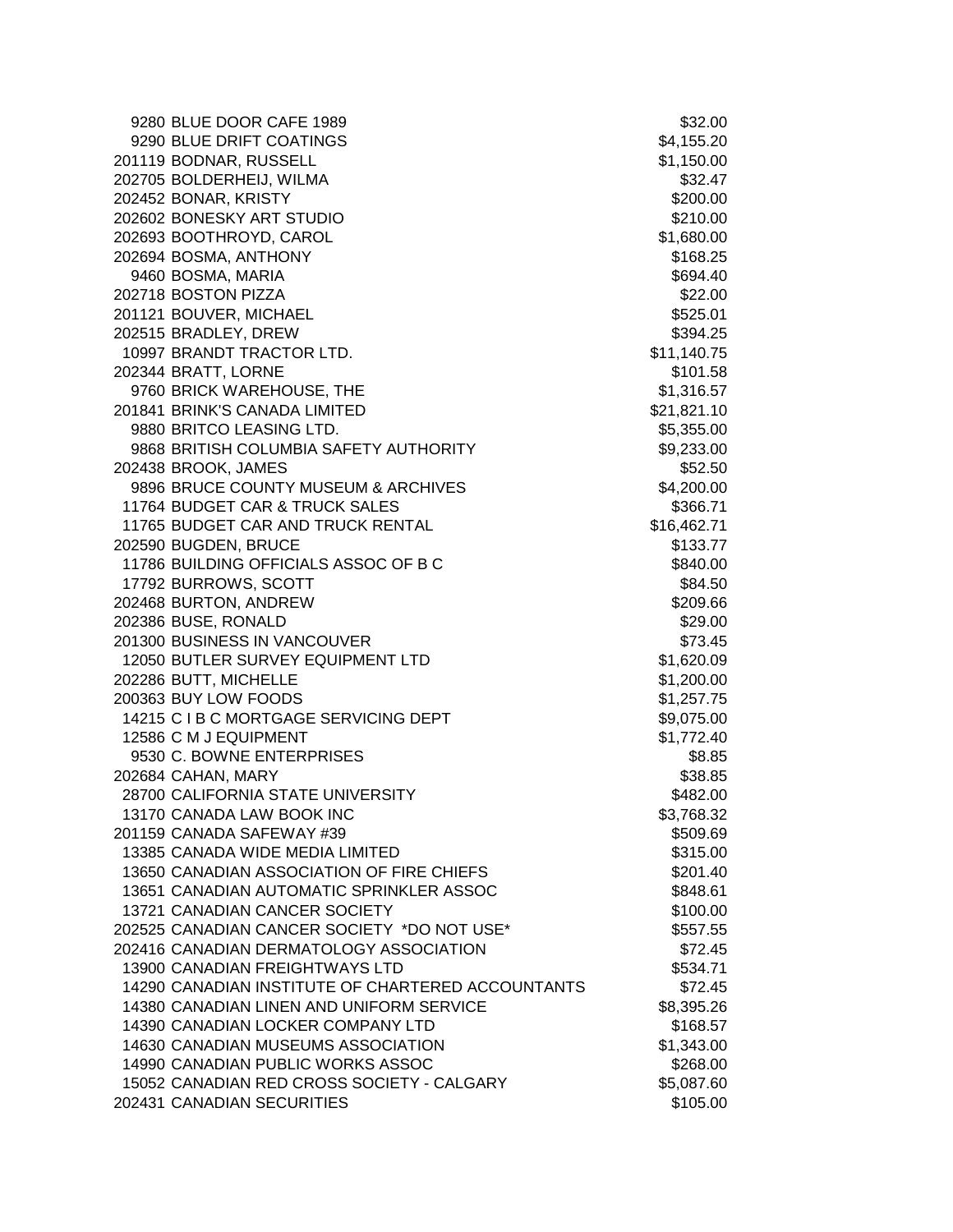| 15301 CANADIAN TIRE #488                        | \$4,712.85  |
|-------------------------------------------------|-------------|
| 202617 CANADIAN WOMEN IN TIMBER                 | \$250.00    |
| 43470 CANON CANADA INC.                         | \$9,322.93  |
| 202179 CANPAGES                                 | \$353.85    |
| 15700 CANSEL SURVEY EQUIPMENT                   | \$291.55    |
| 91066 CAPPUS, DAVE                              | \$3,142.87  |
| 202690 CARDINAL, ARCHIE                         | \$500.00    |
| 200918 CARFRA & LAWTON                          | \$4,303.77  |
| 202710 CARMOOR'S COOKERY                        | \$502.30    |
| 201648 CAROL & CO                               | \$1,953.00  |
| 16005 CARR MCLEAN                               | \$1,087.34  |
| 16170 CARTERS SHOE REPAIR                       | \$6,499.50  |
| 500600 CASCADE AQUA-TECH LTD                    | \$354.24    |
| 16201 CASEWARE INTERNATIONAL INC                | \$310.75    |
| 30140 CATT PLASTIC SHOP LTD-INDUSTRIAL PLASTICS | \$587.95    |
| 202340 CATTO, RANDY                             | \$209.93    |
| 202427 CBC VANCOUVER, MEDIA LIBRARY             | \$140.00    |
| 202362 CCABC                                    | \$225.00    |
| 202490 CEDAR ROOM                               | \$278.27    |
| 202706 CENTRE FOR COMMUNITY ENTERPRISE          | \$520.00    |
| 202459 CHANCES RIMROCK                          | \$442.77    |
| 202560 CHAPTERS ONLINE                          | \$47.30     |
| 17089 CHARLES PRODUCTS INC.                     | \$687.27    |
| 200812 CHASE & WARREN ESTATE WINES              | \$569.60    |
| 201999 CHASE, MELANIE                           | \$50.65     |
| 202717 CHATEAU VICTORIA                         | \$242.00    |
| 17162 CHEM-AID SERVICES LTD.                    | \$203.07    |
| 202633 CHEMAINUS THEATRE                        | \$120.00    |
| 9703 CHERRY CREEK BREADBOX LTD                  | \$4,006.95  |
| 17173 CHERRY CREEK WATERWORKS DISTRICT          | \$1,040.04  |
| 201255 CHEVELDAVE, WAYNE                        | \$1,914.88  |
| 35052 CHEVELDAVE, WAYNE OR JANZEN, SHARON       | \$1,129.83  |
| 17215 CHEVRETTE, LEO                            | \$110.00    |
| 202497 CHEYNE, TANYA                            | \$55.00     |
| 201174 CHIKO, ALICE                             | \$180.00    |
| 17350 CHOPRA, HIRA                              | \$665.60    |
| 201250 CHRETIEN, M                              | \$500.00    |
| 202504 CHRISTIAN INFO SOCIETY                   | \$711.90    |
| 202436 CHRISTOPHER SULLIVAN ARBITRATION &       | \$5,388.22  |
| 202466 CI FUNDS                                 | \$10,649.63 |
| 17470 CICON, GUY                                | \$1,147.58  |
| 17500 CIMCO REFRIGERATION                       | \$11,218.45 |
| 17550 CIRCLE DAIRY 1987 LTD                     | \$4,918.77  |
| 202464 CITY OF EDMONTON                         | \$884.60    |
| 17640 CITY OF PORT ALBERNI                      | \$16,378.46 |
| 202587 CITY OF RICHMOND                         | \$395.00    |
| 17971 CIVIC INFO BC                             | \$1,068.52  |
| 17985 CLAM BUCKET, THE                          | \$528.00    |
| 201789 CLARK, JAIMIE                            | \$200.00    |
| 202647 CLARK, MYRNA                             | \$198.81    |
| 18040 CLAYMORE CLOTHING LTD.                    | \$2,530.57  |
| 202372 CLAYTON, RANDI                           | \$77.06     |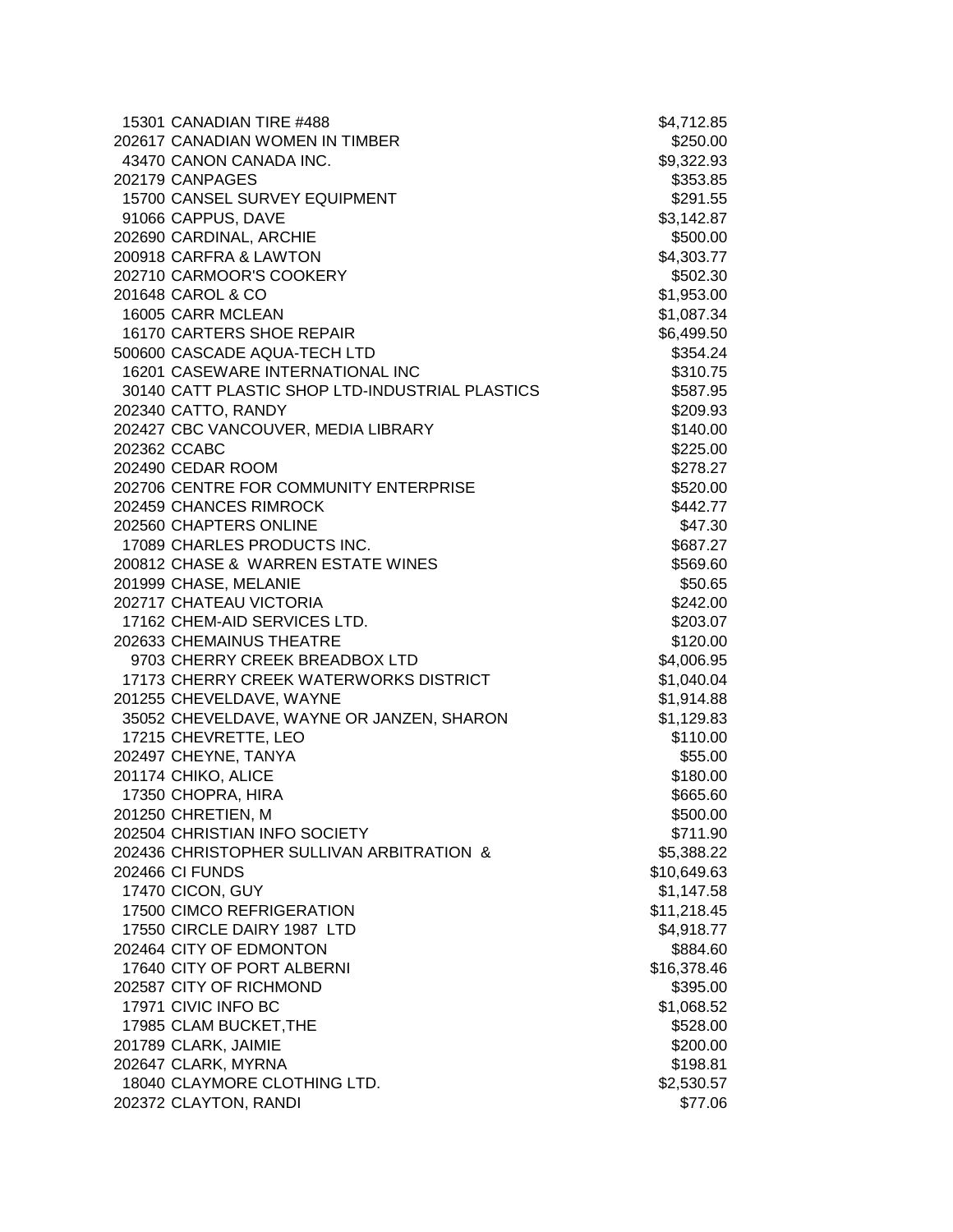| 46589 CLEARTECH INDUSTRIES INC                  | \$5,071.23  |
|-------------------------------------------------|-------------|
| 202182 CLERKS & CORPORATE OFFICERS FORUM 2008   | \$519.75    |
| 202529 CLIFFORD, SEAN                           | \$1,753.38  |
| 18250 CLOCK TOWER GALLERY                       | \$84.00     |
| 202349 CMC DEVELOPMENT SERVICES                 | \$278.25    |
| 29167 CMF CONSTRUCTION LTD                      | \$14,000.00 |
| 202608 CNJ LIGHTING SOLUTIONS                   | \$23,544.15 |
| 18713 COAST WASTE MANAGEMENT ASSOCIATION        | \$262.50    |
| 202375 COASTAL COMMUNITY CREDIT UNION           | \$8,489.60  |
| 202474 COASTAL CUSTOM SHEET METAL               | \$60.00     |
| 23250 COASTAL PEST MANAGEMENT                   | \$99.75     |
| 202640 COC CONTRACTING                          | \$500.00    |
| 18719 COCA COLA BOTTLING                        | \$18,509.22 |
| 18735 COFFEE FUND                               | \$760.00    |
| 202331 COHEN, DELLA                             | \$171.94    |
| 18740 COKELY WIRE ROPE LTD                      | \$2,693.90  |
| 91703 COLLINS, WALTER                           | \$800.00    |
| 18863 COLUMBIA FUELS                            | \$603.51    |
| 202183 COLUMBIA ICE                             | \$121.21    |
| 18960 COLYN, JACOB                              | \$1,163.73  |
| 18970 COLYN'S LANDSCAPING LTD                   | \$241.50    |
| 18975 COLYN'S NURSERY & GARDEN CENTRE           | \$3,961.27  |
| 202440 COM TIX TICKETS INC.                     | \$131.25    |
| 19000 COMMON                                    | \$125.00    |
| 19200 COMMUNITY ARTS COUNCIL                    | \$6,410.73  |
| 19001 COMMUNITY BROADCASTING SERVICES           | \$240.45    |
| 200202 COMMUNITY POLICING                       | \$2,200.00  |
| 19300 COMOX PACIFIC EXPRESS LTD                 | \$2,160.71  |
| 19547 COMPUTROL SECURITY SYSTEMS LTD.           | \$1,062.25  |
| 202451 COOMBS, LAURIE                           | \$368.59    |
| 19780 CORE-MARK DISTRIBUTORS                    | \$8,595.93  |
| 202664 CORPORATE ONLINE                         | \$44.97     |
| 915756 COUPAL, JERRY                            | \$2,040.00  |
| 202368 COUTTS, ANJEC                            | \$450.00    |
| 202673 COX, DAVID                               | \$550.00    |
| 19982 CRAFT & HOBBY EMPORIUM, THE               | \$2,314.05  |
| 202441 CRAWFORD, LEONARD                        | \$251.64    |
| 9904893 CREMA, CARLA                            | \$50.00     |
| 20100 CRIMEFIGHTERS LOCK & SAFE                 | \$3,850.67  |
| 202555 CRITERION PICTURES INC                   | \$504.00    |
| 202571 CRITICAL ENVIRONMENT TECHNOLOGIES CANADA | \$882.00    |
| 20200 CROCKER EQUIPMENT CO LTD                  | \$6,918.90  |
| 20320 CROWN PUBLICATIONS INC                    | \$33.60     |
| 20375 CROWSHAW, STEVE                           | \$96.50     |
| 201355 CRUISE INDUSTRY ASSOCIATION OF BC        | \$200.00    |
| 15001 CTA DESIGN GROUP                          | \$13,379.15 |
| 20572 CUNNINGHAM & RIVARD APPRAISALS            | \$5,530.57  |
| 202620 CUSTOM PUBLICATIONS INC                  | \$939.75    |
| 519 CUSTOM SAFETY INC.                          | \$2,253.11  |
| 202325 CUTTING EDGE SPORTS                      | \$1,325.98  |
| 91439 CZECZEI, STEPHANIE                        | \$87.00     |
| 202700 DAFOE, RANDY                             | \$22.89     |
|                                                 |             |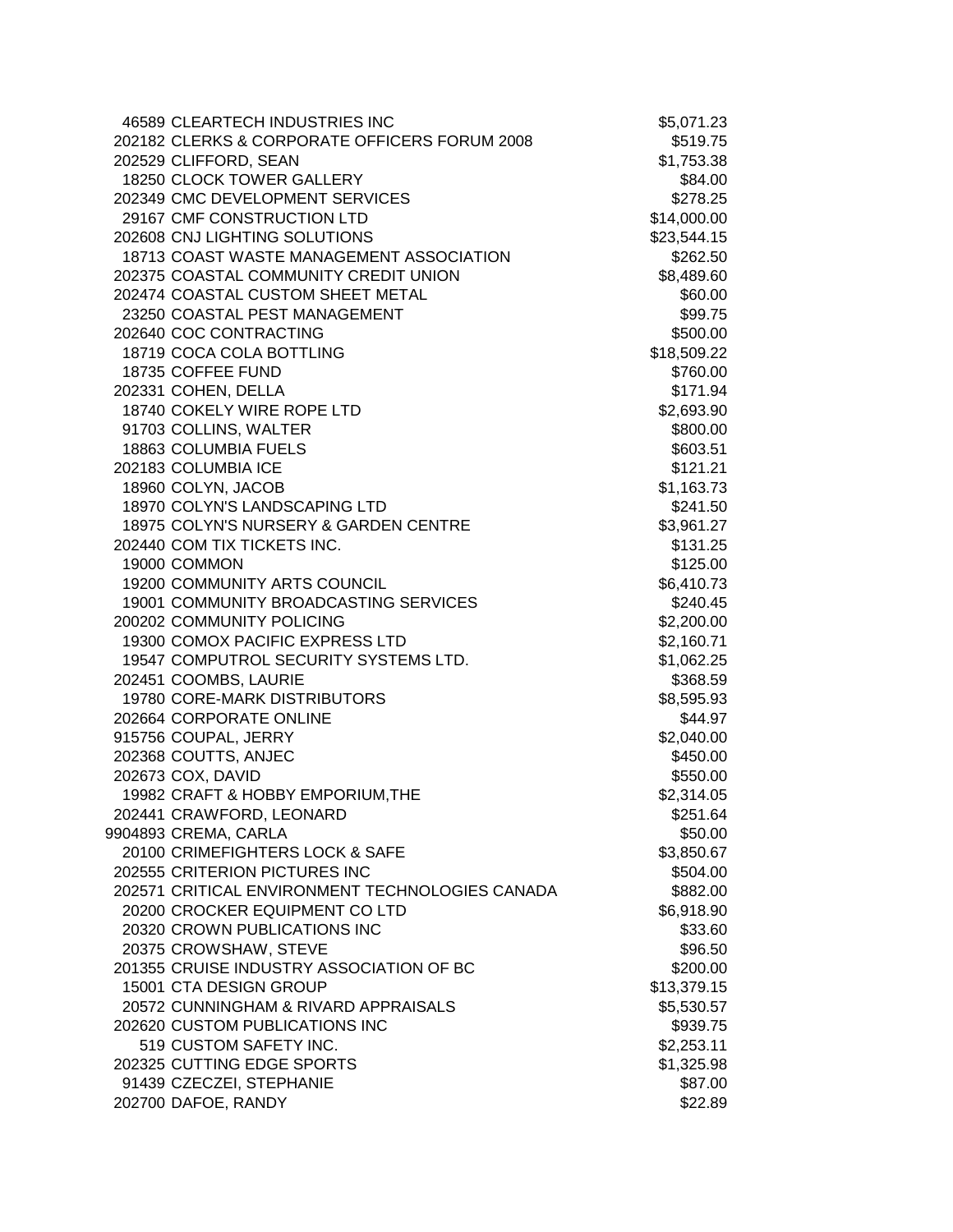| 21027 DANATEC EDUCATIONAL SERVICES                     | \$168.00 |
|--------------------------------------------------------|----------|
|                                                        |          |
| 21040 DANFOSS COURIERS                                 | \$145.46 |
| 28173 DANN HIGGINS GAS SERVICES<br>\$4,000.69          |          |
| 290130 DAVEY TREE SERVICES<br>\$2,478.00               |          |
| 21420 DAY-TIMERS OF CANADA LTD                         | \$43.55  |
| \$1,560.60<br>201312 DE LAGE LANDEN FINANCIAL          |          |
| 21600 DEAKIN, PATRICK<br>\$4,188.12                    |          |
| 202632 DEKRA-LITE<br>\$3,192.28                        |          |
| 21490 DEL EQUIPMENT LIMITED<br>\$4,659.02              |          |
| 21492 DELL COMPUTER INC.<br>\$3,306.49                 |          |
| 202665 DELTA SUN PEAKS HOTEL                           | \$276.00 |
| 27360 DENNIS JONSSON MOTOR PRODUCTS LTD.<br>\$4,007.25 |          |
| 202390 DENSMORE, DENISE                                | \$54.60  |
| 21541 DESIGNED AIR SYSTEMS LTD<br>\$11,901.75          |          |
| 20511 DETROIT DIESEL-ALLISON BC LTD                    | \$155.62 |
| 202578 DEVILLE, RAY                                    | \$831.32 |
| 202385 DEVRIES, GARY                                   | \$200.00 |
| 35350 DHL EXPRESS (CANADA), LTD.<br>\$5,081.66         |          |
| 22040 DIMITRI'S RESTAURANT                             | \$112.00 |
| 202220 DOBIE, DANIEL<br>\$9,306.99                     |          |
| 202689 DODS, JAMIE                                     | \$500.00 |
| 22160 DOETZEL, RON                                     | \$262.15 |
| 200451 DOIRON, CRYSTAL                                 | \$65.62  |
| 200885 DOIRON, LES<br>\$10,657.42                      |          |
| 202339 DOUBLE STEEP PRODUCTIONS<br>\$2,525.00          |          |
| 22372 DOUBLE U ART FRAMING                             | \$265.31 |
| 200769 DOUGHTY, TAMI                                   | \$105.12 |
| 201588 DOUMONT FARM GREENHOUSES<br>\$3,038.30          |          |
| \$24,230.08<br>202088 DRH FORESTRY CONSULTING          |          |
| 202496 DRY GRAD 2008                                   | \$780.00 |
| 200718 D'SIGN GUY                                      | \$249.20 |
| 22410 DUKE, LAWRENCE                                   | \$436.80 |
| 22490 DUMAS FREIGHT CO.                                | \$255.36 |
| 915770 DUMEZ, MARK<br>\$10,566.44                      |          |
| 22510 DUNBAR COMPUTERS LTD                             | \$145.60 |
| 22520 DUNBAR, DON                                      | \$443.05 |
| 22526 DUNCAN ELECTRIC MOTOR LTD<br>\$2,584.57          |          |
| 22529 DUNRITE UPHOLSTERY                               | \$260.42 |
| 22224 DUPLISKATE JONAH LTD                             | \$494.54 |
| 22527 DURAGLAS COMPOSITES<br>\$3,465.00                |          |
| 201759 DYE & DURHAM CORPORATION                        | \$46.40  |
| 91773 DYLER, KIM                                       | \$40.77  |
| 200891 DYNAMIC GRAPHICS MAGAZINE                       | \$86.67  |
| 22560 DYSON, RUSSELL                                   | \$205.48 |
| 29134 EASTON SNELGROVE<br>\$2,445.00                   |          |
| 201054 E-CARD ID PRODUCTS<br>\$2,000.49                |          |
| 22650 ECHO SUNSHINE CLUB                               | \$119.51 |
| 22780 EDDIES HANG UP DISPLAY                           | \$361.27 |
| 202564 EDLEY IMAGINEERING                              | \$924.00 |
| 202450 EDWARD, ELIZABETH                               | \$198.49 |
| 91047 EGGLER, ROY                                      | \$81.49  |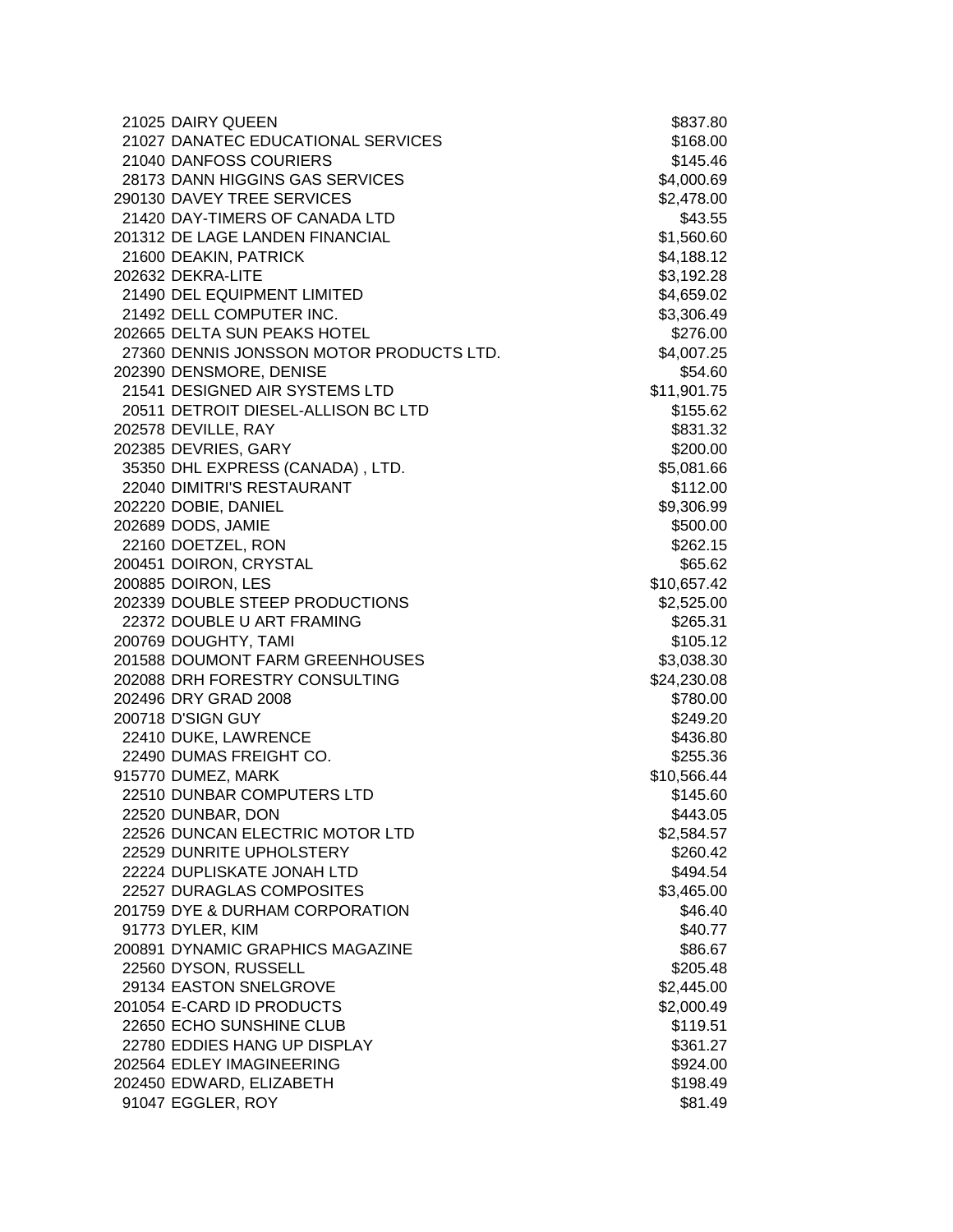| 23140 ELECTRIC MAIL COMPANY                  | \$10,854.12 |
|----------------------------------------------|-------------|
| 202558 ELECTROLAB TRAINING SYSTEMS           | \$4,220.30  |
| 200813 ELI MINA, P.R.P                       | \$4,721.90  |
| 202713 ELK FALLS SOCIAL CLUB                 | \$1,114.98  |
| 23176 ELLINS ARCHITECT INC                   | \$8,481.39  |
| 202485 EMBASSY HOTEL                         | \$45.00     |
| 23181 EMCO LIMITED                           | \$23,101.33 |
| 23184 EMCON SERVICES INC                     | \$3,622.50  |
| 23227 ENGINE ART                             | \$3,162.50  |
| 202377 ENTERPRISE PAPER PARKSVILLE           | \$13,221.22 |
| 10530 ENVIRONMENTAL OPERATORS                | \$1,995.00  |
| 202552 ERENS, DIETER                         | \$3,500.00  |
| 202605 ERICKSON, GORDON                      | \$10.50     |
| 202400 ERIKS, DIANE                          | \$234.92    |
| 202695 ERSKINE, TERRY                        | \$500.00    |
| 202415 ESC AUTOMATION INC                    | \$336.00    |
| 200880 ESKOLA, CHAD                          | \$308.51    |
| 200637 ESRI CANADA                           | \$1,627.20  |
| 200914 ESRI CANADA LTD                       | \$1,612.80  |
| 202530 ESTATE OF JAMES SHANNON               | \$931.12    |
| 202591 ETHIER, ERNEST                        | \$845.00    |
| 300037 EVANS TURF FARM                       | \$5,289.90  |
| 1190 EVERGRO CANADA INC                      | \$13,648.49 |
| 23450 EVITT ELECTRIC CO LTD                  | \$2,843.82  |
| 23495 EXHAUST MASTERS - A.P. BRAKE & MUFFLER | \$252.22    |
| 202491 EXPEDIA TRAVEL                        | \$119.50    |
| 23505 EXPRESS CUSTOM TRAILER MFG.            | \$899.42    |
| 200521 FAIRFAX, TED                          | \$675.00    |
| 202661 FAIRMONT HOTEL                        | \$105.00    |
| 23866 FANTASTIC EVENTS & PARTY RENTALS       | \$896.00    |
| 23867 FAR WEST FOODS GROUP                   | \$2,002.63  |
| 202675 FAT SALMON                            | \$930.00    |
| 23945 FDM SOFTWARE LTD                       | \$15,846.97 |
| 23950 FEDERATION OF CANADIAN MUNICIPALITIES  | \$990.00    |
| 23960 FENCELINE PRODUCTS LTD                 | \$6,762.48  |
| 915728 FERG'S MINI EXCAVATING                | \$17,666.32 |
| 201623 FINDLAY, DON                          | \$169.46    |
| 24003 FINES, DERRIN                          | \$84.50     |
| 24011 FINNING CAT                            | \$642.72    |
| 24371 FIRE PREVENTION OFFICERS OF BC         | \$11,000.00 |
| 24389 FIRST GLASS HOME IMPROVEMENTS          | \$75.60     |
| 24391 FIRST NATIONAL FINANCIAL LP            | \$275.00    |
| 24410 FIRST REFERENCE INC.                   | \$325.92    |
| 24419 FIRSTLINE MORTGAGES/PRESIDENTS CHOICE  | \$1,049.32  |
| 202553 FLADAGER, PATRICK                     | \$598.50    |
| 24690 FLAGHOUSE INC                          | \$90.17     |
| 24691 FLANDANGLES                            | \$38.06     |
| 24890 FLOORING DEPOT                         | \$4,742.07  |
| 24936 FORSYTH, JIM                           | \$600.00    |
| 202479 FORT WORDEN STATE PARK                | \$1,774.68  |
| 24931 FORTAIS, MARC                          | \$48.40     |
| 202361 FORTIN, JENN *DO NOT USE*             | \$212.00    |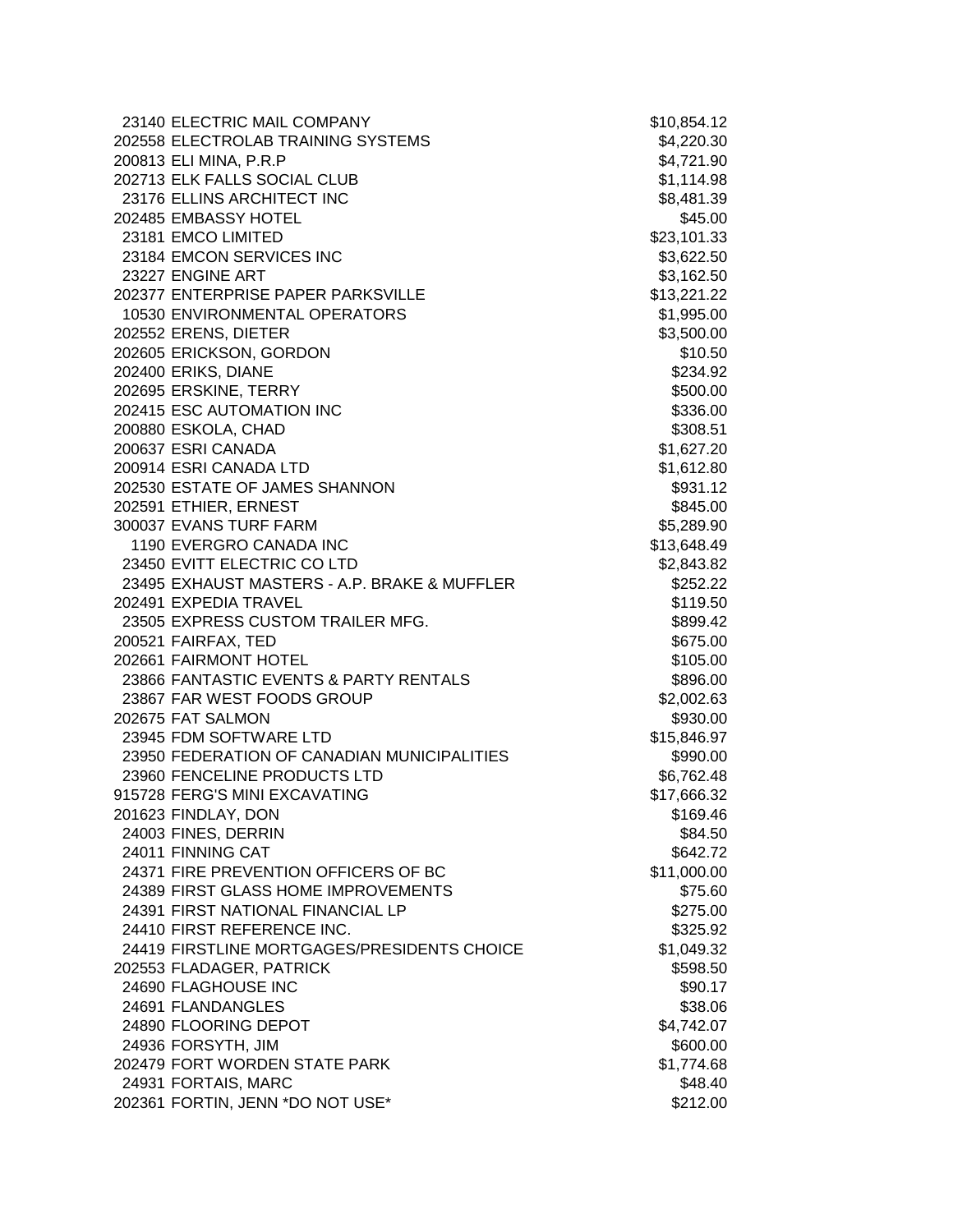| 202506 FORTIN, JENNY                      | \$4,162.00  |
|-------------------------------------------|-------------|
| 201278 FOSTER, ROB                        | \$780.00    |
| 202572 FRANCO, ARMEDO                     | \$890.92    |
| 202387 FRASER, DR ALLAN                   | \$60.00     |
| 55160 FRED SURRIDGE LTD                   | \$17,341.96 |
| 202594 FREDRICH, SIEGFRIED                | \$2,500.00  |
| 24951 FREETHY, GREG                       | \$526.42    |
| 201114 FREETHY, KAREN                     | \$939.62    |
| 202435 FRESH AIR CINEMA INC               | \$4,116.28  |
| 29140 FRIESEN EQUIPMENT LTD               | \$1,680.00  |
| 201854 FROST, D                           | \$500.00    |
| 202581 FULL CIRCLE RENOVATIONS            | \$500.00    |
| 24999 FYFE'S WELL DRILLING LTD            | \$329.70    |
| 202613 G. A. S. ENTERPRISES LTD           | \$2,400.00  |
| 25070 GAIGA, VALERIE                      | \$1,007.85  |
| 25030 GARAVENTA (CANADA) LTD              | \$890.00    |
| 202381 GARCIA, DONALD                     | \$63.00     |
| 25041 GARDENS WEST MAGAZINE               | \$50.00     |
| 202258 GAUDREAULT HOLDINGS                | \$32.00     |
| 201826 GAUDREAULT, ROB                    | \$500.00    |
| <b>25300 GAULTS</b>                       | \$752.19    |
| 25340 GEDDES, RICK                        | \$100.00    |
| 24985 GELHORN INFORMATION SYSTEM LTD.     | \$467.25    |
| 25360 GENERAL PAINT CORP.                 | \$9,268.68  |
| 25368 GENESIS FIRE PROTECTION             | \$3,630.32  |
| 202671 GEORGE B. CUFF & ASSOCIATES LTD    | \$5,546.69  |
| 202453 GEREB, ATTILA                      | \$96.33     |
| 201187 GFOA                               | \$687.75    |
| 25871 GFOA OF BC                          | \$472.50    |
| 202517 GIBSON, BRUCE                      | \$45.40     |
| 202424 GIBSON, D                          | \$500.00    |
| 202698 GIBSON, ERICA                      | \$200.00    |
| 202298 GIBSON, JILL                       | \$480.00    |
| 2003100 GIBSON, MARILYN                   | \$259.00    |
| 202669 GIJSBERS, ANN                      | \$78.75     |
| 202446 GILFILLAN FORESTRY COUNSEL         | \$2,917.60  |
| 25435 GIRI, AMAR                          | \$946.85    |
| 25436 GIRISON LAUNDROMAT                  | \$3,042.40  |
| 201110 GLEDHILL, DAN                      | \$4,115.00  |
| 200233 GLOBAL CADD SYSTEMS                | \$14,383.65 |
| 25665 GLOBAL MEDICAL SERVICES             | \$983.47    |
| 202494 GLUBTECH                           | \$25.58     |
| 25750 GOLDEN DRAGON RESTAURANT            | \$720.00    |
| 25765 GOLDEN EAGLE TREE FARM              | \$15,440.70 |
| 25790 GONE FISHIN'                        | \$53.70     |
| 25845 GOORTS, BRENDA                      | \$721.27    |
| 202624 GORTAN, JUDY                       | \$45.00     |
| 25870 GOVERNMENT FINANCE OFFICERS ASSOC   | \$500.00    |
| 25910 GRAITSON, PAUL                      | \$116.00    |
| 200904 GRANNY'S FRIED CHICKEN (2000) LTD. | \$512.00    |
| 25970 GRANT MD INC, JAMES                 | \$136.00    |
| 26060 GRAPHIC OFFICE INTERIORS            | \$1,492.68  |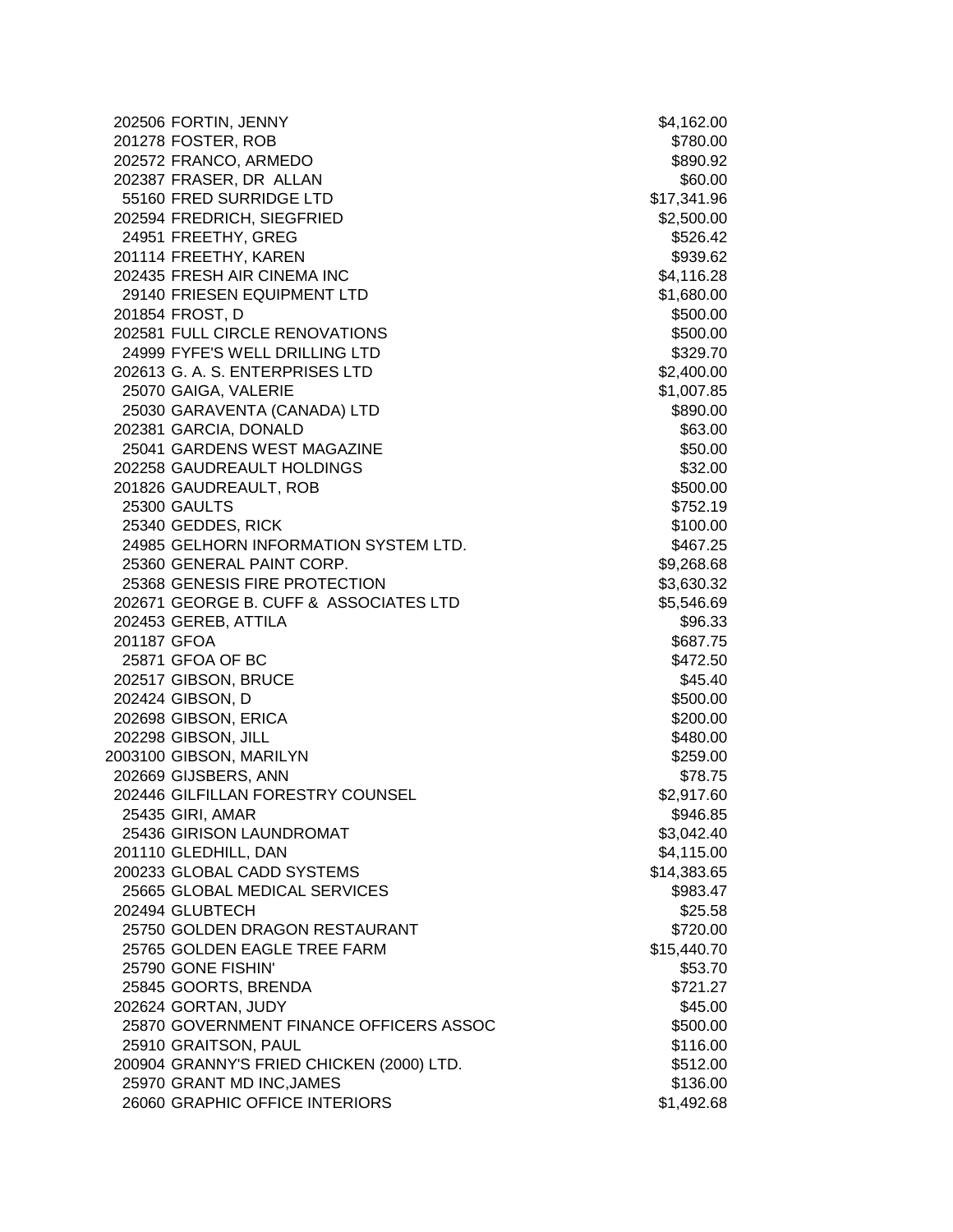| 26070 GRAPHICS FACTORY                          | \$22,310.39 |
|-------------------------------------------------|-------------|
| 202520 GRAY, LISA                               | \$194.95    |
| 202701 GRAY, LYNSEY                             | \$505.73    |
| 202593 GRAYDON, CANDACE                         | \$570.00    |
| 37255 GREAT WEST EQUIPMENT                      | \$216.35    |
| 200991 GREATER VICTORIA FESTIVAL SOCIETY        | \$50.00     |
| 202696 GREATER VICTORIA FIRE CHIEFS ASSOCIATION | \$150.00    |
| 202566 GREEN SEAL CORP.                         | \$652.60    |
| 26320 GREEN THUMB NURSERIES &                   | \$3,132.64  |
| 915734 GREENPORT HOTEL                          | \$454.06    |
| 26545 GREYHOUND COURIER EXPRESS                 | \$379.84    |
| 202414 GRIFFIN, LARRY                           | \$1,936.35  |
| 202547 GROVE CONSULTANTS                        | \$373.24    |
| 202604 GROVER, STEPHANIE                        | \$45.40     |
| 26710 GUILLEVIN INT. INC. IND/SAFETY            | \$7,119.97  |
| 202356 GUST, ROLANDA                            | \$284.97    |
| 91414 HAACK, ESTER                              | \$440.00    |
| 202352 HABITAT SYSTEMS INC                      | \$271.61    |
| 27009 HACH SALES & SERVICE CANADA               | \$2,115.75  |
| 202650 HAGEN, MICHAEL & SHELLEY                 | \$10,000.00 |
| 201274 HALL, JESSICA                            | \$1,000.00  |
| 202251 HALYCHUK, BEN                            | \$67.97     |
| 202366 HAMMETT, KIM                             | \$1,600.00  |
| 27300 HANDY ANDY MAINTENANCE LTD                | \$457.08    |
| 27307 HANLEY AGENCIES LTD.                      | \$258.05    |
| 202482 HARBOUR AIR                              | \$1,148.84  |
| 202337 HARBOUR DOOR SERVICES LTD                | \$3,297.00  |
| 27354 HARBOUR PIZZA                             | \$3,808.48  |
| 27355 HARBOUR PUBLISHING                        | \$65.74     |
| 202383 HARBOUR QUAY HOMES                       | \$1,000.00  |
| 27366 HARBOURVIEW COLLISION LTD                 | \$5,553.90  |
| 202714 HARDING MEDIAWORKS                       | \$472.50    |
| 27371 HARDING, SHELLEY                          | \$2,610.79  |
| 27410 HARRIGAN, BOB                             | \$40.01     |
| 202348 HARRISON, JANETTE                        | \$200.00    |
| 202470 HARTMAN, M.                              | \$500.00    |
| 27880 HAZMASTERS ENVIRONMENTAL CONTROLS INC.    | \$5,424.51  |
| 202472 HEART & STROKE FOUNDATION                | \$50.00     |
| 202343 HEID, JAKE                               | \$102.71    |
| 27985 HEIMAN, DAVE                              | \$86.00     |
| 202623 HEINRICH, DOLORES                        | \$201.74    |
| 27991 HENDERSON RECREATION EQUIPMENT LTD.       | \$23,161.55 |
| 201127 HERBERTSON, STAN                         | \$782.47    |
| 201767 HERITAGE BC                              | \$65.00     |
| 202708 HERITAGE CHRISTIAN ONLINE SCHOOL         | \$20.60     |
| 28020 HERTEL MEATS LTD                          | \$1,213.66  |
| 28067 HETHERINGTON INDUSTRIES LTD               | \$961.96    |
| 28175 HIGH LINE UTILITIES INC                   | \$3,336.37  |
| 28205 HILTON CENTRE                             | \$6,660.00  |
| 28223 HI-PRO SPORTING GOODS                     | \$8,190.21  |
| 201528 HOLM, FRANK                              | \$222.81    |
| 201439 HOLM, KAREN                              | \$190.37    |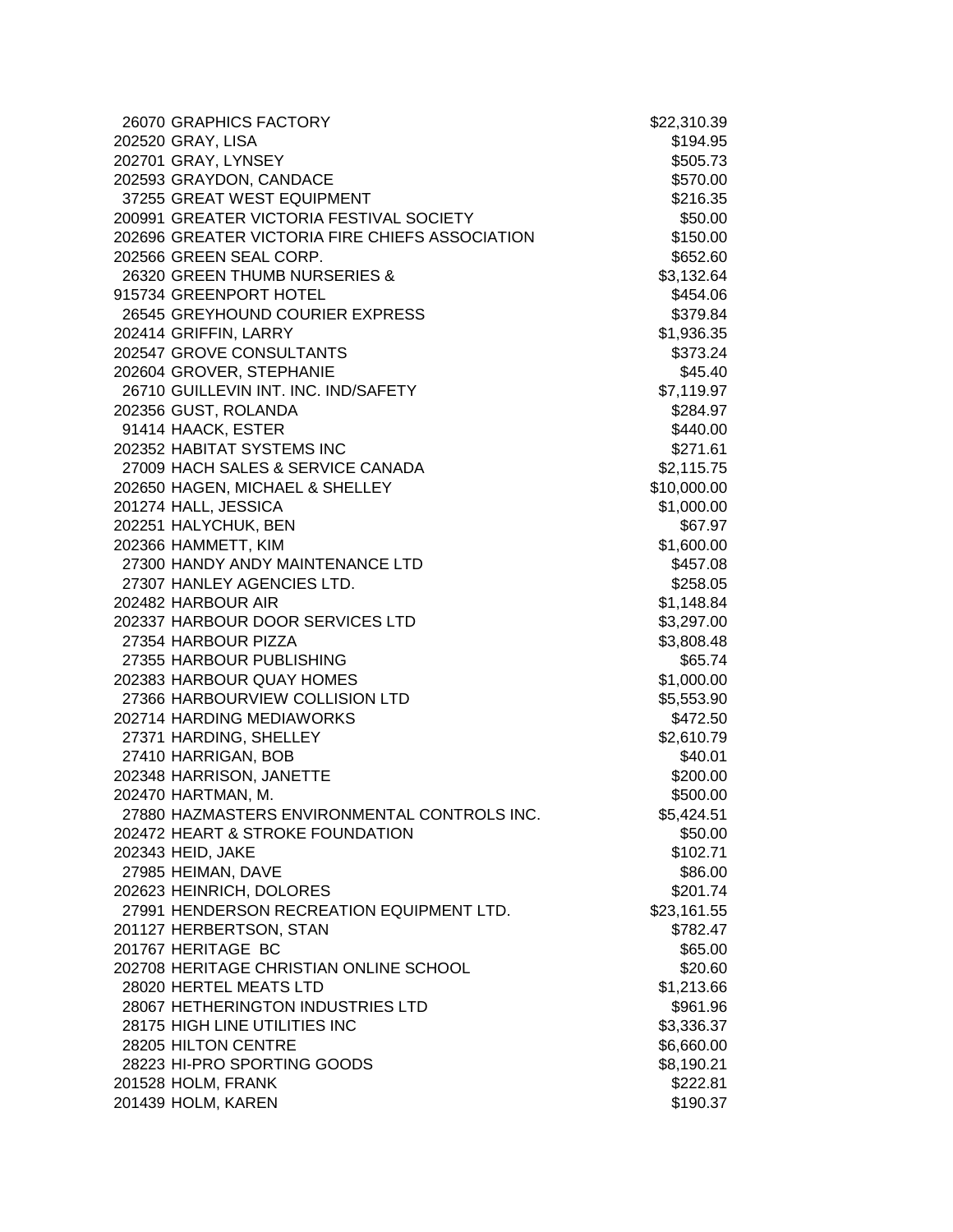| 24810 HOME CRAFT MANUFACTURING                           | \$837.79    |
|----------------------------------------------------------|-------------|
| 201898 HOOPER, DAVID                                     | \$1,067.58  |
| 28650 HOPKINS, ANN                                       | \$969.27    |
| 202454 HORN, FALKO                                       | \$121.00    |
| 202330 HORST, MAUREEN                                    | \$152.64    |
| 28840 HOSPITALITY INN                                    | \$2,818.77  |
| 202549 HOTEL ROYAL PALACE                                | \$1,176.55  |
| 202328 HOUBREGS, SUSANN                                  | \$172.00    |
| 28877 HOULE PRINTING                                     | \$2,732.55  |
| 201065 HOWITT ELEMENTARY SCHOOL                          | \$200.00    |
| 29050 HUB CITY PAVING LTD                                | \$533.12    |
| 29120 HUB FIRE ENGINES & EQUIPMENT LTD                   | \$951.45    |
| 202557 HUGO PROPERTIES LTD                               | \$500.00    |
| 29125 HUGS ISLAND TANK & SEPTIC                          | \$3,301.60  |
| 202540 HUNDAL, MOHINDER                                  | \$1,577.91  |
| 201181 HURST, RAEBURN                                    | \$123.19    |
| 202433 HURST, ROLLIE                                     | \$84.78     |
| 29260 HYLAND PRECAST INC                                 | \$13,408.01 |
| 29540 I B M CANADA LIMITED                               | \$10,961.59 |
| 30661 I C B C -Insurance Corporation of British Columbia | \$1,103.81  |
| 200680 ICI CANADA INC.                                   | \$4,390.44  |
| 56290 ICOMPASS TECHNOLOGIES INC.                         | \$1,680.00  |
| 202447 IDEAL CANOPY TENT & STRUCTURE LTD                 | \$16,450.01 |
| 29890 IMAGE INSPECTION SERVICES LTD                      | \$10,708.85 |
| 202430 IMAGE PROMOTIONS/PROPERTY MANAGEMENT              | \$1,354.77  |
| 29980 IMMEDIATE IMAGES                                   | \$945.00    |
| 29850 INDEPENDENT DIESEL SALES LTD                       | \$405.95    |
| 202616 INDUSTRIAL ENGINES LTD                            | \$2,057.33  |
| 202319 INDUSTRIAL-ALLIANCE PACIFIC                       | \$4,900.27  |
| 30194 INLAND KENWORTH/PARKER PACIFIC                     | \$2,017.32  |
| 30230 INPROTECT SYSTEMS INC                              | \$3,519.42  |
| 201703 INSTA COMMUNICATIONS INC.                         | \$6,300.00  |
| 30743 INTERIOR TURF EQUIPMENT LTD                        | \$1,417.48  |
| 31220 IRG, VERONICA                                      | \$98.90     |
| 31200 IRITEX PUMPS & IRRIGATION INC.                     | \$5,038.52  |
| 31250 IRVING, SANDRA                                     | \$215.86    |
| 55523 IRWIN AIR LTD                                      | \$1,846.17  |
| 201070 IRWIN COMMERCIAL FINANCE                          | \$11,194.40 |
| 31281 ISLAND ATM                                         | \$4,642.40  |
| 31290 ISLAND BLUE PRINT CO LTD                           | \$6,527.39  |
| 31360 ISLAND BUSINESS PRINT GROUP LTD                    | \$7,719.61  |
| 52551 ISLAND CLEANING SUPPLIES                           | \$263.71    |
| 202261 ISLAND CORRIDOR FOUNDATION                        | \$5,250.00  |
| 31378 ISLAND CRANE                                       | \$1,260.00  |
| 31510 ISLAND FREIGHTLINER TRUCK SALES LTD                | \$247.54    |
| 202621 ISLAND LINE PRO                                   | \$23,048.73 |
| 31724 ISLAND MAILING SYSTEMS LTD.                        | \$4,103.36  |
| 31750 ISLAND OVERHEAD DOOR 1979 LTD                      | \$771.54    |
| 12530 ISLAND RADIO LTD.                                  | \$1,492.05  |
| 202403 ISLAND REHABILITATION IN MOTION                   | \$218.75    |
| 54030 ISLAND SPORT TURF                                  | \$550.74    |
| 201546 ISLAND TIMBERLANDS LIMITED PARTNERSHIP            | \$9,269.77  |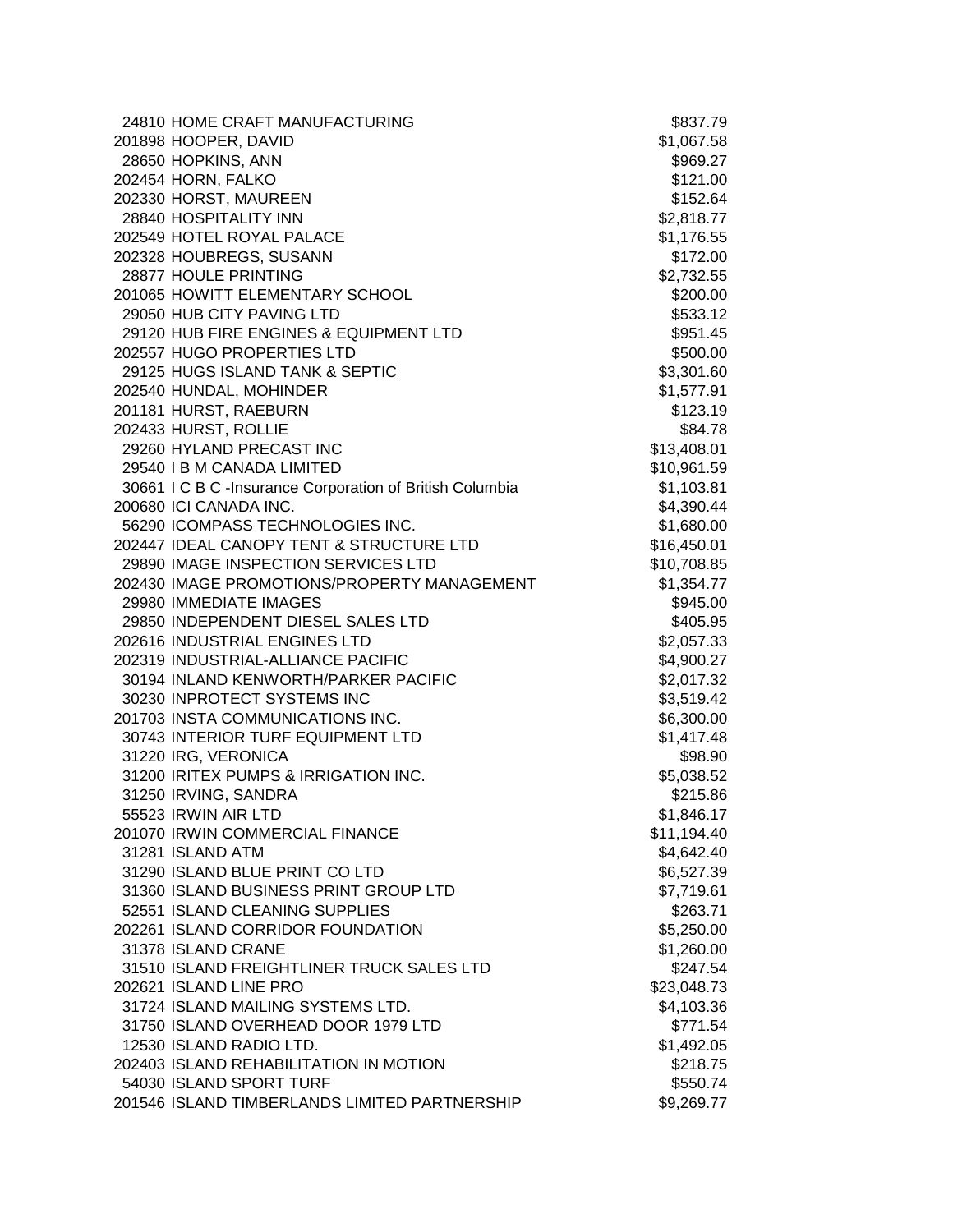|               | 202098 ISLAND-TECH COMPUTER REPAIRS   | \$6,897.32  |
|---------------|---------------------------------------|-------------|
|               | 31925 ISLE GOLF CARS                  | \$12,662.40 |
|               | 31937 ITRON CANADA, INC.              | \$3,569.03  |
|               | 32000 J & L FOODS LTD                 | \$480.00    |
|               | 31960 J K F IND BRUSH LTD             | \$1,567.78  |
|               | 8680 J W BERRY TRUCKING LTD.          | \$24,581.34 |
|               | 32275 JACKSON, BARBARA                | \$68.54     |
|               | 202660 JACKSON, MARGUERITE            | \$1,984.89  |
|               | 202067 JACKSON, PAUL                  | \$716.63    |
|               | 32400 JAL DESIGNS INC                 | \$7,263.46  |
|               | 5320 JAMES G. ARMOUR & CO. LTD.       | \$116.06    |
|               | 202250 JANCOWSKI, CHRIS               | \$182.58    |
|               | 32500 JANITORS' WAREHOUSE             | \$1,751.43  |
|               | 200541 JANZEN, SHARON                 | \$21.00     |
|               | 202599 JASMA, JAN                     | \$379.58    |
|               | 32557 JAY'S PLUMBING AND HEATING      | \$3,212.08  |
|               | 32565 JEMCO FOOD EQUIPMENT SERVICES   | \$446.88    |
|               | 202570 JET FM                         | \$698.25    |
|               | 32620 JIMS CLOTHES CLOSET             | \$5,691.01  |
|               | 5680 JO-ANNE L ASHER                  | \$3,493.68  |
|               | 32623 JOANNE'S COMPUTER TRAINING      | \$504.00    |
|               | 32640 JOHNS, PHIL                     | \$739.40    |
|               | 202521 JOHNSON, BLAKE                 | \$1,700.00  |
|               | 202120 JOHNSON, RHONDA                | \$2,506.00  |
|               | 91278 JOHNSTON, BARBARA               | \$538.72    |
|               | 202469 JOHNSTON, LAURA                | \$23.47     |
|               | 32845 JOHNSTONE BOILER & TANK         | \$141.64    |
|               | 201354 JORDAN, HEATHER                | \$89.25     |
|               | 33467 JORGENSEN, LISA                 | \$108.95    |
|               | 202219 JOSEPH, MARVIN                 | \$69.77     |
|               | 200390 JP ENTERPRISES                 | \$352.00    |
|               | 33480 JSF TECHNOLOGIES                | \$10,881.92 |
|               | 33496 JUST RITE PRECISION SHARPENING  | \$831.04    |
|               | 33500 JUSTICE INSTITUTE OF BC         | \$2,540.00  |
|               | 33548 K & B GLASS                     | \$1,540.85  |
|               | 12990 K. G. CAMPBELL CONTRACTING LTD. | \$8,642.33  |
|               | 201246 KAINZ, FLORENCE                | \$77.06     |
|               | 202327 KALYN, WARREN                  | \$3,203.57  |
|               | 33655 KAMMA & BLAKE INDUSTRIES LTD    | \$1,926.20  |
|               | 202541 KAMMA, GUISEPPE                | \$609.61    |
|               | 202476 KAYE, PATRICIA                 | \$71.00     |
| 202548 KD AIR |                                       | \$570.00    |
|               | 202670 KELLY, KIRSTEN                 | \$90.00     |
|               | 202364 KENDRICK, JANICE               | \$272.68    |
|               | 33860 KENNY, SCOTT                    | \$2,529.08  |
|               | 34000 KGC FIRE RESCUE INC.            | \$653.32    |
|               | 202382 KHTARIA, CHARANJIT             | \$31.32     |
|               | 200844 KIMBERLEY, DONNA               | \$98.82     |
|               | 200694 KING, SHARON                   | \$21.56     |
|               | 34055 KINGSTON, THERESA               | \$4,874.52  |
|               | 202266 KIRK, TIM                      | \$62.54     |
|               | 34078 KIWANIS HILTON CENTRE           | \$5,459.17  |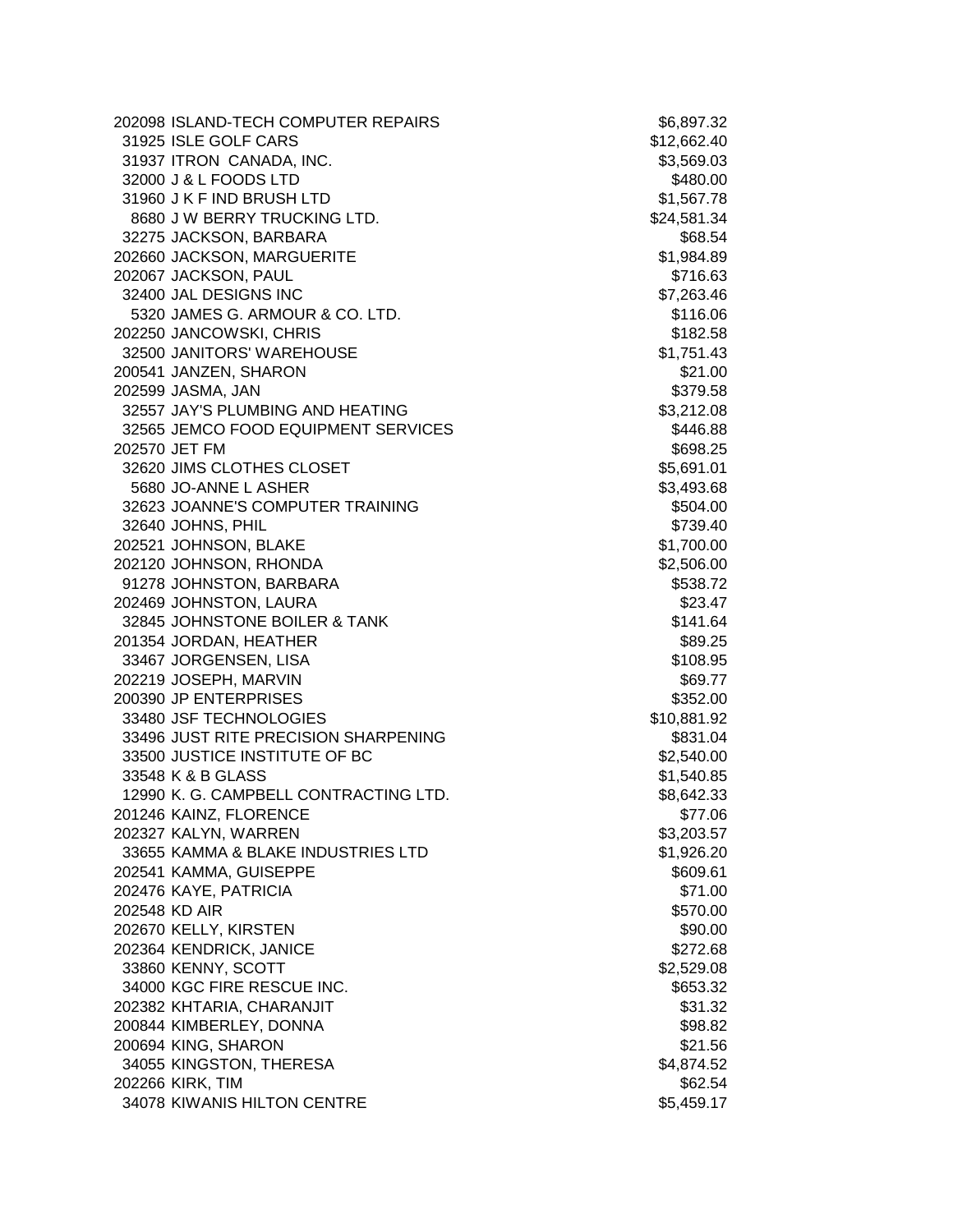| 202702 KLEYWEGT, DAN                                   | \$197.64    |
|--------------------------------------------------------|-------------|
| 34110 KLITSA DOORS (1978) LTD                          | \$662.20    |
| 202345 KLOESS, THOMAS                                  | \$159.00    |
| 201237 KOBUS, KARINA                                   | \$26.25     |
| 34170 KOCH, SARINA                                     | \$1,845.00  |
| 202513 KOSUB, DAN                                      | \$89.00     |
| 202582 KOZOLOWSKI CONSTRUCTION LTD                     | \$500.00    |
| 202423 KRAJCIK, S                                      | \$500.00    |
| 34311 KRANEVELDT, ROB                                  | \$89.51     |
| 202510 KROGFOSS, GLENN                                 | \$570.00    |
| 202404 KRONEBUSCH, JEFF                                | \$618.65    |
| 202542 KUPR, SAMANTHA                                  | \$1,150.93  |
| 34360 KWIK AS AIR                                      | \$42.47     |
| 202429 KWIK KERB                                       | \$472.50    |
| 202562 L. CLEMENT TRUCKING LTD.                        | \$6,554.62  |
| 202509 LABUTE, GERALD                                  | \$518.40    |
| 201768 LADY ROSE MARINE SERVICES                       | \$157.50    |
| 200357 LAND & WATER BC INC                             | \$21.75     |
| 39480 LAND TITLE & SURVEY AUTHORITY OF BC              | \$331.00    |
| 201063 LAND, JOHN                                      | \$2,718.11  |
| 34615 LANDMARK CINEMAS                                 | \$2,100.00  |
| 34636 LANG, RICHARD                                    | \$1,086.79  |
| 43302 LANGFORD, JANINE                                 | \$17.93     |
| 34695 LASLO, ALBERT                                    | \$595.00    |
| 34699 LAST LOGOS INC.                                  | \$207.18    |
| 202363 LAUZON, LUCY                                    | \$56.37     |
| 34983 LAUZON, PHIL                                     | \$87.00     |
| 202291 LAUZON, VINCE                                   | \$241.44    |
| 202498 LAVERY, CAROLYN                                 | \$525.00    |
| 202389 LAWS, KARLA                                     | \$54.60     |
| 34987 LAWSON, JIM                                      | \$720.00    |
| 202654 LEDCOR CONSTRUCTION LTD                         | \$4,100.00  |
| 34929 LEE VALLEY TOOLS                                 | \$200.44    |
| 202486 LEGISLATIVE DINING ROOM                         | \$20.00     |
| 202641 LEHNER, BORIS                                   | \$500.00    |
| 202625 LEHNER, LUBA                                    | \$71.59     |
| 202704 LEITHEAD, NANCY                                 | \$180.00    |
| 201773 LEPINE, TREVOR                                  | \$821.50    |
| 202597 LESSARD, THERESE                                | \$32.00     |
| 202405 LEVELTON CONSULTANTS                            | \$34.25     |
| 34958 LEVELTON CONSULTANTS LTD.                        | \$7,140.00  |
| 34960 LEVELTON ENGINEERING LTD                         | \$1,008.00  |
| 35105 LEWKOWICH GEOTECHNICAL ENGINEERING               | \$1,519.14  |
| 201223 LGMA *DO NOT USE*                               | \$472.50    |
| 91004 L'HEUREUX, LAURIE                                | \$387.66    |
| 202703 L'HEUREUX, PAUL                                 | \$39.19     |
| 200295 LICENSE INSPECTORS & BYLAW OFFICERS ASSOCIATION | \$50.00     |
| 35132 LIFESAVING SOCIETY                               | \$1,268.33  |
| 35136 LIFESTYLE EQUIPMENT LTD                          | \$7,243.32  |
| 52840 LINDSAY SIMMONDS DESIGN                          | \$21,807.23 |
| 35210 LITTLE BAVARIA                                   | \$487.26    |
| 35220 LITTLE VALLEY DELI                               | \$142.24    |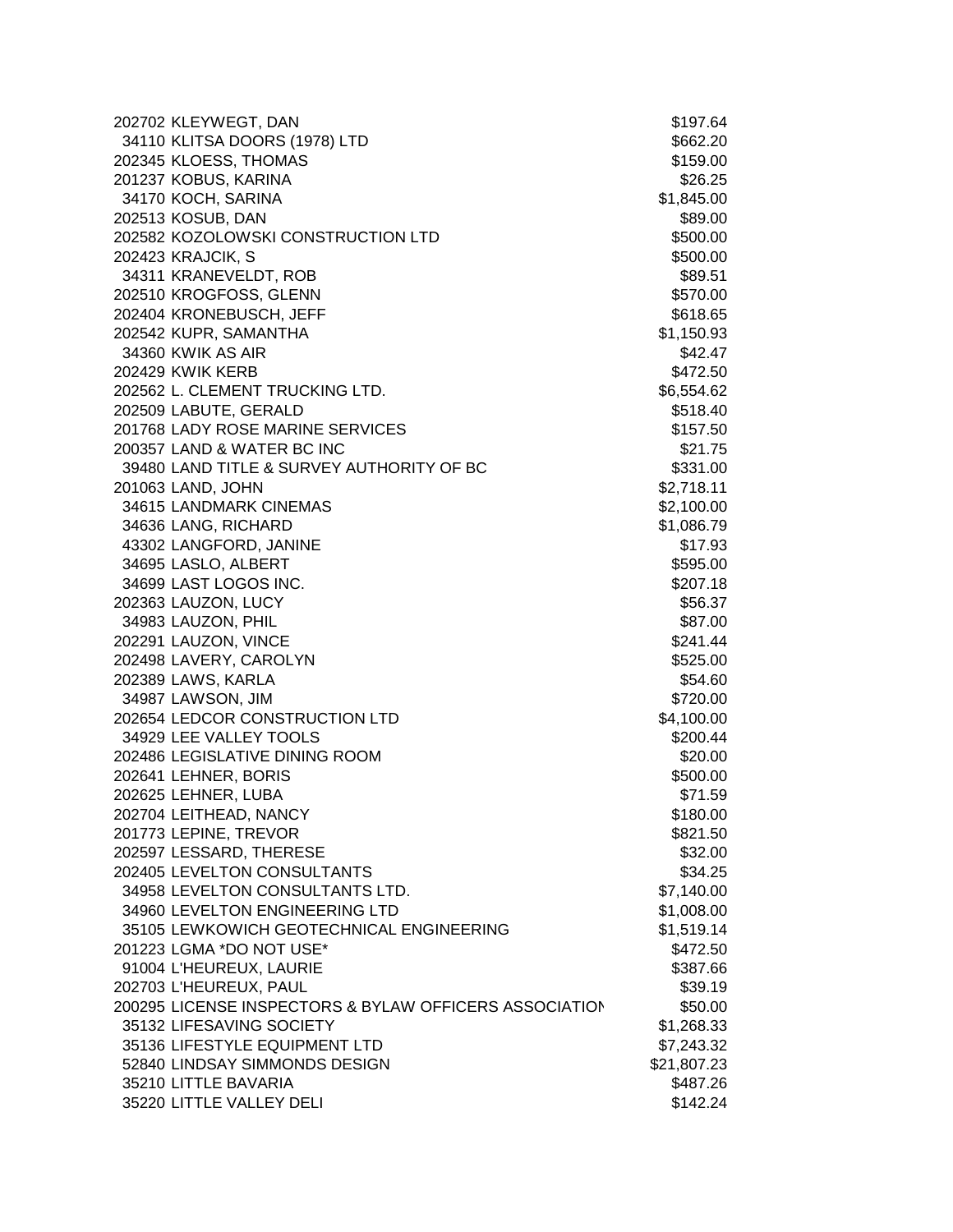| 202516 LITTLE, JENNIFER                            | \$1,003.46  |
|----------------------------------------------------|-------------|
| 40805 LOCAL GOVERNMENT MANAGEMENT ASSOC OF BC      | \$4,250.69  |
| 202411 LOCKERBIE & HOLE INDUSTRIAL INC.            | \$686.65    |
| 35247 LOG BOOKS UNLIMITED                          | \$143.55    |
| 35255 LOISELLE, ALLAN                              | \$50.00     |
| 35265 LONDON DRUGS - NANAIMO                       | \$481.56    |
| 200742 LORD, LEANNE                                | \$54.60     |
| 202355 LORDCO PARTS LTD                            | \$1,468.19  |
| 200579 LOVELL, MICHAEL                             | \$117.45    |
| 91079 LOWE, CHRISTINE                              | \$182.35    |
| 35560 LUCKY PRINTERS & STATIONERS LTD              | \$3,802.56  |
| 202407 LUECKE, JOYCE                               | \$20.93     |
| 35576 LUSSIER SOIL & BARK INC.                     | \$8,265.92  |
| 36895 M & D AUTO PARTS LTD                         | \$39.09     |
| 36890 M B LABORATORIES LTD                         | \$17,642.10 |
| 202074 MACDONALD, KAILA                            | \$100.04    |
| 202668 MACK, STEPHEN                               | \$27.00     |
| 202471 MACKENZIE SCHOOL OF DANCE                   | \$24.00     |
| 36872 MACNAUGHTON, LAWRIE                          | \$405.99    |
| 201373 MACRAE, BRYAN                               | \$210.00    |
| 37050 MAGIC MOMENTS SHIRTS & PRINT SHOP            | \$6,108.59  |
| 37107 MAINROAD PAVEMENT MARKING                    | \$20,256.82 |
| 202397 MALASPINA UNIVERSITY-COLLEGE                | \$1,000.00  |
| 200356 MALBON, NEIL                                | \$7,113.26  |
| 37185 MALCOMSON, AL                                | \$400.00    |
| 200371 MANHAS, SUKWINDER                           | \$3,306.39  |
| 202448 MANI, ERWIN                                 | \$300.00    |
| 37246 MAPLE LEAF GOLD                              | \$1,567.62  |
| 202619 MARLOWE MARINE SERVICES INC                 | \$330.75    |
| 37380 MARTIN, MELISSA                              | \$21.68     |
| 202589 MARTIN, VERA                                | \$3,702.25  |
| 37463 MASTER MUNICIPAL CONSTRUCTION DOCUMENTS ASSO | \$1,250.00  |
| 202461 MASTERCARD - CITY MANAGER                   | \$2,636.34  |
| 202462 MASTERCARD - DIR OF FINANCE                 | \$12,161.85 |
| 202460 MASTERCARD - MAYOR                          | \$8,722.86  |
| 202480 MASTERCARD - SERVICE CHARGES                | \$20.00     |
| 37800 MAXWELL PAPER CANADA INC                     | \$147.43    |
| 37500 MAYBA, DIANE                                 | \$1,544.83  |
| 35574 MCAP SERVICE CORP.                           | \$730.14    |
| 202656 MCDONALD, BARB                              | \$500.00    |
| 202579 MCEWAN, JAMES                               | \$803.37    |
| 35800 MCGIFFORD, LARRY                             | \$784.60    |
| 35900 MCGILL & ASSOCIATES                          | \$23,734.27 |
| 202595 MCGRAW, RICHARD                             | \$37.50     |
| 35920 MCGREGOR & THOMPSON HARDWARE LTD             | \$517.24    |
| 35930 MCINTOSH, JEAN                               | \$2,607.20  |
| 202580 MCKINNON, KENNETH                           | \$275.00    |
| 200745 MCLEAN MILL - PETTY CASH                    | \$3,585.95  |
| 201820 MCLEAN MILL NATIONAL HISTORIC SITE          | \$2,703.21  |
| 201663 MCLEMAN, JACK                               | \$2,822.41  |
| 36264 MCLEOD, ILONA                                | \$243.94    |
| 202543 MCLEOD, LYN                                 | \$1,610.49  |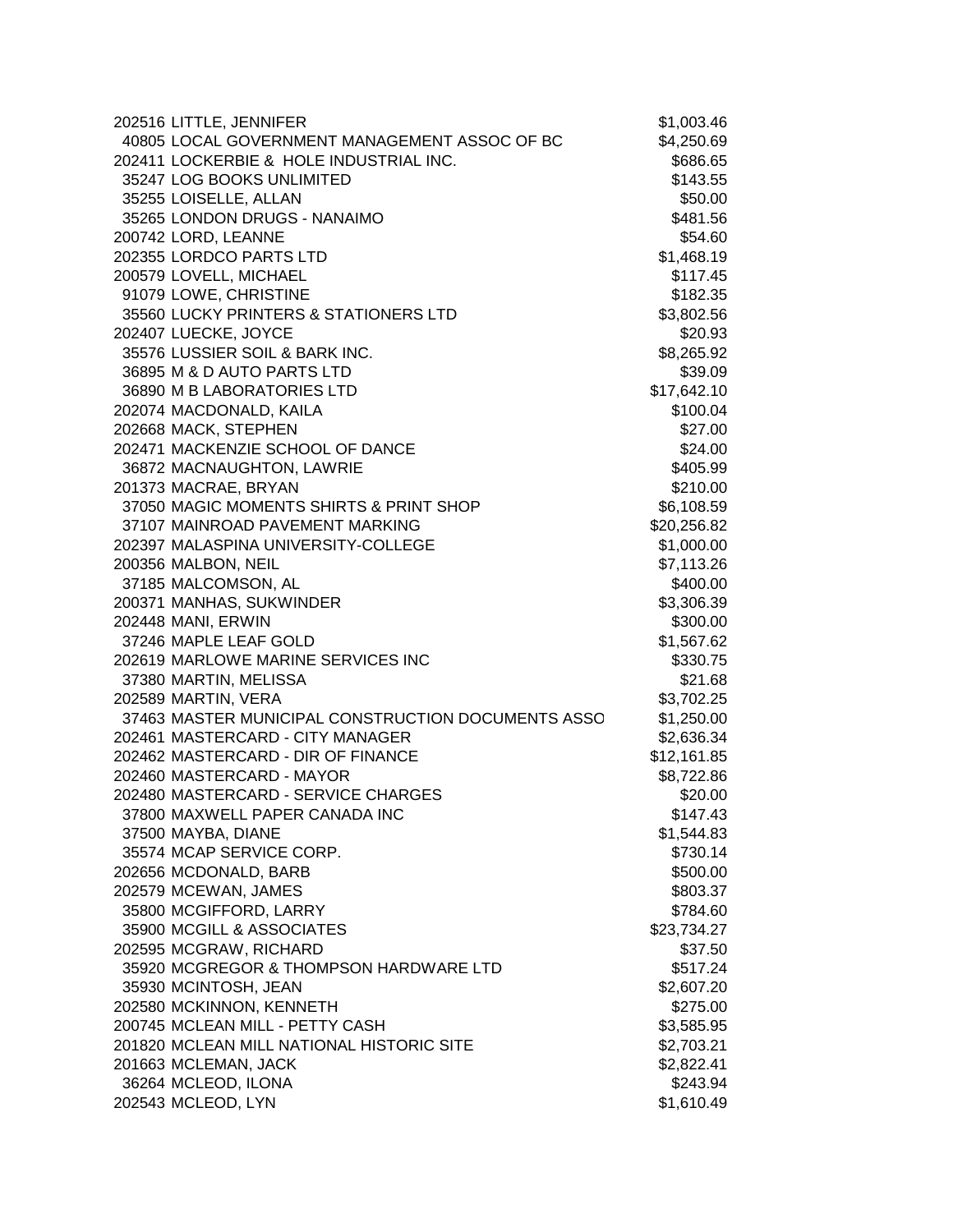| 202354 MCRAE, DOLLY                                     | \$180.00    |
|---------------------------------------------------------|-------------|
| 36874 MCRAE, KEN                                        | \$1,978.09  |
| 37795 MEALEY, CHARLES                                   | \$1,170.39  |
| 202376 MEEK, TANYA                                      | \$263.18    |
| 202244 MENARD, BRENDA                                   | \$747.00    |
| 38040 MENARD'S HOBBY CORNER LTD                         | \$26.36     |
| 201781 MESIC, LAURIE                                    | \$107.13    |
| 38086 MEUNIER, NORM                                     | \$517.93    |
| 202275 MEYER J & JOHNSEN W                              | \$19.55     |
| 38101 MICHELIN                                          | \$5,063.52  |
| 202611 MID ISLAND CONSTRUCTION ASSOC                    | \$231.00    |
| 38153 MID ISLAND COMPU-CLEAN                            | \$89.60     |
| 38161 MID ISLAND FIRE EQUIPMENT LTD                     | \$395.57    |
| 91167 MILLER, DORIANNE                                  | \$1,624.00  |
| 202311 MILLIKEN, LENORA                                 | \$160.00    |
| 38374 MINISIS INC.                                      | \$1,260.00  |
| 38860 MINISTER OF FINANCE                               | \$9,434.96  |
| 39900 MINISTER OF FINANCE                               | \$8,768.42  |
| 201048 MINISTER OF FINANCE                              | \$5,300.00  |
| 39500 MINISTER OF FINANCE                               | \$1,430.00  |
| 39300 MINISTER OF FINANCE                               | \$1,280.25  |
| 38770 MINISTER OF FINANCE                               | \$396.00    |
| 39970 MINISTER OF FINANCE                               | \$171.90    |
| 38727 MINISTER OF FINANCE                               | \$88.63     |
| 39830 MINISTER OF FINANCE                               | \$46.74     |
| 38560 MINISTER OF FINANCE - Product Distribution Centre | \$2,432.15  |
| 200846 MINISTER OF FINANCE *DO NOT USE*                 | \$40.00     |
| 39580 MINISTER OF FINANCE PESTICIDE MANAGEMENT PROGR    | \$250.00    |
| 202488 MINISTRY OF FINANCE                              | \$44.97     |
| 201828 MISA BC FALL CONFERENCE                          | \$420.00    |
| 202658 MOEN, RUTH                                       | \$57.75     |
| 40339 MORRISON FIRE PROTECTION                          | \$2,523.21  |
| 202357 MORTON, GAIL                                     | \$13.80     |
| 201068 MORTON, JAMIE                                    | \$1,500.00  |
| 202374 MORTON, WENDY                                    | \$3,282.85  |
| 202156 MR PIN MAN INC                                   | \$136.50    |
| 40400 MT ARROWSMITH FIGURE SKATING CLUB                 | \$4,172.00  |
| 40583 MUELLER FLOW CONTROL                              | \$10,947.46 |
| 202544 MULLER, ANETTE                                   | \$109.00    |
| 202501 MULLER, CHERYL                                   | \$55.50     |
| 40675 MUNICIPAL FINANCE AUTHORITY OF BC                 | \$23,112.04 |
| 40865 MUNICIPAL WORLD                                   | \$51.98     |
| 202334 MURPHY, DAVID                                    | \$500.00    |
| 38111 MVP ATHLETIC                                      | \$23.52     |
| 38085 MVP CREST & TROPHY PRODUCTS                       | \$183.68    |
| 202408 MYRA, DON                                        | \$570.00    |
| 202410 MYRON CORP                                       | \$466.76    |
| 41030 NADIG, HERB                                       | \$52.50     |
| 41050 NAGAARD SAWMILL LTD                               | \$198.36    |
| 41147 NANAIMO VALVE SERVICE LTD.                        | \$515.20    |
| 41442 NATIONAL FIRE PROTECTION ASSOC                    | \$715.50    |
| 202607 NATIONAL QUALITY INSITUTE                        | \$636.39    |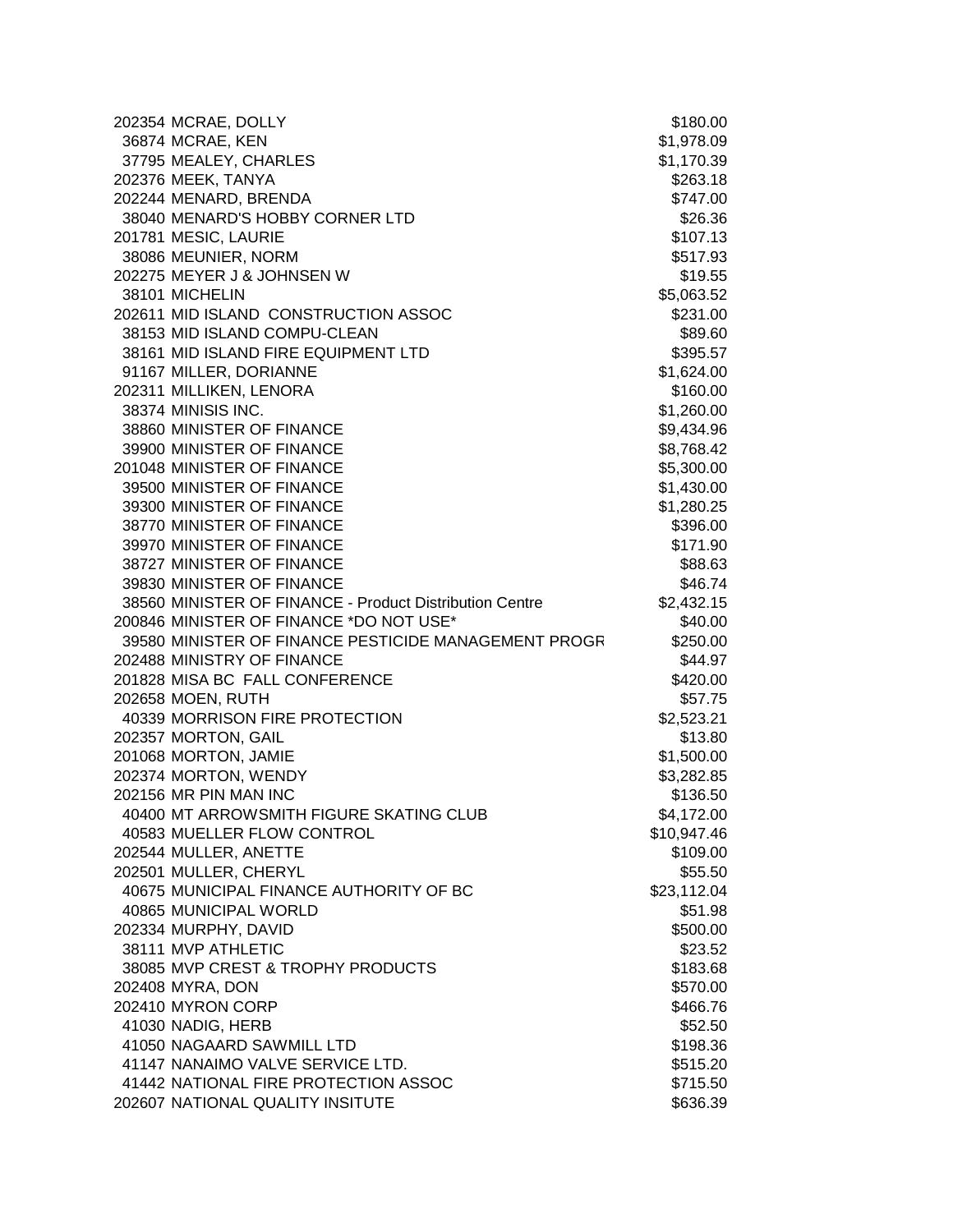|           | 41801 ND GRAPHICS                                       | \$7,831.69  |
|-----------|---------------------------------------------------------|-------------|
|           | 41823 NEDERMAN CANADA LIMITED                           | \$666.40    |
|           | 41950 NEOCHEM a division of ENERCON WATER TREATMENT LTI | \$15,720.37 |
|           | 201071 NEOPOST CANADA LTD.                              | \$1,230.66  |
|           | 202369 NEW ORLEANS PIZZA                                | \$32.00     |
|           | 201468 NEW YORK STYLE PIZZA & PASTA LTD                 | \$23.00     |
|           | 42212 NEWCASTLE ENGINEERING LTD.                        | \$1,441.65  |
|           | 202378 NEWMAN & WRIGHT THEATRE COMPANY                  | \$1,712.83  |
|           | 202428 NICHELE PORTRAIT STUDIO                          | \$324.80    |
|           | 202709 NICHOLSON, DENISE                                | \$315.00    |
|           | 42374 NICKLIN PETROLEUMS LTD.                           | \$12,129.94 |
|           | 25296 NO. 1 GAS TECH SERVICES INC.                      | \$74.97     |
|           | 42510 NORDEN, LES                                       | \$500.50    |
|           | 42550 NORPAC CONTROLS LTD                               | \$2,433.88  |
|           | 202727 NORTH ISLAND 9-1-1 CORPORATION                   | \$2,600.00  |
|           | 42620 NORTH ISLAND COLLEGE                              | \$2,250.00  |
|           | 42626 NORTH ISLAND COLLEGE                              | \$328.00    |
|           | 202674 NORTH ISLAND COMMUNICATIONS                      | \$1,862.03  |
|           | 290067 NORTH ISLAND TRACTOR                             | \$1,068.94  |
|           | 201636 NORTH ISLAND WILDLIFE RECOVERY ASSN              | \$84.00     |
|           | 202399 NORTHERN PLASTICS                                | \$642.44    |
|           | 202301 NORTHLAND CHIPPER SALES LTD                      | \$55.87     |
|           | 200992 NORTHWEST STAYBOLT CO                            | \$576.00    |
|           | 27010 NUU-CHAH-NULTH TRIBAL COUNCIL                     | \$170.00    |
|           | 202444 NXSOURCE TECHNOLOGY INC.                         | \$6,837.86  |
|           | 42899 O E M HARDWARE                                    | \$589.96    |
|           | 42905 OAK CREEK GOLF & TURF INC.                        | \$2,534.87  |
|           | 42911 OCEANSIDE TOURISM                                 | \$2,637.28  |
|           | 202610 ODD SQUAD PRODUCTIONS                            | \$90.00     |
|           | 42920 ODEON FILMS                                       | \$429.28    |
|           | 43190 OLD DUTCH FOODS LTD                               | \$3,748.44  |
|           | 202649 OLSEN, ALBERT                                    | \$42.00     |
|           | 201614 OLSEN, BEVERLEY                                  | \$230.38    |
|           | 43230 OLYMPIC INTERNATIONAL AGENCIES LTD                | \$2,599.52  |
|           | 202732 ON TAP SERVICES                                  | \$229.95    |
|           | 43310 OPUS FRAMING LTD                                  | \$3,028.59  |
|           | 43355 ORNAMENTAL BRONZE LIMITED                         | \$643.44    |
|           | 202626 ORPHEUS PIPE SURVEY SERVICES LTD                 | \$472.50    |
| 43309 OTS |                                                         | \$15,879.71 |
|           | 23510 OUGHTRED COFFEE & TEA LTD.                        | \$257.70    |
|           | 202370 OUTLOOK LAND DESIGN INC                          | \$7,226.15  |
|           | 43420 OWEN BUSINESS SYSTEMS                             | \$109.76    |
|           | 202406 OZZIES CYCLE                                     | \$2,493.00  |
|           | 43435 P & R WESTERN STAR TRUCKS                         | \$744.72    |
|           | 45870 P A INTERNATIONAL TWINNING SOCIETY                | \$70.00     |
|           | 45880 P A ORCHESTRA & CHORAL SOCIETY                    | \$50.00     |
|           | 201273 P.A. ASSOCIATION FOR COMMUNITY LIVING            | \$53.76     |
|           | 43450 PACE CHEMICALS LTD                                | \$4,490.05  |
|           | 43459 PACIFIC AUDIO WORKS                               | \$1,779.34  |
|           | 43530 PACIFIC CUSTOMS BROKERS                           | \$412.65    |
|           | 43630 PACIFIC FLOW CONTROL LTD                          | \$9,648.45  |
|           | 202475 PACIFIC TECHNIQUES                               | \$204.00    |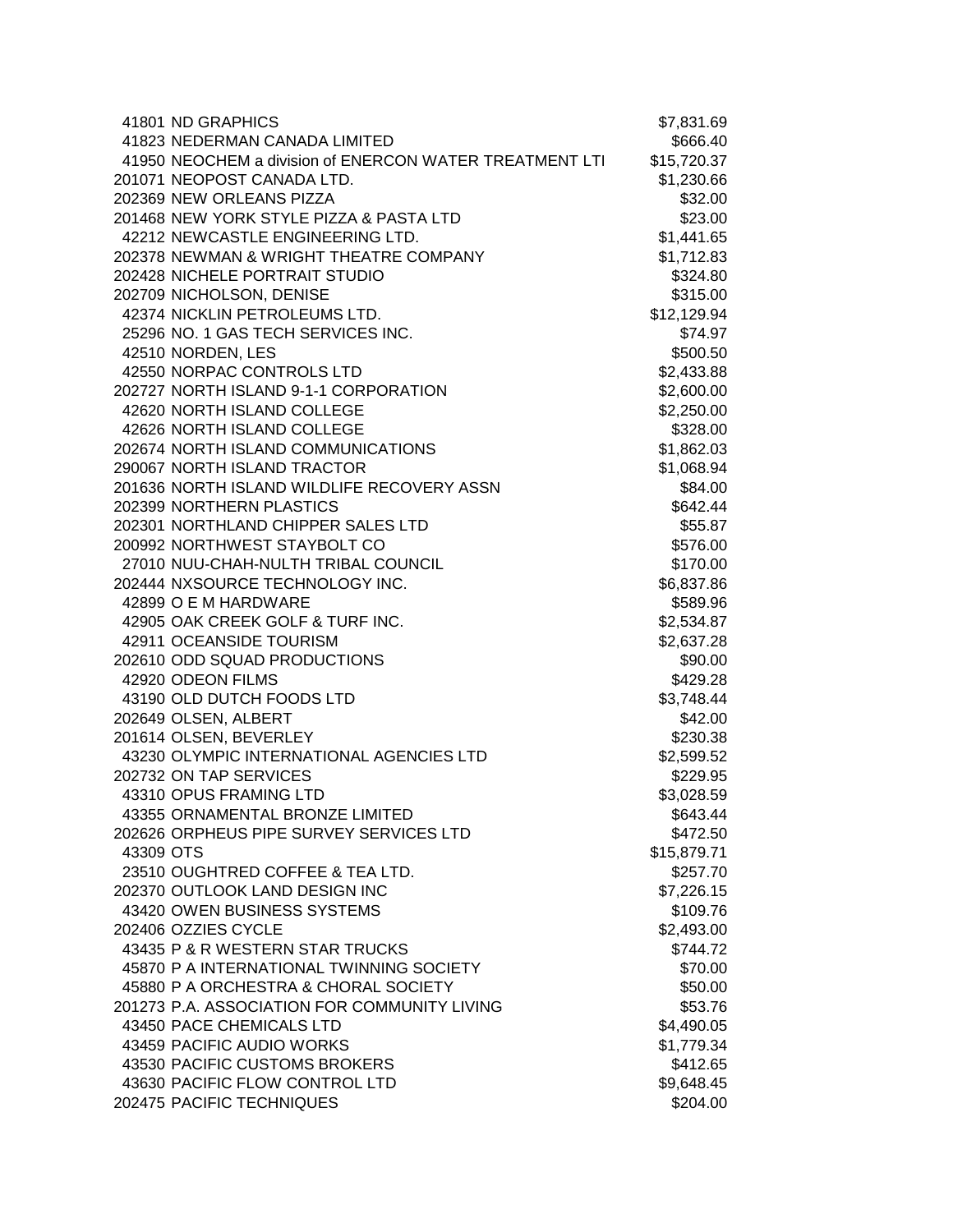| 202458 PAN PACIFIC HOTEL                           | \$735.08    |
|----------------------------------------------------|-------------|
| 202559 PAN PACIFIC WHISTLER                        | \$182.85    |
| 43960 PANAGO                                       | \$2,619.25  |
| 201843 PAQUET, MAGGIE                              | \$8,432.46  |
| 44536 PAR MEL SPORTS CORPORATION                   | \$1,857.77  |
| 43992 PARADISE ISLAND FIRE PROTECTION              | \$1,018.50  |
| 43996 PARAMOUNT PICTURES ENTERTAINMENT             | \$448.80    |
| 201638 PARKER, JEAN                                | \$37.00     |
| 44450 PARKS & RECREATION DEPARTMENT                | \$63.00     |
| 44520 PARKS & RECREATION PETTY CASH                | \$5,000.00  |
| 44528 PARKSVILLE & DISTRICT CHAMBER                | \$81.90     |
| 200654 PARMAR, SITA                                | \$51.67     |
| 20571 PAT CUMMINGS SCHOOL OF DANCE                 | \$445.00    |
| 200591 PATTERSON, IKE                              | \$1,572.08  |
| 201791 PATTISON, STEVEN                            | \$100.00    |
| 202373 PAUL, BOB                                   | \$40.00     |
| 44577 PAULAN JEWELERY                              | \$795.20    |
| 44587 PAULSON, RON                                 | \$2,762.58  |
| 91254 PAYNE, JACK                                  | \$270.09    |
| 29068 PEACOCK, A DIVISION OF KINECOR               | \$168.00    |
| 200049 PEAK LANDSCAPING                            | \$920.38    |
| 202495 PEDERSON, COURTENAY                         | \$56.00     |
| 202511 PENNY, KEVIN                                | \$794.21    |
| 44875 PERFORMANCE RESOURCES INC                    | \$653.10    |
| 202719 PESCADORES                                  | \$46.00     |
| 45300 PINE RESTAURANT                              | \$16.00     |
| 202481 PINNACLE INT'L HOTELS                       | \$501.40    |
| 201170 PIONEER ENVELOPES                           | \$1,059.20  |
| 45435 PITNEY BOWES GLOBAL CREDIT SERVICES          | \$855.86    |
| 45430 PITNEY BOWES OF CANADA LTD                   | \$501.83    |
| 45538 PLANNING INSTITUTE OF B C                    | \$430.00    |
| 202643 PLASHKA, BARRY                              | \$68.76     |
| 202418 PLAZA MANAGEMENT TRUST                      | \$3,500.00  |
| 45585 PLAZA ONE HOUR DRY CLEANING                  | \$9,603.07  |
| 45593 PLEY, TIM                                    | \$2,242.32  |
| 45594 PLUMBING OFFICIALS' ASSOCIATION              | \$255.00    |
| 10435 PMAC - B C INSTITUTE                         | \$913.50    |
| 45599 POLLES, BERT                                 | \$110.00    |
| 45710 PORT ALBERNI BLACK SHEEP RUGBY CLUB          | \$360.00    |
| 45725 PORT ALBERNI CIVIC MANAGERS ASSOCIATION      | \$6,234.00  |
| 91750 PORT ALBERNI DISTRICT LABOUR COUNCIL         | \$40.00     |
| 45698 PORT ALBERNI EFAP SOCIETY                    | \$7,140.00  |
| 25322 PORT ALBERNI FIRE DEPARTMENT PETTY CASH      | \$1,461.06  |
| 200576 PORT ALBERNI FOLKFEST MULTICULTURAL SOCIETY | \$280.00    |
| 35985 PORT ALBERNI HIGHLAND DANCERS ASSOC          | \$1,425.00  |
| 45995 PORT ALBERNI ONLINE                          | \$11,464.96 |
| 45850 PORT ALBERNI PORT AUTHORITY                  | \$14,679.26 |
| 200964 PORT ALBERNI TALL SHIPS SOCIETY             | \$19,367.00 |
| 202257 PORT ALBERNI TOY RUN ASSOC                  | \$273.00    |
| 46100 PORT ALBERNI TWINNING SOCIETY                | \$1,000.00  |
| 202241 PORT ALBERNI YOUTH BASKETBALL               | \$800.00    |
| 46290 PORT BOAT HOUSE LTD                          | \$1,800.23  |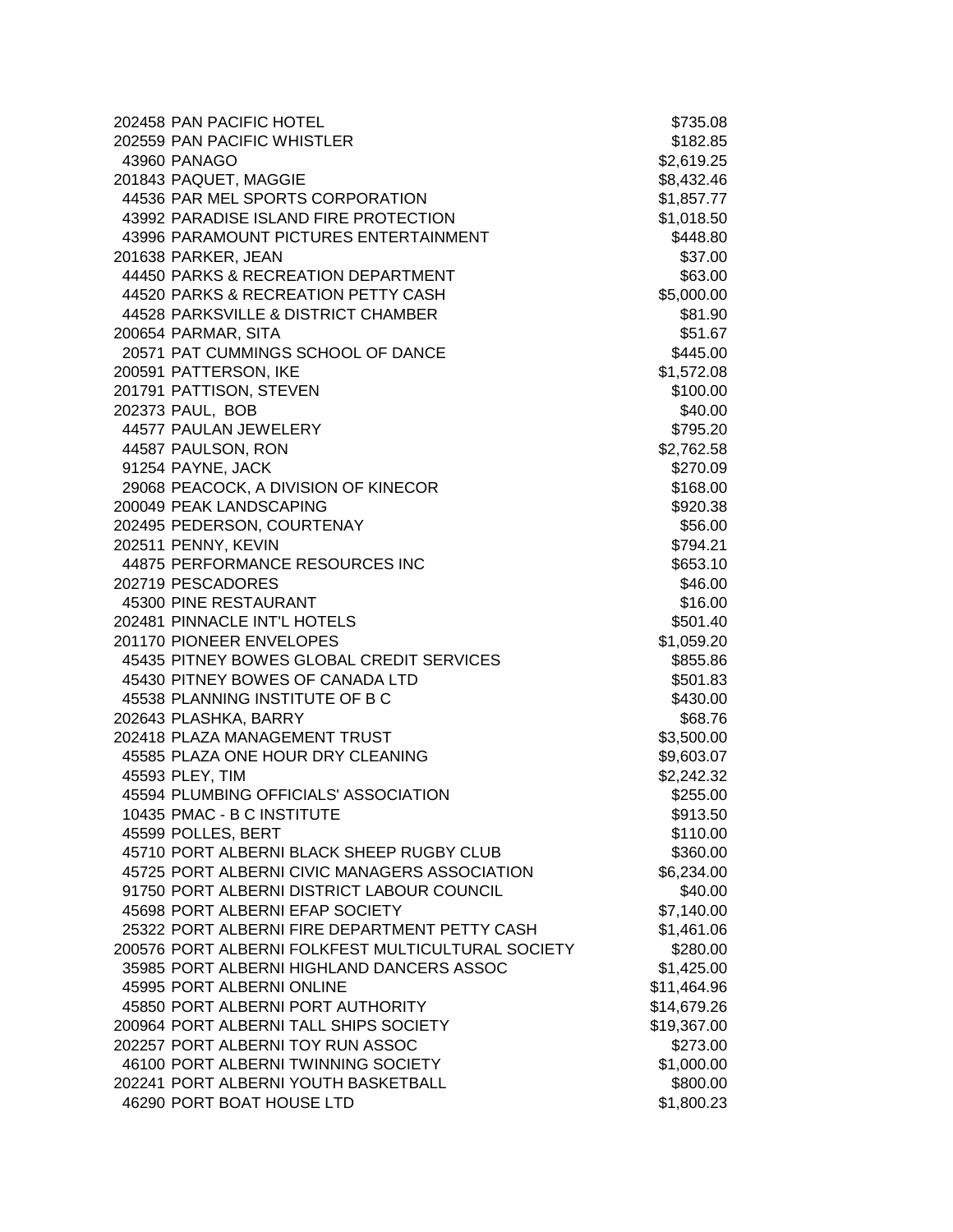| 46480 PORT MACHINE WORKS LTD                          | \$24,381.42 |
|-------------------------------------------------------|-------------|
| 45980 PORTAL PLAYERS                                  | \$11,021.00 |
| 201515 PORTEOUS, ANNE                                 | \$250.00    |
| 202401 POTTER, DAVID                                  | \$25.00     |
| 46558 POWER MUSIC                                     | \$126.15    |
| 202078 POWER, CLARK                                   | \$2,989.77  |
| 202350 PR DIAMOND PRODUCTS INC                        | \$1,093.26  |
| 46599 PRACTICA LTD                                    | \$832.47    |
| 46595 PRAXAIR DISTRIBUTION                            | \$729.19    |
| 200561 PREMIER ELECTION SOLUTIONS                     | \$3,384.90  |
| 18301 PREMIER PACIFIC SEEDS LTD                       | \$1,988.37  |
| 46605 PREMIER'S SPORT AWARDS PROGRAM                  | \$495.86    |
| 201830 PRESENT                                        | \$9,508.80  |
| 202332 PREVOST, DON                                   | \$783.04    |
| 202489 PRICE WATERHOUSE                               | \$420.00    |
| 46620 PRICE'S ALARM SYSTEMS                           | \$21,171.79 |
| 46676 PRIORITY MANAGEMENT CANADA                      | \$879.59    |
| 46686 PROFIRE EMERGENCY EQUIPMENT INC                 | \$2,082.19  |
| 46845 PSYCHOMETRICS                                   | \$559.75    |
| 202638 PUBLIC SECTOR DIGEST                           | \$519.75    |
| 47000 PUROLATOR COURIER LTD                           | \$783.62    |
| 202025 QUACH, CHAU                                    | \$36.75     |
| 200210 QUADRANT SOFTWARE                              | \$1,393.20  |
| 47333 QUALITY FOODS                                   | \$23,604.47 |
| 47370 QUEALE ELECTRONICS LTD                          | \$4,175.89  |
| 47380 QUICKSCRIBE SERVICES LTD                        | \$120.75    |
| 202565 R & R BOAT REFIT AND REPAIR                    | \$3,330.87  |
| 202412 R F BINNIE & ASSOCIATES LTD                    | \$4,554.60  |
| 29116 R L C ENTERPRIZE LIMITED                        | \$1,310.00  |
| 202346 RACE, FRED                                     | \$33.00     |
| 201318 RAI, KIM                                       | \$150.00    |
| 47768 RAINCOAST EROSION CONTROL LTD.                  | \$2,091.39  |
| 202550 RAMADA INN                                     | \$492.68    |
| 202420 RAMSEY, MIKE                                   | \$119.55    |
| 49929 RANDS, BRIAN                                    | \$3,337.50  |
| 45004 RB ENGINEERING LTD                              | \$7,406.44  |
| 50351 RBC ROYAL BANK OF CANADA                        | \$13,201.92 |
| 38081 RE:MESSAGING SOLUTIONS                          | \$477.75    |
| 48160 RECEIVER GENERAL FOR CANADA - CANADA REVENUE    | \$3,881.07  |
| 48152 RECEIVER GENERAL FOR CANADA - C/O CE ACCOUNTS   | \$40.00     |
| 201330 RECEIVER GENERAL FOR CANADA - FORT LANGLEY     | \$100.00    |
| 202277 RECEIVER GENERAL FOR CANADA - HRSDC REMITTANCE | \$3,507.20  |
| 48080 RECEIVER GENERAL FOR CANADA - INDUSTRY CANADA   | \$4,946.40  |
| 200900 RECEIVER GENERAL FOR CANADA - R.C.M.POLICE     | \$632.28    |
| 202683 RECEIVER GENERAL FOR CANADA - RCMP             | \$2,552.64  |
| 48944 RECREATION FACILITIES ASSOC OF BC               | \$1,221.58  |
| 48960 RED DRAGON FORGE                                | \$2,200.00  |
| 48970 REDFORD SHELL                                   | \$400.00    |
| 201051 REDLIN, DIANE                                  | \$630.00    |
| 9471 REDLINE, DIANE *DO NOT USE*                      | \$290.00    |
| 202612 REDWOOD CEDAR LTD                              | \$3,570.00  |
| 49101 REDWOOD PLASTICS CORP                           | \$4,148.24  |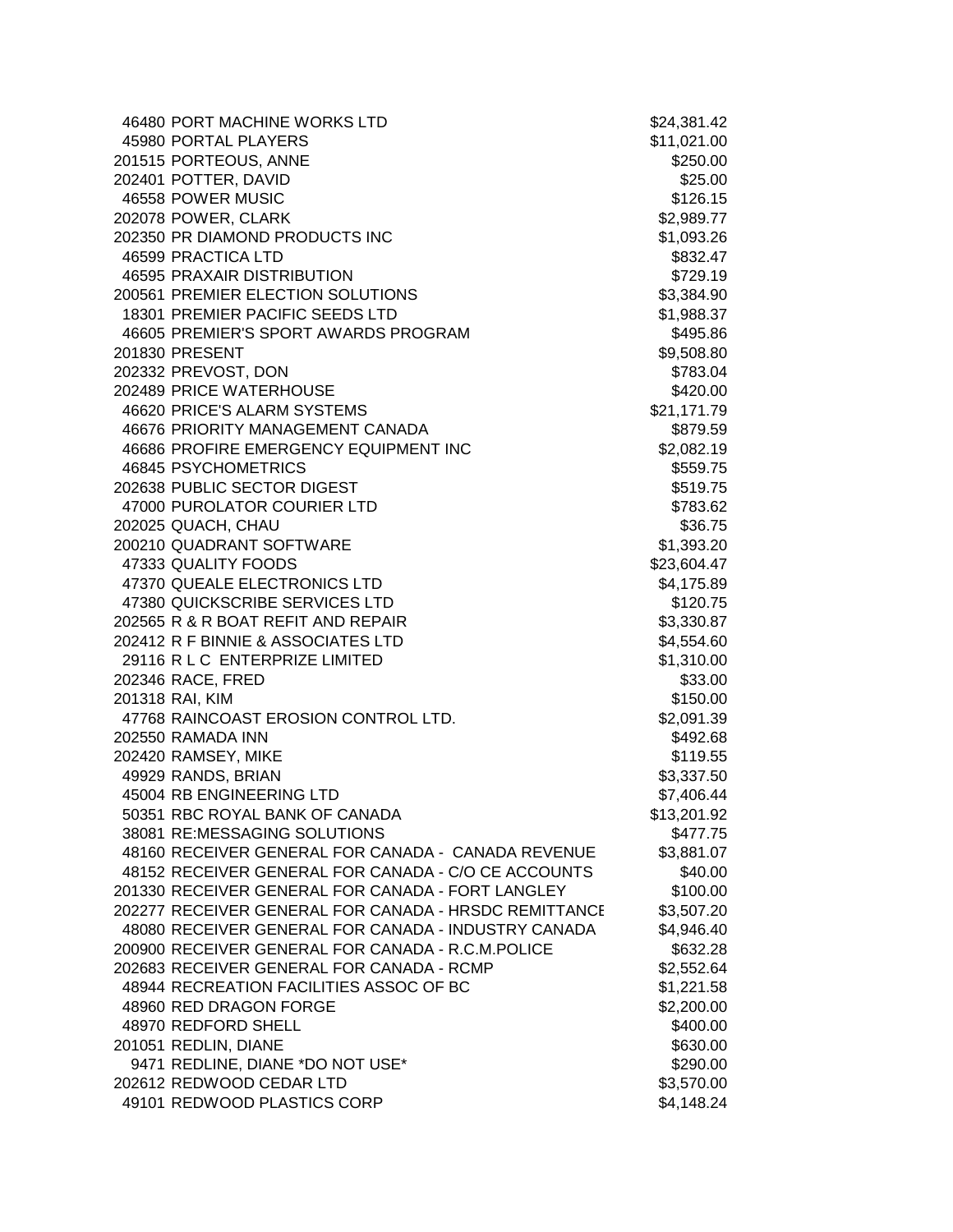| 49165 REHABILITATION IN MOTION INC             | \$2,772.00 |
|------------------------------------------------|------------|
| 202692 REID, MEGAN                             | \$135.77   |
| 202499 REVAI, GENE                             | \$45.40    |
| 49780 RICHFORM CONSTRUCTION SUPPLY             | \$2,130.46 |
| 202784 RICKY'S ALL DAY GRILL                   | \$69.76    |
| 202358 RIGETS, BEV                             | \$24.38    |
| 202442 RIVERVIEW MARINE SALES                  | \$1,153.00 |
| 202456 ROBBINS PARKING                         | \$45.00    |
| 202630 ROBERT GUNN AND ASSOCIATES              | \$748.12   |
| 20227 ROBERTS, NIGEL                           | \$1,199.29 |
| 200845 ROBERTSON, KERRY                        | \$240.00   |
| 202455 ROBERTSON, TANNIS                       | \$525.00   |
| 202463 ROCHESTER INITIATIVE                    | \$822.06   |
| 202636 ROCHESTER RESORT                        | \$454.25   |
| 50199 ROCKY MOUNTAIN PHOENIX                   | \$8,660.86 |
| 202568 ROC-TECH CONTRACTING LTD                | \$5,845.98 |
| 202651 ROGERS, RANDY                           | \$40.00    |
| 50250 ROLLIN ART CENTRE                        | \$763.00   |
| 50260 ROLLINS MACHINERY LTD                    | \$2,588.70 |
| 202659 ROMANIUK, CLAUDIA                       | \$111.83   |
| 51000 ROMPER ROOM INDOOR CLIMBING CENTRE       | \$755.44   |
| 202697 RON DRAGAN CONSULTING                   | \$4,267.46 |
| 202351 RORY MOILLIET LOGGING                   | \$6,142.50 |
| 201487 ROSE, TAIMI                             | \$207.96   |
| 50265 ROTO-ROOTER                              | \$640.50   |
| 201530 ROUMANIS, NICKOLAS                      | \$1,666.95 |
| 202393 ROUMANIS, VICTORIA                      | \$57.75    |
| 201164 ROYAL BANK OF CANADA                    | \$1,733.74 |
| 50410 ROYAL CANADIAN LEGION                    | \$40.00    |
| 50400 ROYAL CANADIAN LEGION                    | \$37.50    |
| 50412 ROYAL CANADIAN LEGION - BC/YUKON COMMAND | \$500.00   |
| 201961 RUBIN, AMY                              | \$1,800.00 |
| 202583 RUEL, NEIL                              | \$110.00   |
| 202287 RUSHTON, JULIE                          | \$400.00   |
| 50820 RUSSELL FOOD EQUIPMENT LIMTED            | \$769.71   |
| 915781 RUTHERFORD, KEN                         | \$114.40   |
| 50990 SWANA                                    | \$171.00   |
| 200498 SABISTON, MARY-ANN                      | \$132.82   |
| 202426 SAFETYCARE INC                          | \$787.50   |
| 51138 SALT SPRING COFFEE CO.                   | \$334.86   |
| 202419 SAM, ALICE                              | \$300.00   |
| 51234 SANITECH SERVICES                        | \$699.30   |
| 202105 SARACENO, JOHANNE                       | \$1,741.00 |
| 201778 SARGENT, DARIN                          | \$500.00   |
| 202667 SAVE OUR VALLEY ALLIANCE                | \$100.00   |
| 202655 SAYERS, IVAN                            | \$1,117.00 |
| 202573 SCHAFER, ZOLTAN                         | \$500.00   |
| 202417 SCHELLA, CHARMEAD                       | \$100.00   |
| 51718 SCHMIDT BOBCAT & TRUCKING                | \$5,482.64 |
| 202601 SCHOOL DISTRICT #36 SURREY              | \$47.20    |
| 51737 SCHOOLHOUSE PRODUCTS INC                 | \$5,376.00 |
| 201160 SCHROEDER, JUDIT                        | \$245.70   |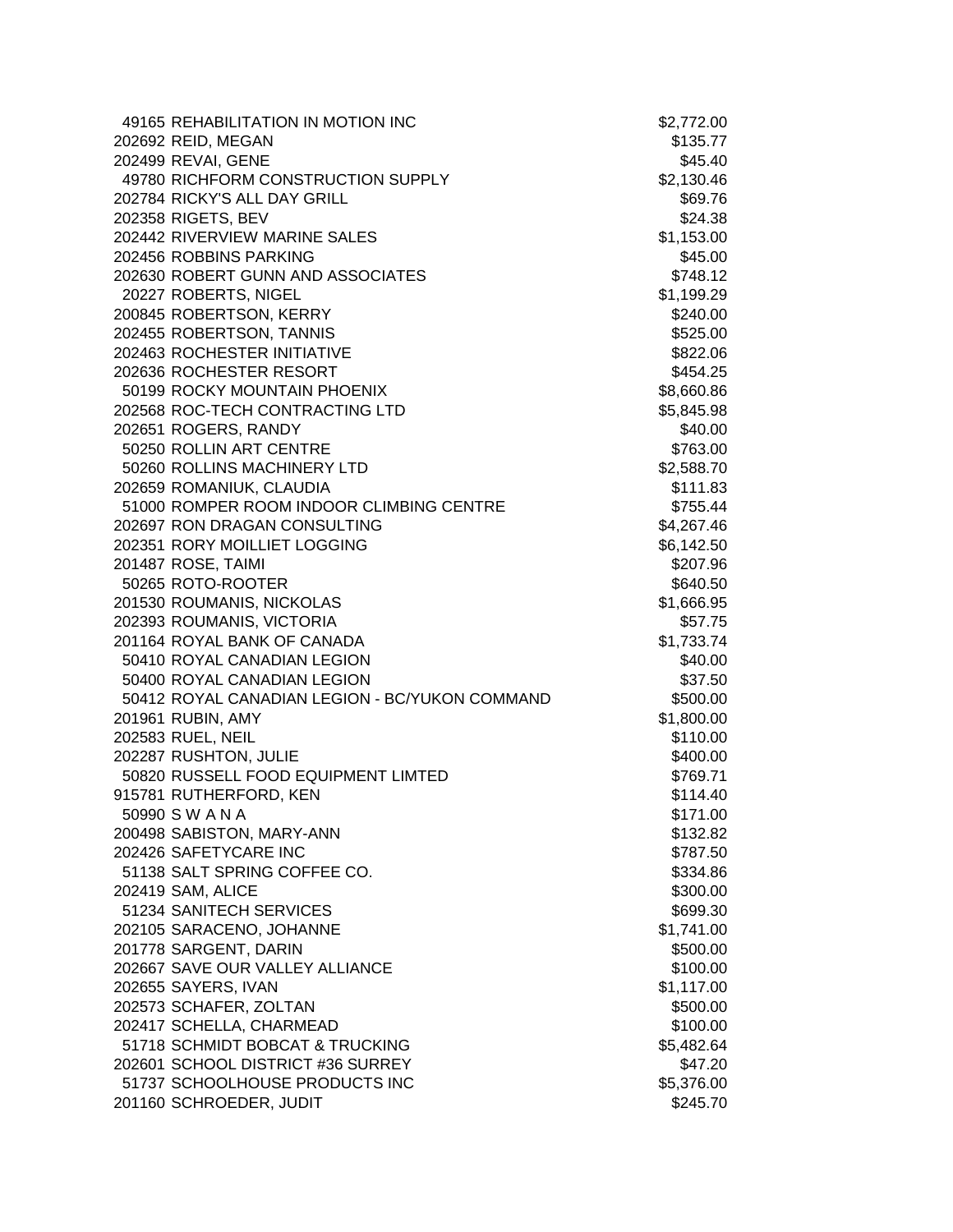| 915744 SCHWARZ, MIKI                       | \$929.28    |
|--------------------------------------------|-------------|
| 51743 SCHYLLING ASSOCIATES                 | \$540.90    |
| 51747 SCIENCE VENTURE                      | \$2,240.00  |
| 202270 SCM ADJUSTERS CANADA LTD            | \$1,037.50  |
| 51756 SCOBBIE, LINDA                       | \$105.00    |
| 51765 SCOTIA MORTGAGE CORP                 | \$275.00    |
| 51769 SCOTIABANK                           | \$12,929.79 |
| 202576 SCOTIABANK                          | \$845.00    |
| 202392 SCOTT, DALE                         | \$60.00     |
| 55350 SCYTHES INC                          | \$2,069.21  |
| 52120 SEARS - PORT ALBERNI                 | \$1,030.32  |
| 52121 SEARS CARPET CARE                    | \$743.40    |
| 202371 SECHELT COMMUNITY PROJECTS, INC.    | \$300.00    |
| 202545 SEREDICK, NICK                      | \$250.00    |
| 202353 SERVICE-TECH RESTORATIONS           | \$1,349.25  |
| 19750 SETON                                | \$189.37    |
| 52575 SEVILLE PICTURES                     | \$791.88    |
| 52330 SHADES TANKERS (1976) LTD            | \$5,454.12  |
| 52360 SHANAHAN'S LTD                       | \$282.24    |
| 52365 SHANKS, DAVE                         | \$443.05    |
| 52375 SHARE CANADA                         | \$637.42    |
| 202409 SHAW BUSINESS SOLUTIONS INC.        | \$10,029.92 |
| 52450 SHAW CABLE                           | \$5,150.38  |
| 202528 SHAW CABLESYSTEMS GP                | \$1,890.00  |
| 202422 SHEARE, B                           | \$500.00    |
| 202575 SHEPHERD, ROSS                      | \$613.34    |
| 202207 SHERINE INDUSTRIES LTD              | \$11,935.12 |
| 200369 SHERLAW, DIANE                      | \$1,119.56  |
| 52640 SHERWOOD AUTO PARTS AND RADIATOR LTD | \$1,008.00  |
| 202421 SHIELL, SYLVIA                      | \$760.00    |
| 202500 SHINER, MICHELLE                    | \$109.00    |
| 52710 SHOPPERS DRUG MART                   | \$356.48    |
| 52733 SHRED-IT MOBILE PAPER SHREDDING      | \$5,739.47  |
| 915755 SIGGIE'S AUTOMATIC TRANSMISSION LTD | \$618.84    |
| 202720 SIGN EQUIP                          | \$200.52    |
| 52750 SIGN WORKS                           | \$196.00    |
| 52900 SIMON FRASER UNIVERSITY              | \$195.00    |
| 202569 SIMOND'S INTERNATIONAL              | \$159.04    |
| 202512 SKILVEN PUBLICATIONS INC            | \$156.45    |
| 91677 SLOAN, SHELLY                        | \$858.97    |
| 202148 SLOTIUK, CORNELIA A                 | \$1,500.00  |
| 99824 SMEELE, MICKEY                       | \$275.00    |
| 53430 SMILEMAKERS FOR CHILDREN CO          | \$176.15    |
| 202116 SMIT, DR JOHAN                      | \$157.00    |
| 53499 SMITH, KIRSTEN                       | \$1,933.56  |
| 53492 SMITH, LOREN                         | \$28.00     |
| 202388 SMITH, SAMANTHA                     | \$63.21     |
| 53498 SMITH, SCOTT                         | \$1,837.63  |
| 200857 SMITH, WAYNE & CARRIE               | \$480.00    |
| 53500 SMITTY'S                             | \$13,446.03 |
| 53540 SNAP ON TOOLS C/O JAMES WARM         | \$2,394.65  |
| 201964 SNELGROVE, TOBY *DO NOT USE*        | \$2,836.34  |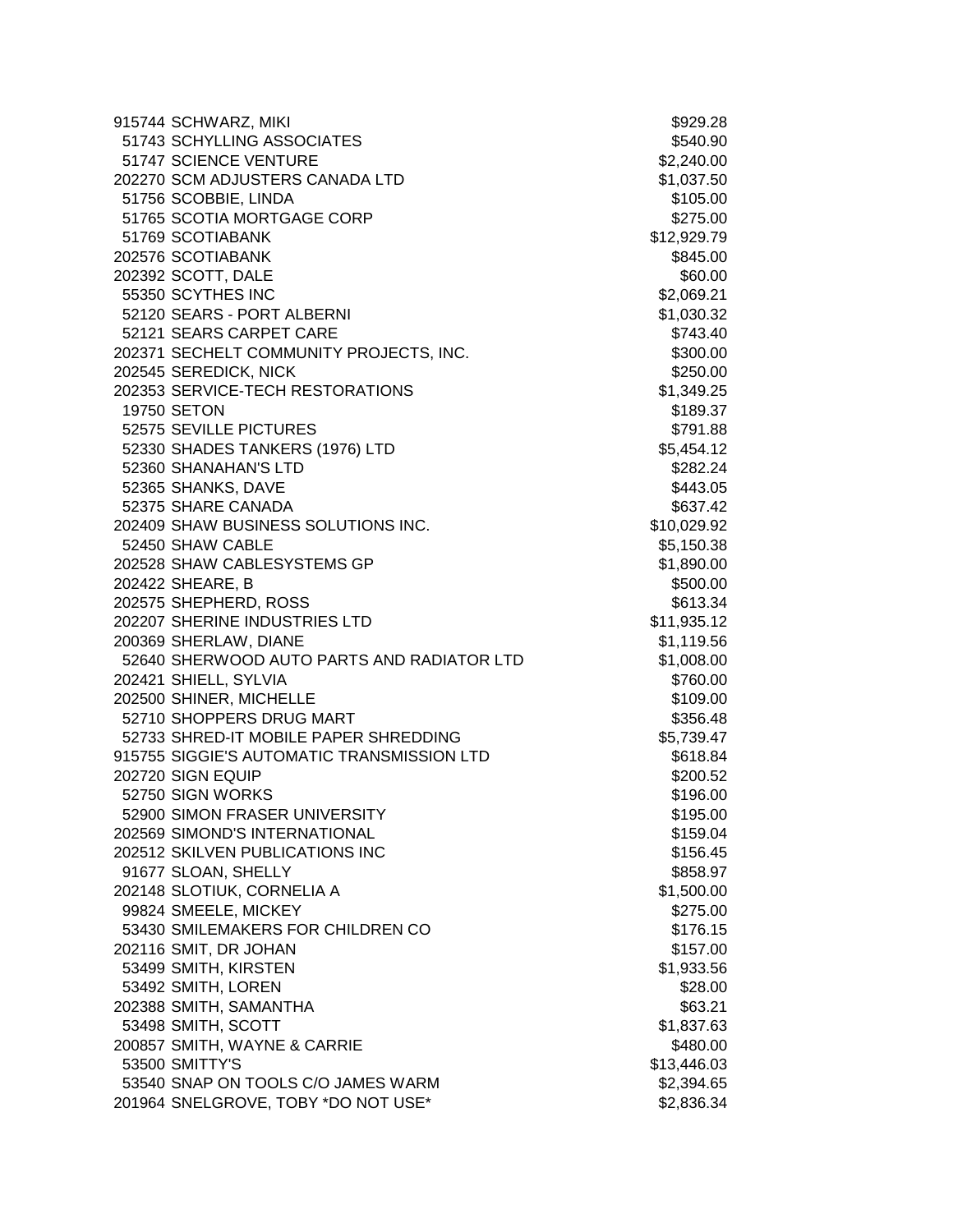| 53715 SOCAN                                    | \$1,817.04  |
|------------------------------------------------|-------------|
| 91603 SOLDA, CINDY                             | \$2,528.03  |
| 91334 SOMMERS PIANO & ORGAN SALES              | \$246.40    |
| 53883 SONONIS PRESS                            | \$710.64    |
| 53900 SOTOLA ENGINEERING                       | \$367.50    |
| 201720 SOUND ADVICE MUSIC SHOP                 | \$1,105.55  |
| 52907 SOUTHERN RAILWAY OF VANCOUVER ISLAND     | \$12,677.68 |
| 53910 SOUTHSIDE AUTO SUPPLY LTD                | \$23,094.78 |
| 201856 SOUTHWIND DEVELOPMENTS                  | \$1,000.00  |
| 202413 SOVEREIGN COMPUTERS                     | \$39.19     |
| 53940 SPARROW, DAVINA                          | \$1,310.17  |
| 202628 SQUARE ONE PAVING                       | \$9,382.01  |
| 54170 STAFF FUND                               | \$648.00    |
| 202588 STANLEY, MICHAEL                        | \$40.16     |
| 54270 STAPLES BUSINESS DEPOT                   | \$1,316.57  |
| 54275 STAPLES McDANNOLD STEWART                | \$14,683.98 |
| 202288 STAPLES/ BD# 321 PORT ALBERNI           | \$8,565.00  |
| 202273 STEAD, LEE                              | \$2,640.00  |
| 915732 STEAM SCENES                            | \$123.02    |
| 54433 STEEL CONTAINER SYSTEMS INC              | \$13,288.80 |
| 54434 STEELS INDUSTRIAL PRODUCTS LTD           | \$653.28    |
| 54530 STEPHEN'S SHEET METAL LTD                | \$2,005.97  |
| 202653 STEPHENSON, RONALD                      | \$26.25     |
| 54575 STERICYCLE MEDICAL WASTE SYSTEMS         | \$222.75    |
| 54657 STOP AND LISTEN INC.                     | \$673.05    |
| 202657 STORY, MARK                             | \$94.75     |
| 202394 STRATHCON INDUSTRIES                    | \$1,214.23  |
| 54665 STREAMLINE ENVIRONMENTAL CONSULTING LTD. | \$4,474.92  |
| 200585 STRUC HOLDINGS                          | \$500.00    |
| 202398 STURGILL, JIM                           | \$611.00    |
| 202586 SUDDEN FUNREC. EQUIPMENT LTD            | \$5,401.20  |
| 202341 SUPER, TONY                             | \$87.91     |
| 202556 SUSTAINABLE CITIES FOUNDATION           | \$7,212.61  |
| 200280 SWALE ROCK CAFE                         | \$96.00     |
| 202527 SWANEY, KEVIN                           | \$302.21    |
| 202627 SWYRICH CORPORATION                     | \$724.50    |
| 55250 SYBERTECH WASTE REDUCTION                | \$1,399.23  |
| 202439 SZEPAT, ROSEMARIE                       | \$558.88    |
| 202505 T & L BOBCAT, EXCAVATING & TRUCKING     | \$13,970.25 |
| 202596 TAKACS, JULIUS                          | \$32.00     |
| 91794 TALKIO, HANNELE                          | \$52.50     |
| 55540 TANDEM SECURITY                          | \$184.80    |
| 200753 TARGET PRODUCTS LTD                     | \$89.01     |
| 56405 TD CANADA TRUST                          | \$3,260.37  |
| 55700 TEAM SALES                               | \$401.32    |
| 53410 TEAM SKYLINE SPORTS LTD                  | \$191.94    |
| 202522 TEICHMAN, PRISCILLA                     | \$1,472.72  |
| 10885 TELUS COMMUNICATIONS COMPANY             | \$7,162.96  |
| 10868 TELUS MOBILITY CELLULAR INC              | \$15,945.43 |
| 200588 TELUS MOBILITY MIKE                     | \$17,045.67 |
| 55727 TEMPEST DEVELOPMENT GROUP INC.           | \$24,127.56 |
| 201668 TEREPOCKI, WESTON                       | \$94.50     |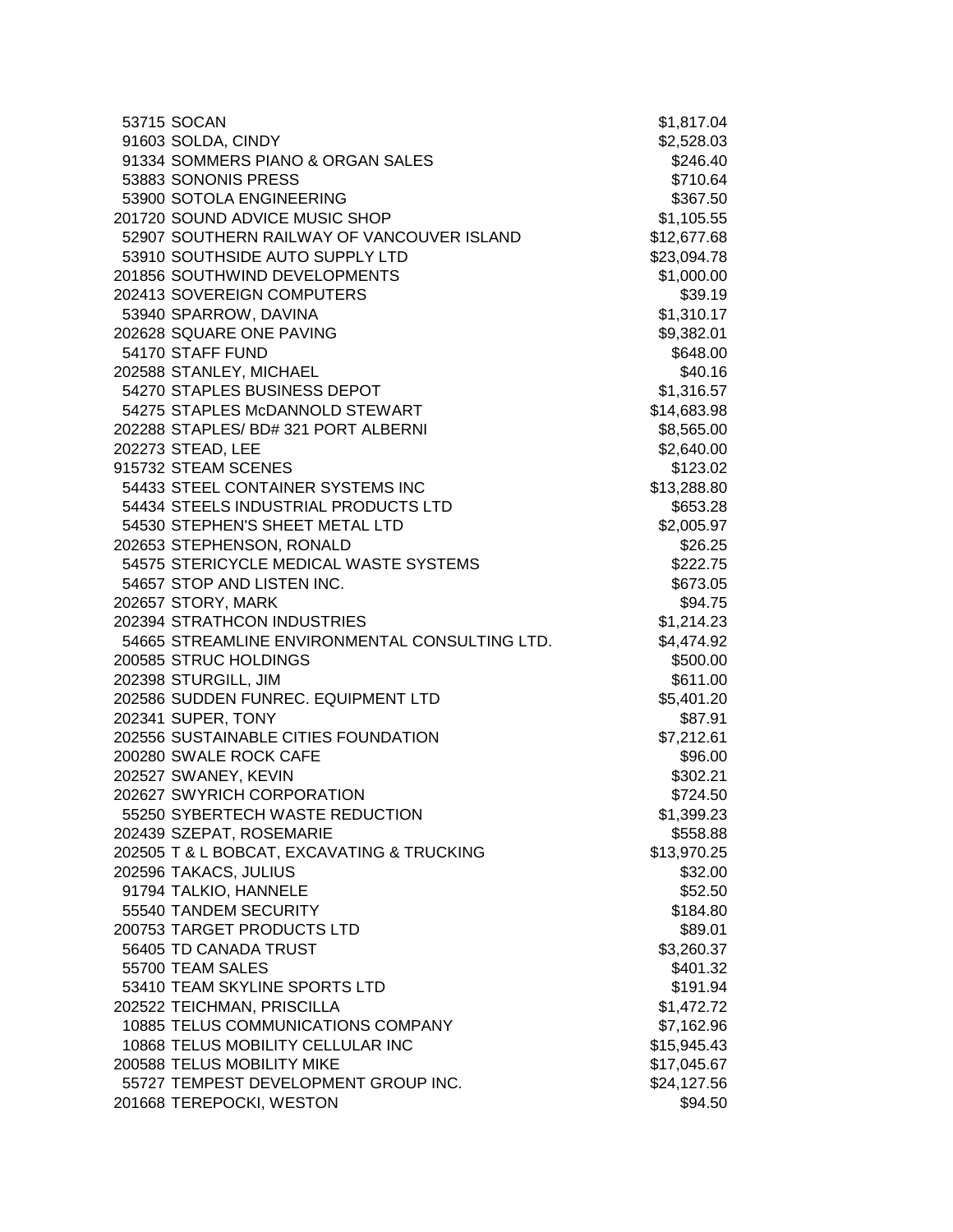| 202449 THAMES, DIANNE                                | \$570.00    |
|------------------------------------------------------|-------------|
| 202061 THE RECREATION FOUNDATION OF BRITISH COLUMBIA | \$1,115.00  |
| 202359 THE STEPHEN LEWIS FOUNDATION                  | \$1,750.00  |
| 56075 THOEN, RANDY                                   | \$230.85    |
| 202467 THOMPSON, THERESA                             | \$88.00     |
| 56202 THUNDERBIRD PRESS LTD.                         | \$192.78    |
| 915751 THYSSENKRUPP ELEVATOR                         | \$2,679.19  |
| 202507 TIANJIAO INTERNATIONAL EDUCATION GROUP LTD    | \$89.60     |
| 202577 TIGER LILY FARM                               | \$169.05    |
| 56230 TIM HORTONS #1462                              | \$571.81    |
| 56250 TIMBERLODGE MOTOR INN 1975 LTD                 | \$368.00    |
| <b>56270 TIMBRE</b>                                  | \$1,595.00  |
| 37180 TIMECO-MARTEN COMPANY LIMITED                  | \$38.98     |
| 202391 TODD PATTON PLUMBING & HEATING                | \$3,066.00  |
| 202526 TOFINO BUS SERVICE                            | \$606.38    |
| 202687 TOLFO, IRENA                                  | \$500.00    |
| 56323 TOM HARRIS CELLULAR LTD                        | \$4,074.56  |
| 56325 TOM LEE MUSIC                                  | \$719.78    |
| 56350 TOMS BROTHERS LTD                              | \$70.88     |
| 56370 TOP DOG AUTO AND ELECTRICAL SERVICES LTD       | \$773.48    |
| 56410 TORONTO INTERNATIONAL FILM                     | \$235.11    |
| 33693 TOTAL DELIVERY SYSTEMS                         | \$23,196.49 |
| 56450 TOURISM VANCOUVER ISLAND/CO-OP                 | \$16,565.71 |
| 56520 TRAN SIGN (1999) LTD.                          | \$2,140.89  |
| 56525 TRANE CANADA CO                                | \$7,638.75  |
| 56528 TRANFIELD, DAVE                                | \$238.89    |
| 56530 TRANSPORTATION ASSOC OF CANADA                 | \$656.25    |
| 56540 TREASURE HOUSE IMPORTS LTD.                    | \$3,649.12  |
| 56630 TREEN GLOVES & SAFETY PRODUCTS LTD.            | \$498.17    |
| 200761 TRIBUNE BAY OUTDOOR EDUCATION CENTRE          | \$1,729.09  |
| 99877 TRUCK LOGGERS ASSOCIATION, THE                 | \$624.75    |
| 56722 TSUNAMI SWIM CLUB                              | \$678.01    |
| 201617 TURGEON, JOELL                                | \$217.10    |
| 202652 TURNER, MAUREEN                               | \$10.50     |
| 56735 TURNER, VICKI                                  | \$1,200.00  |
| 202312 TWIN CITY USED AUTO PARTS                     | \$131.25    |
| 56845 TWIST CONDITIONING INC.                        | \$1,009.40  |
| 202514 TYEE VILLAGE MOTEL                            | \$74.75     |
| 57040 UAP/NAPA PORT ALBERNI (318)                    | \$2,207.63  |
| 57050 UBCM - Union of BC Municipalities              | \$16,314.24 |
| 200698 ULTRA INVESTMENTS INC.                        | \$10,000.00 |
| 202635 UNIFIRE POWER BLOWERS INC                     | \$12.40     |
| 57093 UNISTRUT BUILDING SYSTEMS                      | \$2,352.00  |
| 57098 UNITED PARCEL SERVICE OF CANADA                | \$141.62    |
| 57100 UNITED RENTALS                                 | \$1,019.27  |
| 202686 UNIVERSAL APPRAISAL CO. LTD.                  | \$19,551.00 |
| 202707 UNIVERSITY OF NORTHERN BC                     | \$350.00    |
| 57337 UNIVERSITY OF SOUTHERN CALIFORNIA              | \$200.00    |
| 57410 UNIVERSITY OF VICTORIA                         | \$479.10    |
| 201303 URBAN DEVELOPMENT INSTITUTE                   | \$420.00    |
| 202688 URSEL, RAY                                    | \$167.77    |
| 202379 UTILITY SERVICE & SUPPLY INC                  | \$613.08    |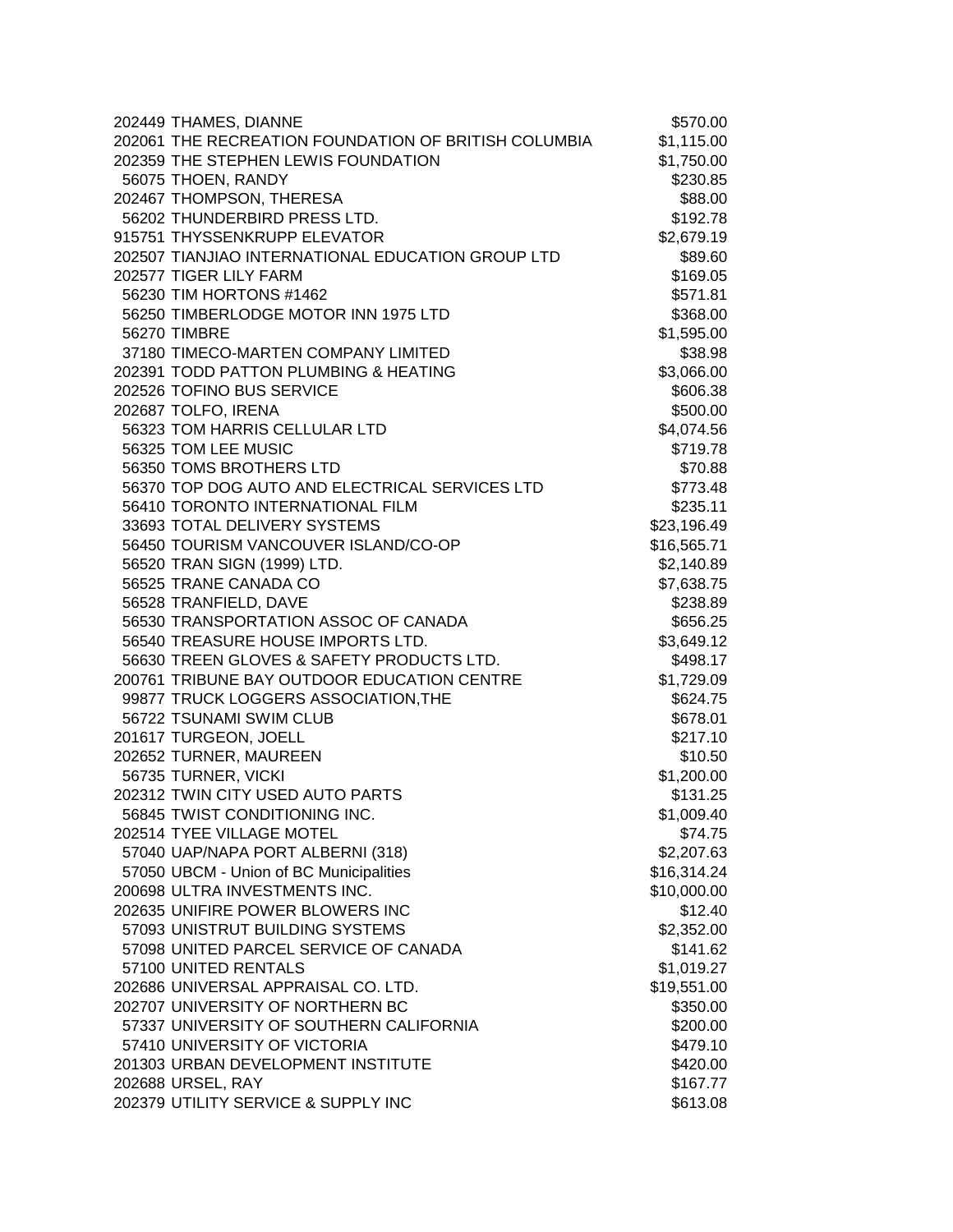| 201673 UW EDUCATIONAL OUTREACH                   | \$420.00    |
|--------------------------------------------------|-------------|
| 57600 VILGMA                                     | \$885.00    |
| 200752 VAE NORTRAK LTD                           | \$1,456.00  |
| 202524 VAN DAMME CONTRACTING                     | \$100.00    |
| 202561 VAN DAMME CONTRACTING *DO NOT USE*        | \$168.00    |
| 58172 VAN KAM FREIGHTWAYS LTD                    | \$1,428.86  |
| 200969 VAN NISPEN, PIP                           | \$19,600.00 |
| 58875 VAN NOORT, M.& SONS                        | \$827.11    |
| 58880 VAN VLIET BOBCAT & EXCAVATING, B           | \$1,105.12  |
| 99822 VAN VOLSEM, CINDY                          | \$1,170.64  |
| 58305 VANCOUVER ISLAND APPRAISALS                | \$2,867.50  |
| 16659 VANCOUVER ISLAND HEALTH AUTHORITY          | \$1,337.50  |
| 200036 VANCOUVER ISLAND POTTERS' SUPPLY          | \$187.32    |
| 58690 VANCOUVER ISLAND YOUTH DANCE THEATRE ASSOC | \$384.00    |
| 202711 VANDERBASCH, NANCY                        | \$30.00     |
| 58884 VAST CENTRE                                | \$100.00    |
| 38083 VELOCITY CHEMICALS LTD                     | \$306.88    |
| 58891 VENTURE EQUIPMENT LTD.                     | \$1,683.31  |
| 200564 VICTORIA MOBILE RADIO LTD                 | \$1,393.78  |
| 59420 VIMAR EQUIPMENT LTD                        | \$5,824.78  |
| 202329 VIMHEL, JOLEYNN                           | \$104.65    |
| 59575 VITALAIRE                                  | \$170.42    |
| 202432 VOLUNTEER INCOME TAX PROGRAM              | \$809.52    |
| 200217 VOYSEY, SHANE                             | \$1,442.29  |
| 59747 WAGNER, PAUL                               | \$418.40    |
| 59751 WAJAX INDUSTRIES LTD.                      | \$347.79    |
| 59750 WALCO INDUSTRIES LTD                       | \$10,859.85 |
| 202574 WALDRIFF, ERIC                            | \$120.00    |
| 202333 WARD, BARRY                               | \$80.00     |
| 200940 WARD, VIOLA                               | \$351.15    |
| 60780 WASTE SERVICES (CA) INC                    | \$422.97    |
| 202477 WATERS EDGE BISTRO                        | \$331.18    |
| 60090 WATSON GLOVES                              | \$4,446.02  |
| 60030 WATSON, KENNETH                            | \$2,902.35  |
| 202642 WATTS, DOLLY                              | \$480.00    |
| 202554 WAWRYK, LAWRENCE                          | \$2,659.14  |
| 202380 WEAVER, E.                                | \$500.00    |
| 202493 WEBTECH                                   | \$393.75    |
| 202336 WEIGHTMAN, RICK                           | \$285.77    |
| 201876 WELLAR, GORDON                            | \$100.49    |
| 202360 WELLS, GARRY                              | \$51.15     |
| 202523 WELLS, SHAWNA                             | \$1,464.00  |
| 202478 WEST COAST AIR                            | \$142.06    |
| 60530 WEST COAST DRAGON BOAT SOCIETY             | \$624.13    |
| 60620 WEST COAST FLOOR LTD                       | \$4,155.90  |
| 60740 WEST COAST MACHINERY LTD                   | \$1,905.14  |
| 60760 WEST COAST OIL BURNERS LTD                 | \$337.96    |
| 31789 WEST COAST REDUCTION LTD                   | \$42.40     |
| 60773 WEST ISLE RESOURCES RENEWAL LTD            | \$2,509.50  |
| 60794 WEST VAN ISLE CONTRACTING CO. LTD.         | \$2,625.00  |
| 202437 WEST, STEPHEN                             | \$122.26    |
| 60905 WESTBURNE ELECTRIC SUPPLY (B.C.)           | \$2,694.47  |
|                                                  |             |